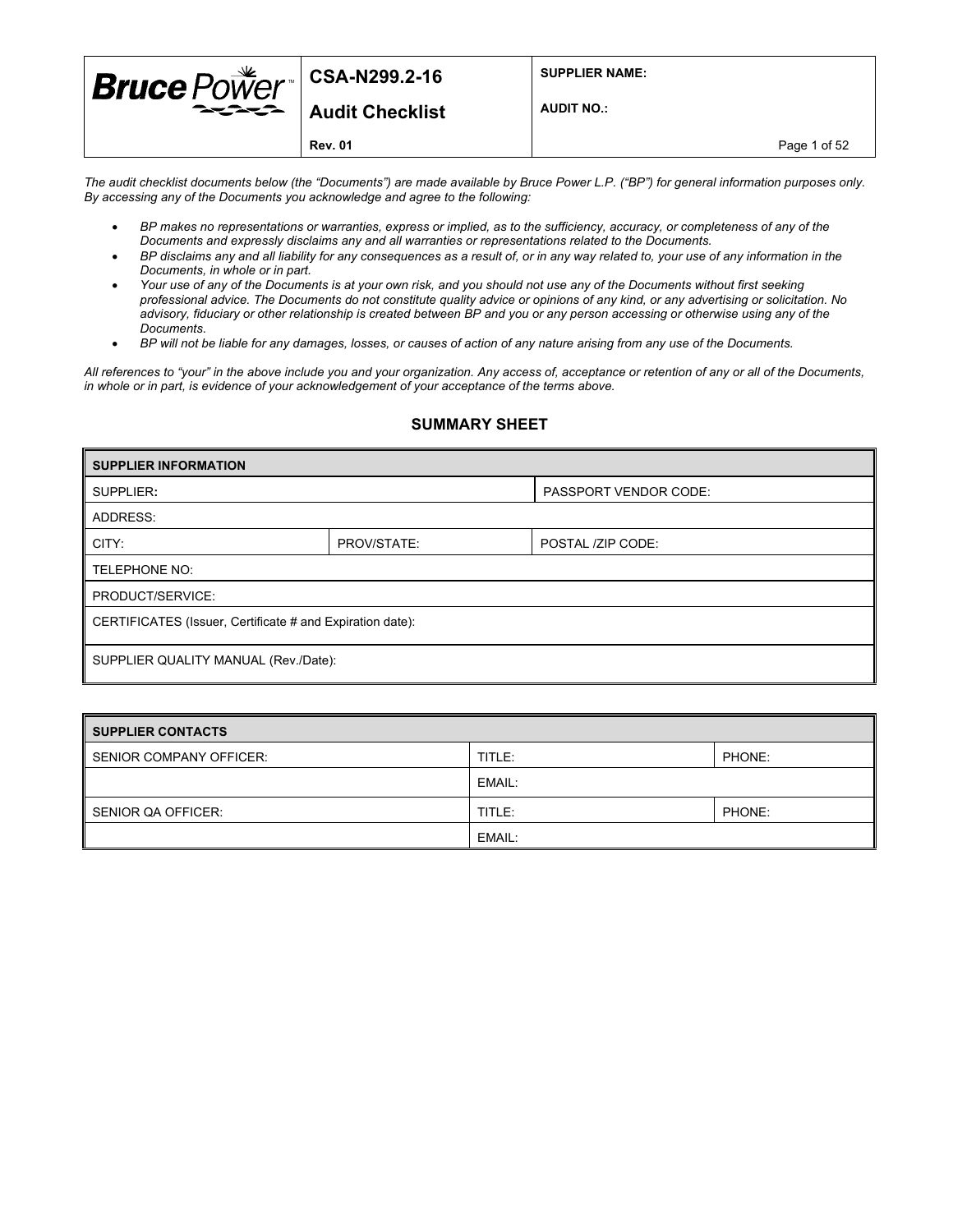

**SUPPLIER NAME:**

**AUDIT NO.:**

**Rev. 01** Page 2 of 52

# **AUDIT INFORMATION**

AUDIT NO.: AUDIT DATES:

| <b>AUDIT TEAM INFORMATION</b> |             |              |        |                                                       |  |  |  |
|-------------------------------|-------------|--------------|--------|-------------------------------------------------------|--|--|--|
| <b>AUDIT TEAM</b>             | <b>NAME</b> | <b>PHONE</b> | EMAIL: | <b>CHECKLIST</b><br><b>SECTIONS</b><br><b>AUDITED</b> |  |  |  |
| <b>TEAM LEADER</b>            |             |              |        |                                                       |  |  |  |
| <b>AUDITOR</b>                |             |              |        |                                                       |  |  |  |
| <b>AUDITOR</b>                |             |              |        |                                                       |  |  |  |
| <b>AUDITOR</b>                |             |              |        |                                                       |  |  |  |
| AUDITOR-IN-TRAINING           |             |              |        |                                                       |  |  |  |
| TECHNICAL SPECIALIST          |             |              |        |                                                       |  |  |  |
|                               |             |              |        |                                                       |  |  |  |

Audit Team Leader: Date: Date: Date: Date: Date: Date: Date: Date: Date: Date: Date: Date: Date: Date: Date: Date: Date: Date: Date: Date: Date: Date: Date: Date: Date: Date: Date: Date: Date: Date: Date: Date: Date: Date: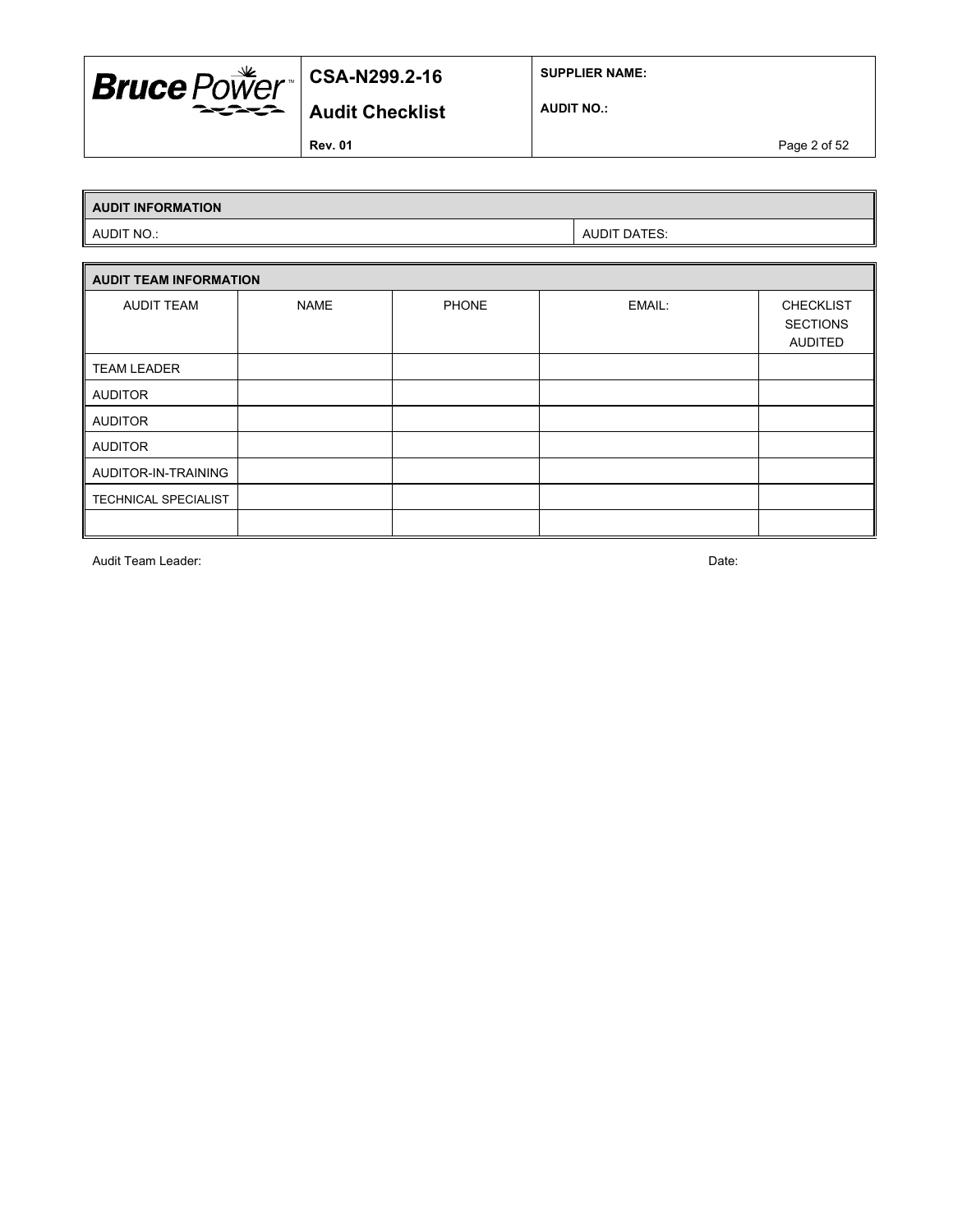

**SUPPLIER NAME:**

**Audit Checklist AUDIT NO.:**

**Rev. 01 Page 3 of 52** 

### **AUDIT RESULTS SUMMARY SHEET**

| <b>Audit</b><br><b>Section</b>                                                                                                                                                                                                                                                                                                                                                                                                         | <b>Section Description</b>                                                                 | E          | F          | <b>Status</b> | <b>Comments/Findings</b> |  |  |
|----------------------------------------------------------------------------------------------------------------------------------------------------------------------------------------------------------------------------------------------------------------------------------------------------------------------------------------------------------------------------------------------------------------------------------------|--------------------------------------------------------------------------------------------|------------|------------|---------------|--------------------------|--|--|
| 1                                                                                                                                                                                                                                                                                                                                                                                                                                      | <b>Contract Review</b>                                                                     | $\sqrt{}$  | $\sqrt{}$  |               |                          |  |  |
| $\overline{2}$                                                                                                                                                                                                                                                                                                                                                                                                                         | Design                                                                                     | $\sqrt{2}$ |            |               |                          |  |  |
| $\overline{3}$                                                                                                                                                                                                                                                                                                                                                                                                                         | <b>RESERVED FOR DEDICATION</b>                                                             |            |            |               |                          |  |  |
| 4                                                                                                                                                                                                                                                                                                                                                                                                                                      | Software Quality Assurance                                                                 | $\sqrt{}$  | $\sqrt{}$  |               |                          |  |  |
| 5                                                                                                                                                                                                                                                                                                                                                                                                                                      | Procurement                                                                                | $\sqrt{}$  | $\sqrt{}$  |               |                          |  |  |
| 6                                                                                                                                                                                                                                                                                                                                                                                                                                      | Fabrication/Assembly Activities,<br>Material Control and Handling, Storage<br>and Shipping |            | $\sqrt{}$  |               |                          |  |  |
| $\overline{7}$                                                                                                                                                                                                                                                                                                                                                                                                                         | <b>Special Processes</b>                                                                   |            | $\sqrt{}$  |               |                          |  |  |
| 8                                                                                                                                                                                                                                                                                                                                                                                                                                      | Tests, Inspections, and Calibration                                                        |            | $\sqrt{}$  |               |                          |  |  |
| 9                                                                                                                                                                                                                                                                                                                                                                                                                                      | Document Control/Adequacy                                                                  | $\sqrt{}$  | $\sqrt{}$  |               |                          |  |  |
| 10                                                                                                                                                                                                                                                                                                                                                                                                                                     | Organization/Program                                                                       | $\sqrt{}$  | $\sqrt{}$  |               |                          |  |  |
| 11                                                                                                                                                                                                                                                                                                                                                                                                                                     | Nonconforming Items                                                                        |            | $\sqrt{}$  |               |                          |  |  |
| 12                                                                                                                                                                                                                                                                                                                                                                                                                                     | <b>Internal Audit</b>                                                                      | $\sqrt{}$  | $\sqrt{}$  |               |                          |  |  |
| 13                                                                                                                                                                                                                                                                                                                                                                                                                                     | <b>Corrective Action</b>                                                                   | $\sqrt{2}$ | $\sqrt{}$  |               |                          |  |  |
| 14                                                                                                                                                                                                                                                                                                                                                                                                                                     | Training/Certification                                                                     | $\sqrt{}$  | $\sqrt{}$  |               |                          |  |  |
| 15                                                                                                                                                                                                                                                                                                                                                                                                                                     | <b>Field Services</b>                                                                      | $\sqrt{}$  | $\sqrt{}$  |               |                          |  |  |
| 16                                                                                                                                                                                                                                                                                                                                                                                                                                     | Records                                                                                    | $\sqrt{2}$ | $\sqrt{2}$ |               |                          |  |  |
| <b>KEY</b><br>S-SATISFACTORY<br>U - UNSATISFACTORY<br>N/A - NOT APPLICABLE<br>E = Recommended for Engineering Services Suppliers<br>F = Recommended for Field Services Suppliers<br>Note: An audit section status identified as "U" only indicates that one or more attributes in this checklist section were found to be<br>unacceptable and may not suggest that the entire section was found to be unsatisfactory or not effective. |                                                                                            |            |            |               |                          |  |  |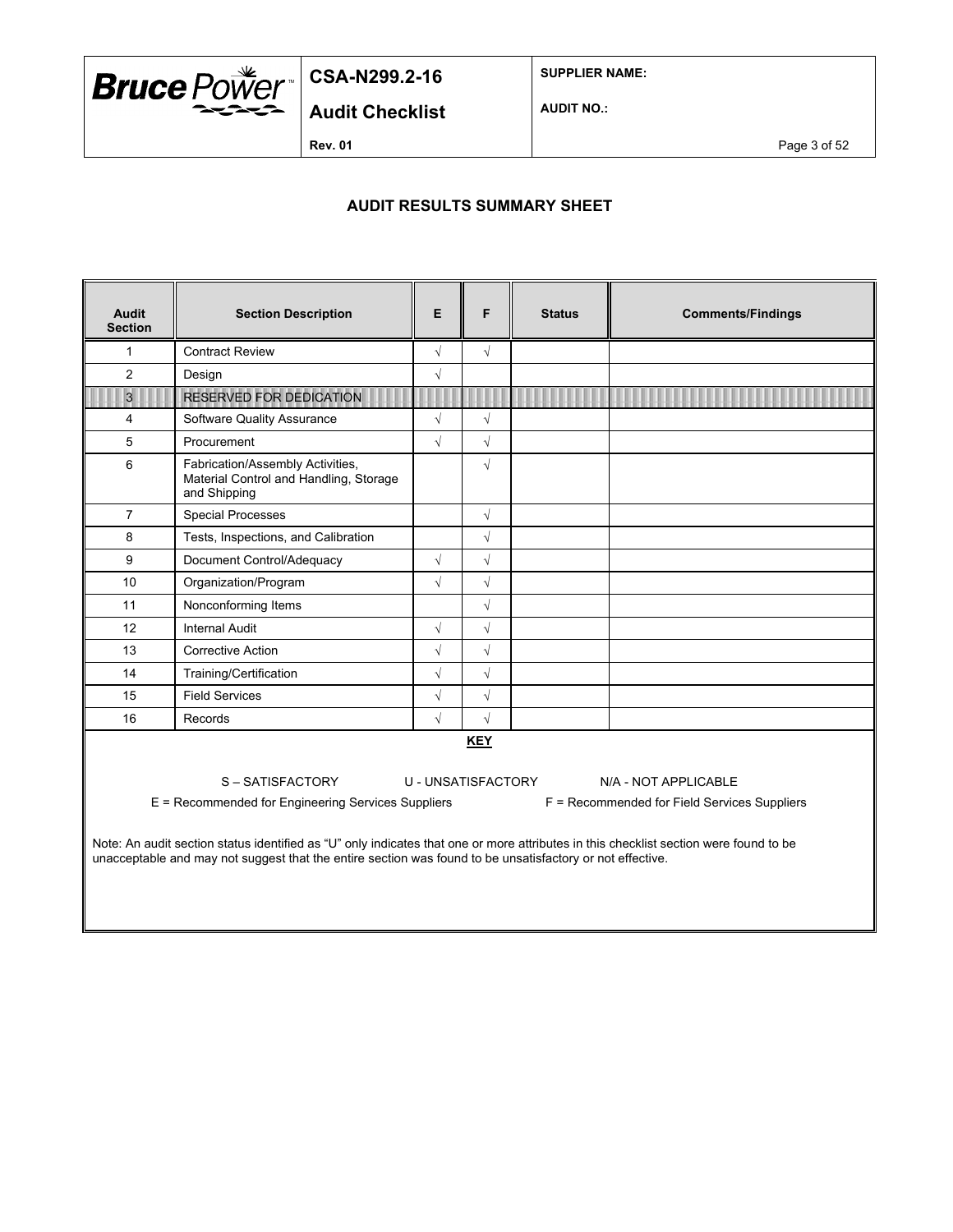

**SUPPLIER NAME:**

**AUDIT NO.:**

**Rev. 01** Page 4 of 52

### **SECTION 1 – CONTRACT REVIEW**

| <b>METHOD OF VERIFICATION</b> |                                                                                                                                                                                                                                                           |  |  |  |  |  |  |
|-------------------------------|-----------------------------------------------------------------------------------------------------------------------------------------------------------------------------------------------------------------------------------------------------------|--|--|--|--|--|--|
| 1.1                           | Within the assessment/summary section of each checklist question, record the procedures/instructions/drawings including the<br>revision/date used to verify implementation.                                                                               |  |  |  |  |  |  |
| 1.2                           | TENDER AND CONTRACT                                                                                                                                                                                                                                       |  |  |  |  |  |  |
|                               | Verify that measures are established and implemented to control tender and contract activities. Verify the following:                                                                                                                                     |  |  |  |  |  |  |
|                               | Customer's tendering/purchase order/contract documents and subsequent changes to purchase order/contract documents are<br>(a)<br>reviewed and the results of the review documented by appropriate personnel/functions within the supplier's organization; |  |  |  |  |  |  |
|                               | Customer purchase order/contract technical and quality requirements are correctly translated on supplier's control documents<br>(b)<br>(e.g. order review form, travelers, shop work orders, inspection and test planning documents);                     |  |  |  |  |  |  |
|                               | Supplier exceptions are documented and communicated back to and accepted by the customer; and,<br>(c)                                                                                                                                                     |  |  |  |  |  |  |
|                               | Prior to the award of the contract and if applicable;<br>(d)                                                                                                                                                                                              |  |  |  |  |  |  |
|                               | The customer is notified of products to be supplied from inventory.<br>i)                                                                                                                                                                                 |  |  |  |  |  |  |
|                               | ii)<br>The customer is notified of the statistical techniques/sampling plans that will be used.                                                                                                                                                           |  |  |  |  |  |  |
|                               | NOTE:<br>Technical and quality requirements include such items as: test/inspection, documentation, C of C, packaging/shipping,<br>(b)<br>hold points, materials, etc.                                                                                     |  |  |  |  |  |  |
|                               | This includes notification to customer of design deviations/design changes.<br>(c)                                                                                                                                                                        |  |  |  |  |  |  |
|                               | N299.2: Clause 4.6(g); Clause 5.5.1; Clause 5.5.19(d)                                                                                                                                                                                                     |  |  |  |  |  |  |
| <b>RESULTS:</b>               |                                                                                                                                                                                                                                                           |  |  |  |  |  |  |
|                               | ASSESSMENT/SUMMARY: (Document observations on Figure 1)                                                                                                                                                                                                   |  |  |  |  |  |  |
|                               | List the supplier quality manual reference and implementing procedure(s) established:                                                                                                                                                                     |  |  |  |  |  |  |
|                               |                                                                                                                                                                                                                                                           |  |  |  |  |  |  |
|                               | Evaluate controls and implementation of supplier measures (who, what, how):                                                                                                                                                                               |  |  |  |  |  |  |
|                               |                                                                                                                                                                                                                                                           |  |  |  |  |  |  |
|                               | Are procedural controls adequate and effectively implemented and procedure revision current?                                                                                                                                                              |  |  |  |  |  |  |
|                               | $\Box$ Yes                                                                                                                                                                                                                                                |  |  |  |  |  |  |
|                               | $\Box$ No (describe the inadequacy above)                                                                                                                                                                                                                 |  |  |  |  |  |  |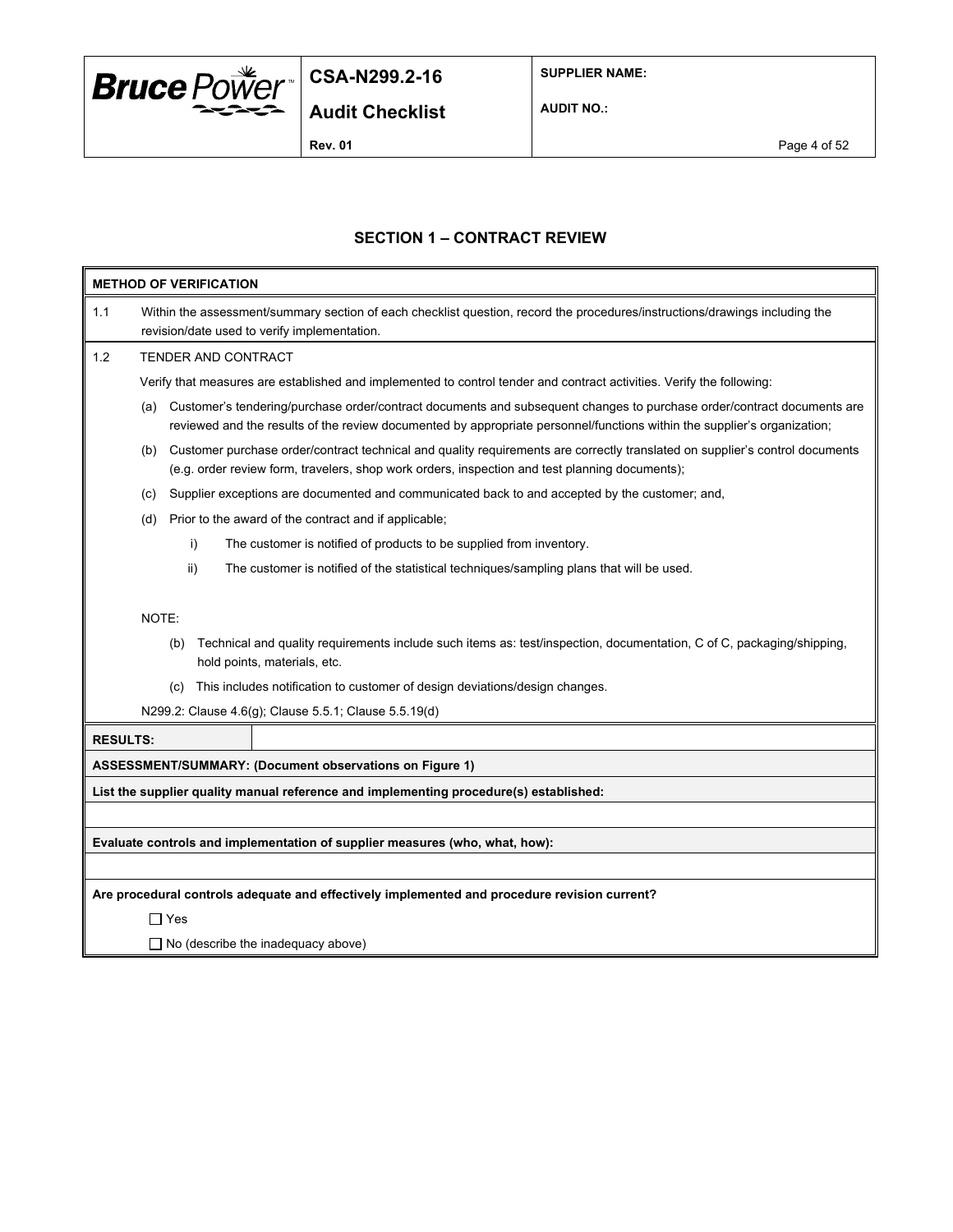

**SUPPLIER NAME:**

**AUDIT NO.:**

**Rev. 01 Page 5 of 52** 

|     | <b>METHOD OF VERIFICATION</b>                                                                                                                                                                                                                                                                                                              |                            |                                                                                       |  |  |  |  |
|-----|--------------------------------------------------------------------------------------------------------------------------------------------------------------------------------------------------------------------------------------------------------------------------------------------------------------------------------------------|----------------------------|---------------------------------------------------------------------------------------|--|--|--|--|
| 1.3 |                                                                                                                                                                                                                                                                                                                                            |                            | CUSTOMER SUPPLIED PRODUCTS OR SERVICES                                                |  |  |  |  |
|     | Verify that measures are established and implemented for control of items and services, including intellectual property and personal<br>data supplied by the customer or returned from the customer for repair/rework.                                                                                                                     |                            |                                                                                       |  |  |  |  |
|     | NOTE: When applicable, measures must include the examination of the customer's items/services, including documentation, upon<br>receipt to verify acceptability. The customer must be promptly notified in writing of unacceptable customer-supplier<br>property or property that becomes lost or damaged while in the supplier's custody. |                            |                                                                                       |  |  |  |  |
|     |                                                                                                                                                                                                                                                                                                                                            | N299.2: Clause 5.5.18      |                                                                                       |  |  |  |  |
|     | <b>RESULTS:</b>                                                                                                                                                                                                                                                                                                                            |                            |                                                                                       |  |  |  |  |
|     |                                                                                                                                                                                                                                                                                                                                            | <b>ASSESSMENT/SUMMARY:</b> |                                                                                       |  |  |  |  |
|     |                                                                                                                                                                                                                                                                                                                                            |                            | List the supplier quality manual reference and implementing procedure(s) established: |  |  |  |  |
|     |                                                                                                                                                                                                                                                                                                                                            |                            |                                                                                       |  |  |  |  |
|     |                                                                                                                                                                                                                                                                                                                                            |                            | Evaluate controls and implementation of supplier measures (who, what, how):           |  |  |  |  |
|     |                                                                                                                                                                                                                                                                                                                                            |                            |                                                                                       |  |  |  |  |
|     | Are procedural controls adequate and effectively implemented and procedure revision current?                                                                                                                                                                                                                                               |                            |                                                                                       |  |  |  |  |
|     | $\Box$ Yes                                                                                                                                                                                                                                                                                                                                 |                            |                                                                                       |  |  |  |  |
|     |                                                                                                                                                                                                                                                                                                                                            |                            | $\Box$ No (describe the inadequacy above)                                             |  |  |  |  |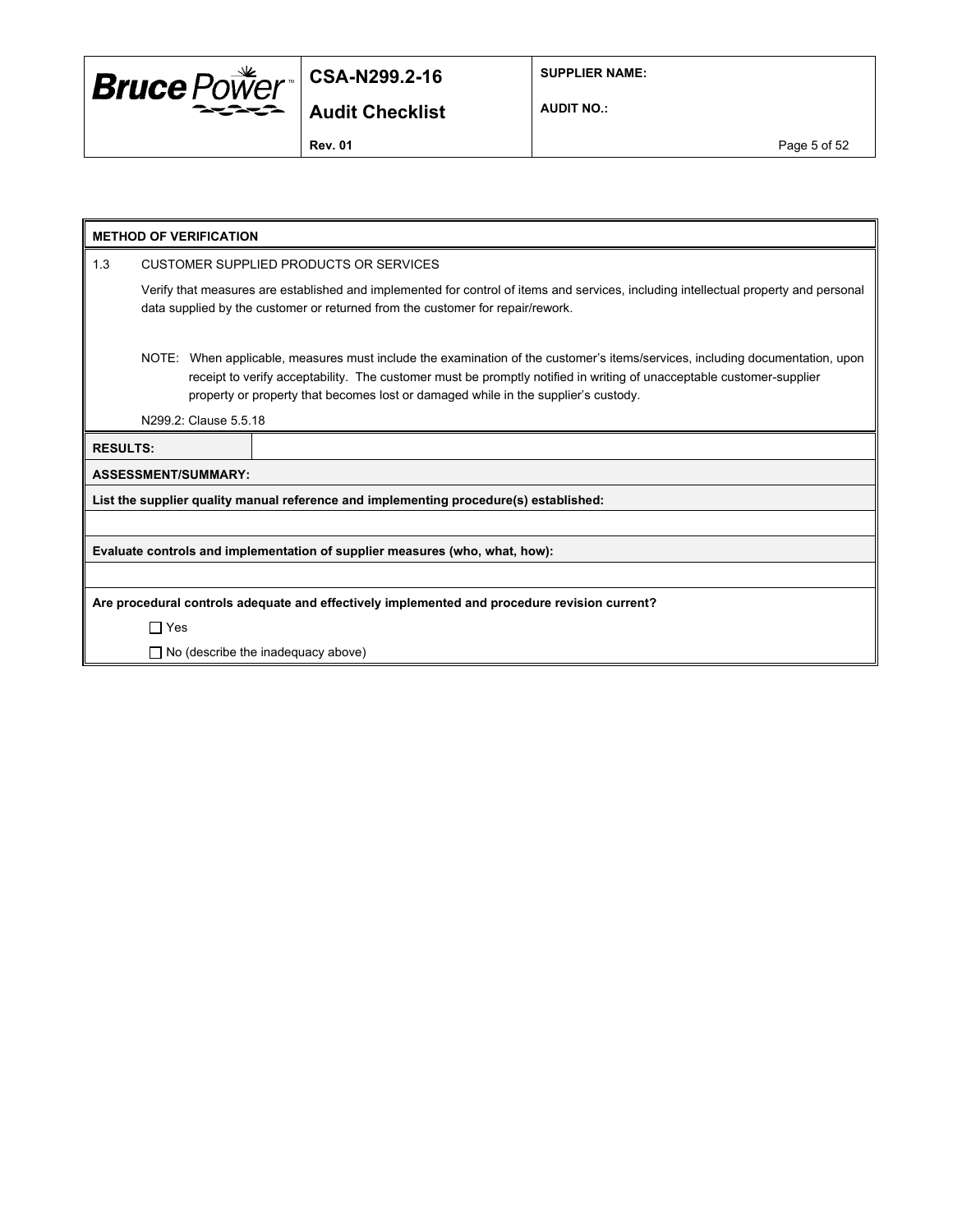

**SUPPLIER NAME:**

**Audit Checklist**

**AUDIT NO.:**

**Rev. 01 Page 6 of 52** 

### **SECTION 1 - CONTRACT REVIEW**

**(FIGURE 1)**

| P.O. / CONTRACT<br>NO. AND DATE | PART NUMBER AND<br>ITEM/SERVICE DESCRIPTION | P.O. /CONTRACT REQUIREMENTS<br>CORRECTLY TRANSLATED TO<br>SUPPLIER DOCUMENTS | <b>CUSTOMER</b><br>APPROVAL OF<br><b>EXCEPTIONS</b> |  |  |  |
|---------------------------------|---------------------------------------------|------------------------------------------------------------------------------|-----------------------------------------------------|--|--|--|
|                                 |                                             | (Yes/No)                                                                     | (Yes/No)                                            |  |  |  |
|                                 |                                             | (LIST WORK ORDERS, TRAVELERS,<br>DRAWINGS, ETC.)                             |                                                     |  |  |  |
| $^{\star}$ 1.2                  | $^{\star}$ 1.2                              | $^{\star}$ 1.2                                                               | $^{\star}$ 1.2                                      |  |  |  |
|                                 |                                             |                                                                              |                                                     |  |  |  |
| * Refers to applicable question |                                             |                                                                              |                                                     |  |  |  |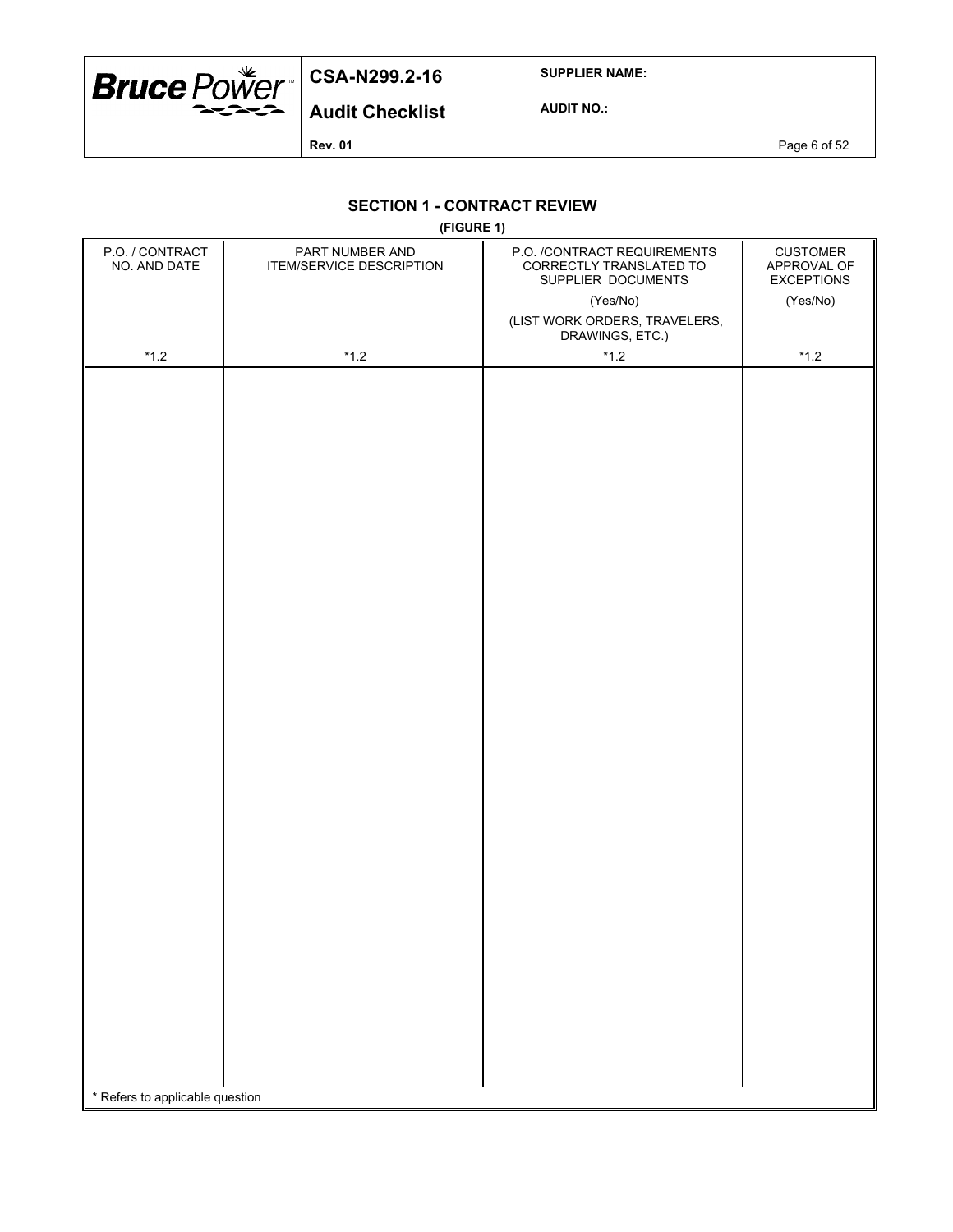

**SUPPLIER NAME:**

**Audit Checklist**

**AUDIT NO.:**

**Rev. 01** Page 7 of 52

#### **SECTION 2 – DESIGN**

| <b>METHOD OF VERIFICATION</b> |       |                                                                                                                                                                                                                                                                                                                                                                          |  |  |  |  |  |
|-------------------------------|-------|--------------------------------------------------------------------------------------------------------------------------------------------------------------------------------------------------------------------------------------------------------------------------------------------------------------------------------------------------------------------------|--|--|--|--|--|
| 2.1                           |       | Within the assessment/summary section of each checklist question, record the procedures/instructions/drawings including the<br>revision/date used to verify implementation.                                                                                                                                                                                              |  |  |  |  |  |
| 2.2                           |       | DESIGN PLANNING, WORK ASSIGNMENT & INTERFACES                                                                                                                                                                                                                                                                                                                            |  |  |  |  |  |
|                               |       | Verify that measures are established and implemented to plan the design, assign the work, and define interfaces. Verify the<br>following:                                                                                                                                                                                                                                |  |  |  |  |  |
|                               | (a)   | Design and verification activities are divided into discrete work packages and that the sequential or parallel order of work<br>packages is planned and identified;                                                                                                                                                                                                      |  |  |  |  |  |
|                               | (b)   | Each work package is assigned to designated personnel;                                                                                                                                                                                                                                                                                                                   |  |  |  |  |  |
|                               | (c)   | Design plans and revisions are submitted to the customer when specified in the contract, and updated to include additional<br>activities and verification points as appropriate and resubmitted to the customer; and,                                                                                                                                                    |  |  |  |  |  |
|                               | (d)   | The control of organizational and technical interfaces has been established. Organizational and technical interfaces must be<br>identified.                                                                                                                                                                                                                              |  |  |  |  |  |
|                               | NOTE: | Design planning is identified as a "should" versus "shall" in N299.2. The application of planning activities should be<br>graded, taking into account the complexity of the design or design changes including the degree of external and internal<br>interfaces required to complete the activity.                                                                      |  |  |  |  |  |
|                               | NOTE: |                                                                                                                                                                                                                                                                                                                                                                          |  |  |  |  |  |
|                               |       | These measures include the assignment of design activities in multidisciplinary or multi-organizational design teams,<br>(d)<br>documentation of communication protocols between interfaces, and establishment of procedures among participating<br>design organizations (internal/external) for the review, approval, release, distribution, and revision of documents. |  |  |  |  |  |
|                               |       | CSA N299.2: Clause 5.5.2.2; Clause 5.5.2.3; Clause 5.5.2.4                                                                                                                                                                                                                                                                                                               |  |  |  |  |  |
| <b>RESULTS:</b>               |       |                                                                                                                                                                                                                                                                                                                                                                          |  |  |  |  |  |
|                               |       | ASSESSMENT/SUMMARY: (Document observations on Figure 2)                                                                                                                                                                                                                                                                                                                  |  |  |  |  |  |
|                               |       | List the supplier quality manual reference and implementing procedure(s) established:                                                                                                                                                                                                                                                                                    |  |  |  |  |  |
|                               |       |                                                                                                                                                                                                                                                                                                                                                                          |  |  |  |  |  |
|                               |       | Evaluate controls and implementation of supplier measures (who, what, how):                                                                                                                                                                                                                                                                                              |  |  |  |  |  |
|                               |       |                                                                                                                                                                                                                                                                                                                                                                          |  |  |  |  |  |
|                               |       | Are procedural controls adequate and effectively implemented and procedure revision current?                                                                                                                                                                                                                                                                             |  |  |  |  |  |
|                               |       | $\Box$ Yes                                                                                                                                                                                                                                                                                                                                                               |  |  |  |  |  |
|                               |       | $\Box$ No (describe the inadequacy above)                                                                                                                                                                                                                                                                                                                                |  |  |  |  |  |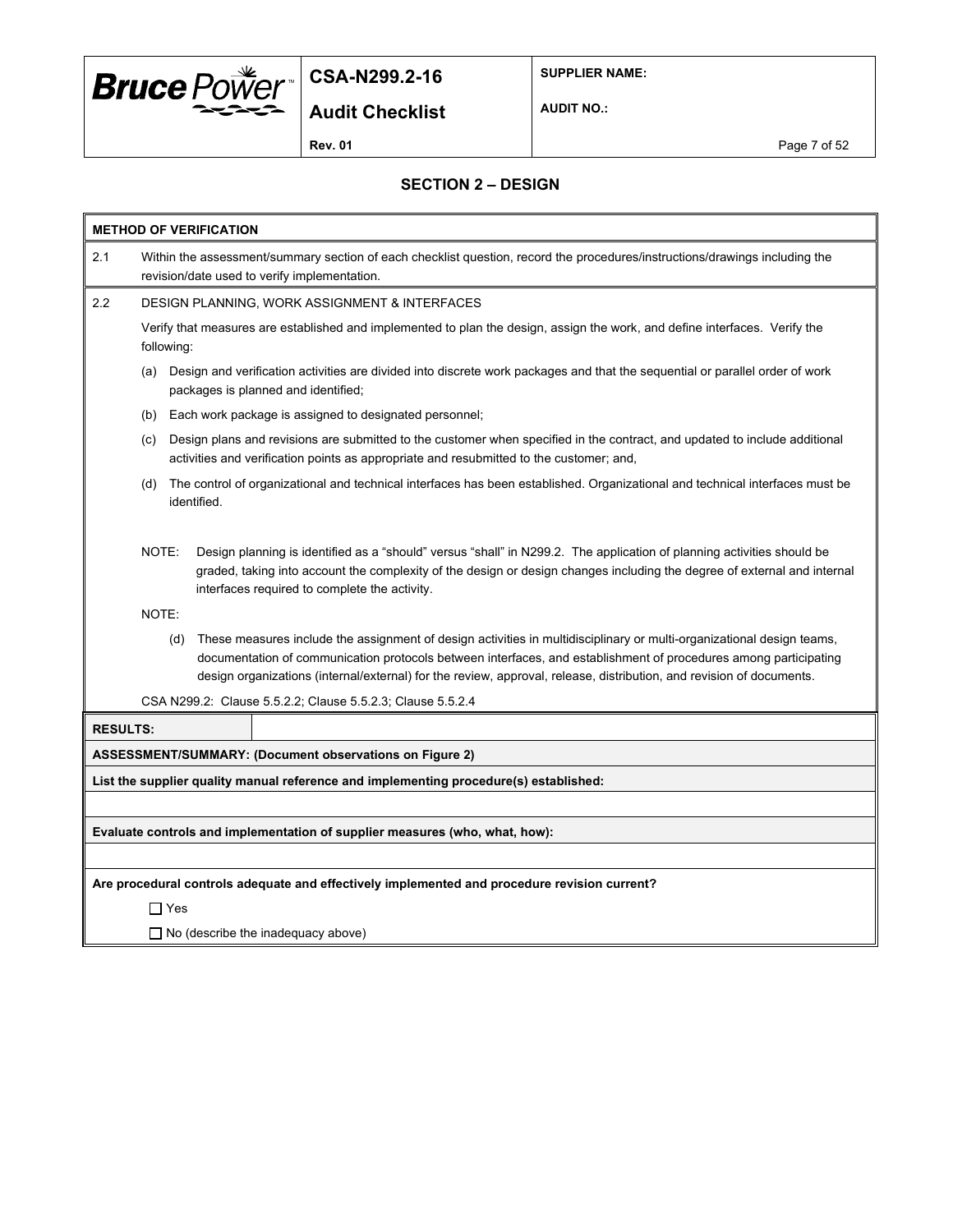

**SUPPLIER NAME:**

**Audit Checklist**

**AUDIT NO.:**

**Rev. 01** Page 8 of 52

**METHOD OF VERIFICATION**

2.3 DESIGN INPUTS

Verify that measures to control the translation of design requirements into design documents are implemented. Verify the following:

- (a) Design inputs are identified and documented; and,
- (b) Design inputs are reviewed for adequacy.

NOTE:

(a) Design inputs include, but are not limited to, performance and functional requirements and critical characteristics identified in the contract; renvironmental conditions; requirements of the Authority Having Jurisdiction (AHJ); applicable codes, standards, and specifications; and, use of experience.

CSA N299.2: Clause 5.5.2.5; Clause 5.5.17

**RESULTS:**

**ASSESSMENT/SUMMARY: (Document observations on Figure 2)**

**List the supplier quality manual reference and implementing procedure(s) established:**

**Evaluate controls and implementation of supplier measures (who, what, how):**

**Are procedural controls adequate and effectively implemented and procedure revision current?**

Yes

□ No (describe the inadequacy above)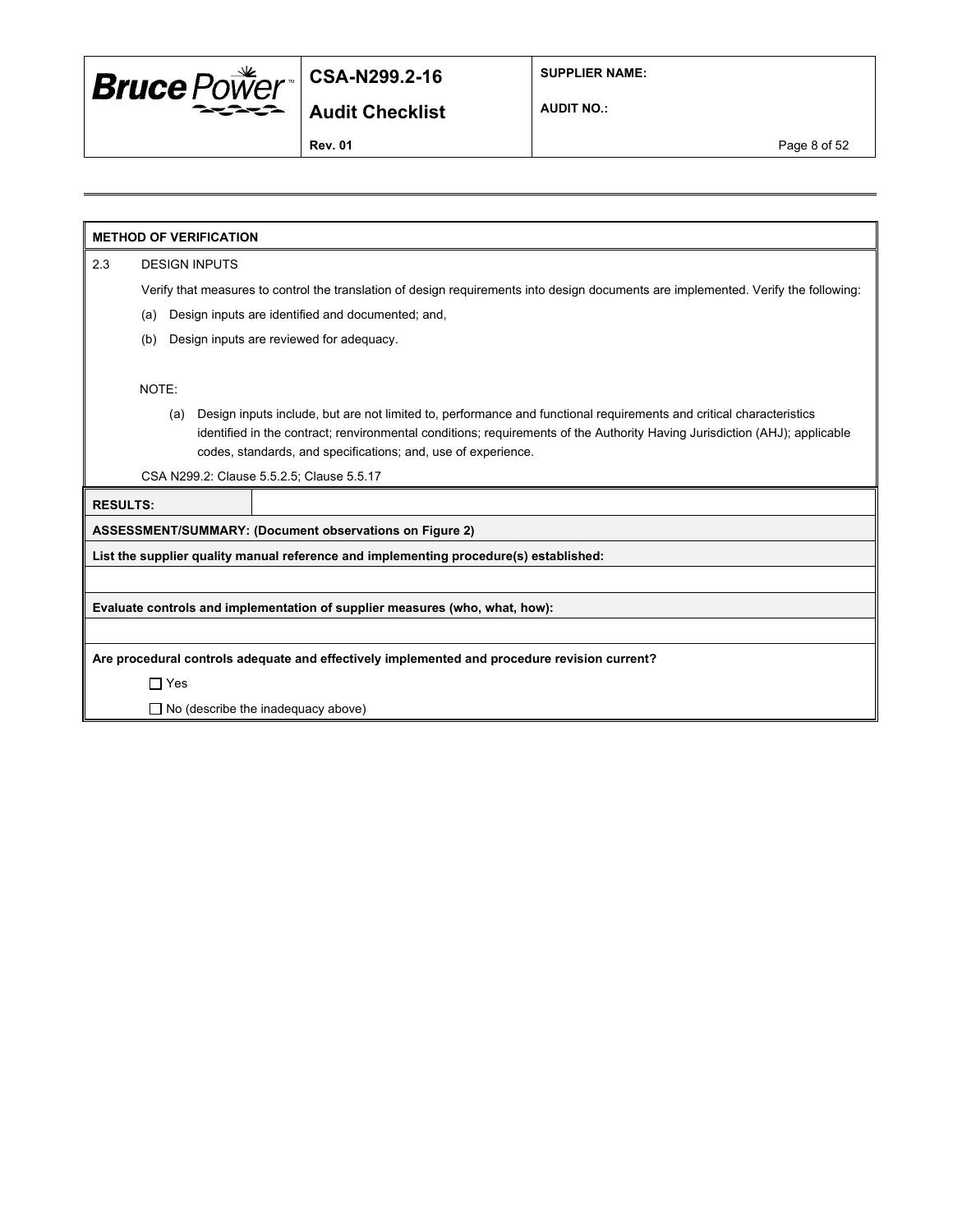

**SUPPLIER NAME:**

**AUDIT NO.:**

**METHOD OF VERIFICATION** 2.4 PRELIMINARY DESIGN, DETAILED DESIGN AND DESIGN OUTPUT Verify that measures are implemented to prescribe and document design outputs to the level necessary to permit the design process to be carried out in a correct manner and to permit verification that the design meets requirements. Verify the following: (a) Preliminary design assumptions and design acceptance criteria are identified, documented and controlled; (b) Design and analysis calculations and conclusions are documented, including the identification and revision status of any design tools used (i.e. analytical software) and ensure that the characteristics and assumptions are specified; (c) Test procedure(s) are planned, conducted and the results documented and incorporated into the design where such tests procedures are used in support of design validation/qualification testing; (d) The design is translated into documents required for procurement, including the QA program requirements, production, inspection and test, and preservation and delivery of the item/service, as applicable; and, (e) Final design output documents are traceable to the design inputs and contain or reference all applicable criteria. N299.2: Clause 5.5.2.6; Clause 5.5.2.8; Clause 5.5.2.9 **RESULTS: ASSESSMENT/SUMMARY: (Document observations on Figure 2) List the supplier quality manual reference and implementing procedure(s) established: Evaluate controls and implementation of supplier measures (who, what, how): Are procedural controls adequate and effectively implemented and procedure revision current?** Yes  $\Box$  No (describe the inadequacy above)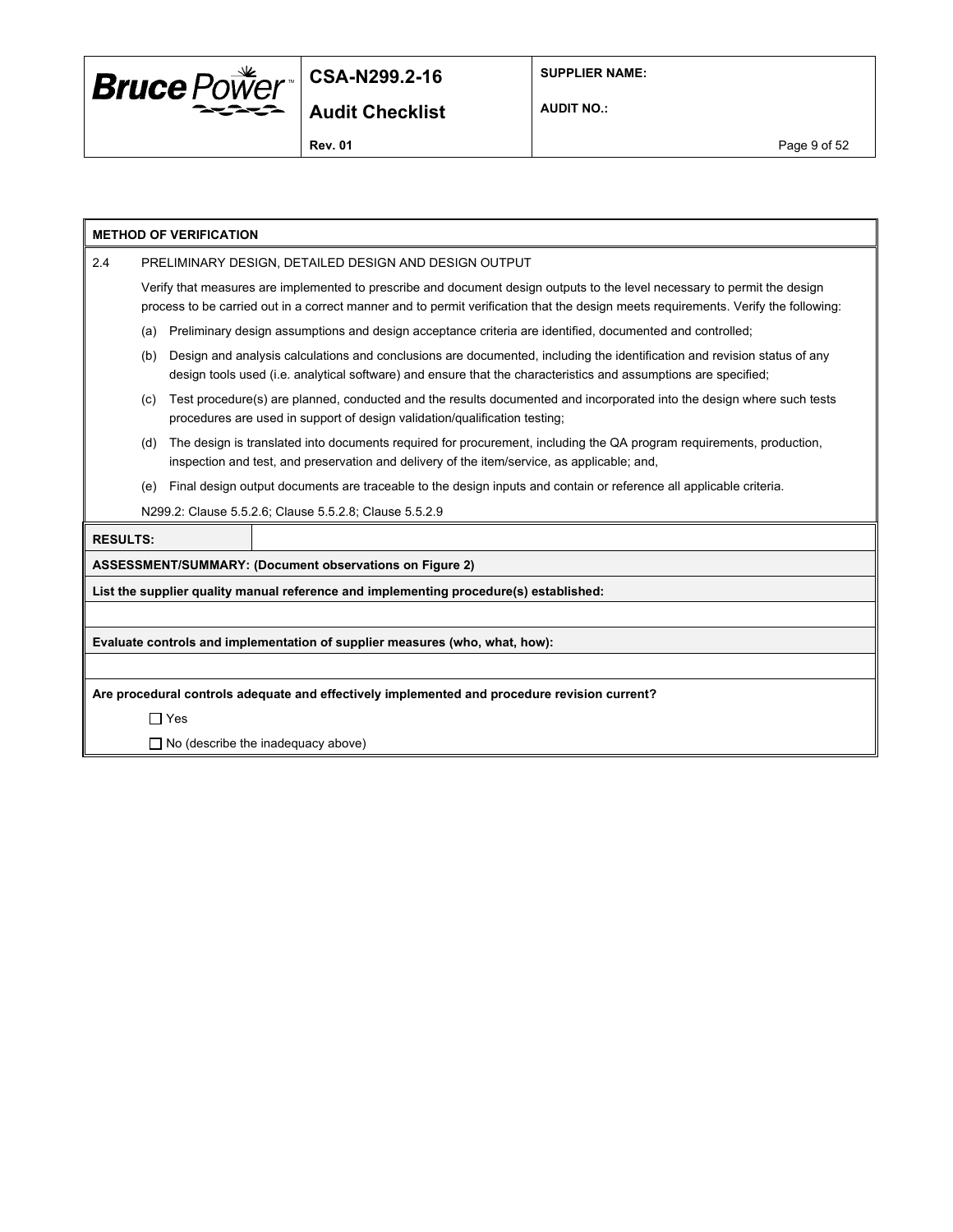

**AUDIT NO.:**

| <b>METHOD OF VERIFICATION</b> |                                                                                                                                                                                                                                                                                                                                                                                                                                                                                                                                 |                 |                                                                                                                                                                                                                                                                         |  |  |  |  |
|-------------------------------|---------------------------------------------------------------------------------------------------------------------------------------------------------------------------------------------------------------------------------------------------------------------------------------------------------------------------------------------------------------------------------------------------------------------------------------------------------------------------------------------------------------------------------|-----------------|-------------------------------------------------------------------------------------------------------------------------------------------------------------------------------------------------------------------------------------------------------------------------|--|--|--|--|
| 2.5                           | <b>DESIGN VERIFICATION</b>                                                                                                                                                                                                                                                                                                                                                                                                                                                                                                      |                 |                                                                                                                                                                                                                                                                         |  |  |  |  |
|                               | Verify that measures are established and implemented for the verification of design adequacy, and assurance that once the<br>changes to the design are complete, the item will perform its intended function. Verify the following:                                                                                                                                                                                                                                                                                             |                 |                                                                                                                                                                                                                                                                         |  |  |  |  |
|                               | Design verification points, techniques, procedures and characteristics, are identified and described;<br>(a)                                                                                                                                                                                                                                                                                                                                                                                                                    |                 |                                                                                                                                                                                                                                                                         |  |  |  |  |
| (b)                           | The verification method is identified (e.g. design review, alternate calculation/analyses, qualification tests or demonstrations, or<br>evaluation of significant differences between present and proven design), and the verification is performed by individuals or<br>groups other than those who performed the original design, but who may be from the same organization. Verify that the<br>results of the verification are documented, including evidence of verification by date and signatures or stamps on documents. |                 |                                                                                                                                                                                                                                                                         |  |  |  |  |
|                               | i)                                                                                                                                                                                                                                                                                                                                                                                                                                                                                                                              |                 | When the verification method used is qualification test, verify that a prototype unit is tested under the most adverse<br>design conditions. Verify qualification test plans/procedures are developed and implemented for the testing. Verify<br>test plans/procedures; |  |  |  |  |
|                               |                                                                                                                                                                                                                                                                                                                                                                                                                                                                                                                                 | 1)              | Identify the items being tested, resources used, test objectives, test conditions, parameters to be recorded and<br>relevant acceptance criteria;                                                                                                                       |  |  |  |  |
|                               |                                                                                                                                                                                                                                                                                                                                                                                                                                                                                                                                 | 2)              | Describe test method of operation, performance, and required records; and,                                                                                                                                                                                              |  |  |  |  |
|                               |                                                                                                                                                                                                                                                                                                                                                                                                                                                                                                                                 | 3)              | Identify correct configuration of test piece;                                                                                                                                                                                                                           |  |  |  |  |
| (c)                           |                                                                                                                                                                                                                                                                                                                                                                                                                                                                                                                                 |                 | The design is reviewed by the applicable functions to ensure that products or services can be purchased, produced, and<br>verified according to specified requirements; and,                                                                                            |  |  |  |  |
| (d)                           |                                                                                                                                                                                                                                                                                                                                                                                                                                                                                                                                 |                 | The design is reviewed prior to release to ensure that the design has been verified at all verification points and that the<br>verification records are complete.                                                                                                       |  |  |  |  |
| NOTE:                         |                                                                                                                                                                                                                                                                                                                                                                                                                                                                                                                                 |                 |                                                                                                                                                                                                                                                                         |  |  |  |  |
|                               | (a)                                                                                                                                                                                                                                                                                                                                                                                                                                                                                                                             | proven designs. | The extent and nature of design verification activities is determined by considering the importance to safety; the<br>complexity of the design; the degree of standardization; the maturity of the design; and, the similarity with previously                          |  |  |  |  |
|                               | N299.2: Clause 5.5.2.10                                                                                                                                                                                                                                                                                                                                                                                                                                                                                                         |                 |                                                                                                                                                                                                                                                                         |  |  |  |  |
| <b>RESULTS:</b>               |                                                                                                                                                                                                                                                                                                                                                                                                                                                                                                                                 |                 |                                                                                                                                                                                                                                                                         |  |  |  |  |
|                               |                                                                                                                                                                                                                                                                                                                                                                                                                                                                                                                                 |                 | <b>ASSESSMENT/SUMMARY: (Document observations on Figure 2)</b>                                                                                                                                                                                                          |  |  |  |  |
|                               |                                                                                                                                                                                                                                                                                                                                                                                                                                                                                                                                 |                 | List the supplier quality manual reference and implementing procedure(s) established:                                                                                                                                                                                   |  |  |  |  |
|                               |                                                                                                                                                                                                                                                                                                                                                                                                                                                                                                                                 |                 |                                                                                                                                                                                                                                                                         |  |  |  |  |
|                               |                                                                                                                                                                                                                                                                                                                                                                                                                                                                                                                                 |                 | Evaluate controls and implementation of supplier measures (who, what, how):                                                                                                                                                                                             |  |  |  |  |
|                               |                                                                                                                                                                                                                                                                                                                                                                                                                                                                                                                                 |                 |                                                                                                                                                                                                                                                                         |  |  |  |  |
|                               |                                                                                                                                                                                                                                                                                                                                                                                                                                                                                                                                 |                 | Are procedural controls adequate and effectively implemented and procedure revision current?                                                                                                                                                                            |  |  |  |  |
|                               | $\Box$ Yes                                                                                                                                                                                                                                                                                                                                                                                                                                                                                                                      |                 |                                                                                                                                                                                                                                                                         |  |  |  |  |
|                               |                                                                                                                                                                                                                                                                                                                                                                                                                                                                                                                                 |                 | $\Box$ No (describe the inadequacy above)                                                                                                                                                                                                                               |  |  |  |  |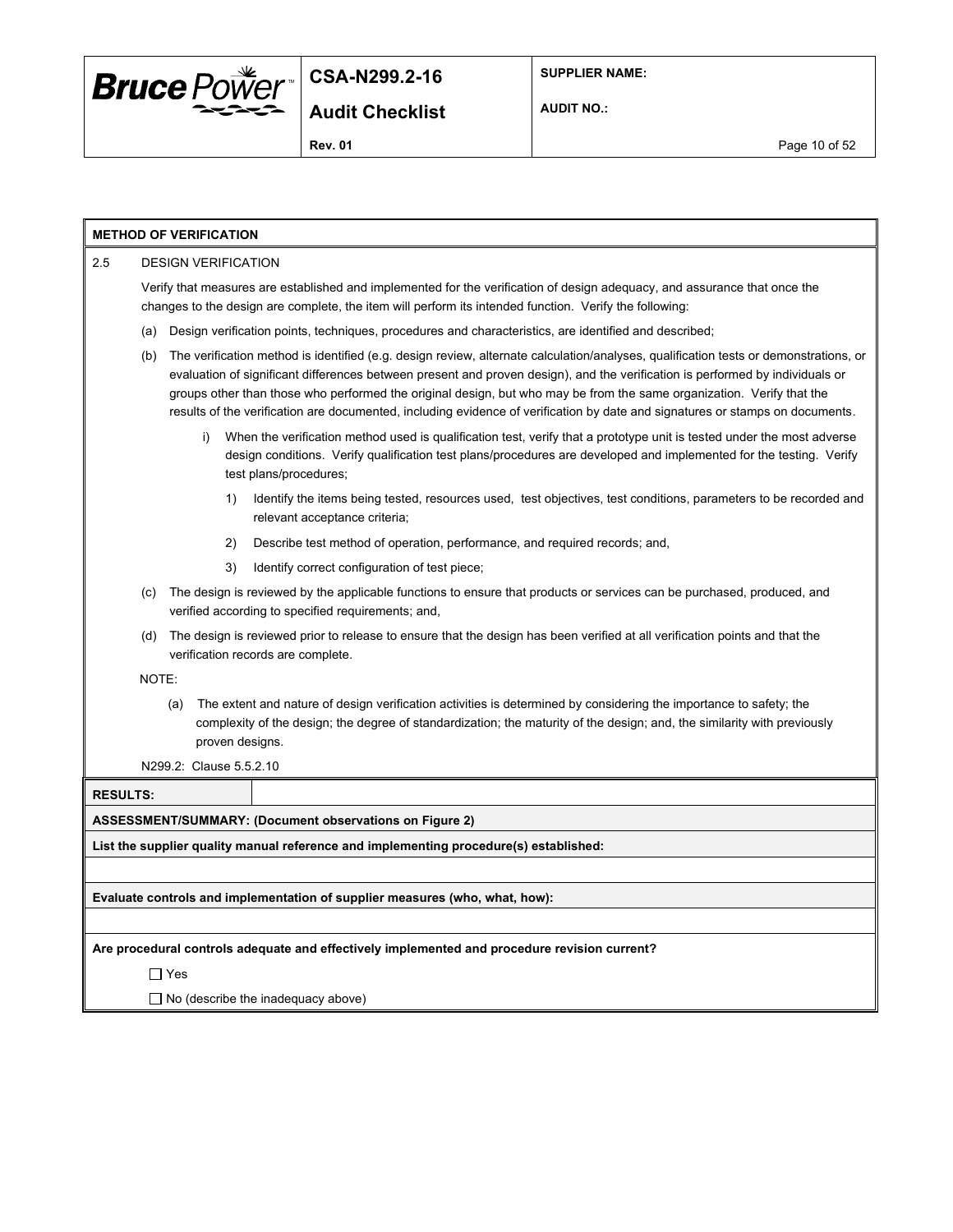

**AUDIT NO.:**

|                 |                                                                                                                                                                                                                                                                              | <b>METHOD OF VERIFICATION</b> |                                                                                                                                                                                                                                                     |  |  |  |  |
|-----------------|------------------------------------------------------------------------------------------------------------------------------------------------------------------------------------------------------------------------------------------------------------------------------|-------------------------------|-----------------------------------------------------------------------------------------------------------------------------------------------------------------------------------------------------------------------------------------------------|--|--|--|--|
| 2.6             | <b>DESIGN CHANGES</b>                                                                                                                                                                                                                                                        |                               |                                                                                                                                                                                                                                                     |  |  |  |  |
|                 | Verify that measures are established and implemented to control design changes. Verify the following:                                                                                                                                                                        |                               |                                                                                                                                                                                                                                                     |  |  |  |  |
|                 | (a)                                                                                                                                                                                                                                                                          |                               | Revised design documents, (e.g., calculations, drawings, stress reports) are reviewed and approved by the same organization<br>as reviewed and approved the original documents;                                                                     |  |  |  |  |
|                 | Design changes have been adequately evaluated to determine the effect of the changes on existing test results (i.e. only those<br>(b)<br>used to demonstrate compliance with requirements), constituent parts and items already delivered, including interfacing<br>designs; |                               |                                                                                                                                                                                                                                                     |  |  |  |  |
|                 | (c)                                                                                                                                                                                                                                                                          |                               | Inputs are addressed, configuration control maintained, and critical characteristics necessary for subsequent item identification<br>have been identified and documented:                                                                           |  |  |  |  |
|                 | (d)                                                                                                                                                                                                                                                                          | design configuration; and,    | Design control measures are equal to those of the original design, and that unique identifiers are used to assure control of                                                                                                                        |  |  |  |  |
|                 | (e)                                                                                                                                                                                                                                                                          |                               | Changes affecting fit, form or functions are tracked (i.e. subject to tracking control) to enable future identification of changes<br>between the original and the replacement or re-orders of the items and the customer advised of those changes. |  |  |  |  |
|                 |                                                                                                                                                                                                                                                                              | N299.2: Clause 5.5.2.11       |                                                                                                                                                                                                                                                     |  |  |  |  |
| <b>RESULTS:</b> |                                                                                                                                                                                                                                                                              |                               |                                                                                                                                                                                                                                                     |  |  |  |  |
|                 |                                                                                                                                                                                                                                                                              |                               | ASSESSMENT/SUMMARY: (Document observations on Figure 2)                                                                                                                                                                                             |  |  |  |  |
|                 |                                                                                                                                                                                                                                                                              |                               | List the supplier quality manual reference and implementing procedure(s) established:                                                                                                                                                               |  |  |  |  |
|                 |                                                                                                                                                                                                                                                                              |                               |                                                                                                                                                                                                                                                     |  |  |  |  |
|                 | Evaluate controls and implementation of supplier measures (who, what, how):                                                                                                                                                                                                  |                               |                                                                                                                                                                                                                                                     |  |  |  |  |
|                 |                                                                                                                                                                                                                                                                              |                               |                                                                                                                                                                                                                                                     |  |  |  |  |
|                 |                                                                                                                                                                                                                                                                              |                               | Are procedural controls adequate and effectively implemented and procedure revision current?                                                                                                                                                        |  |  |  |  |
|                 |                                                                                                                                                                                                                                                                              | $\Box$ Yes                    |                                                                                                                                                                                                                                                     |  |  |  |  |
|                 | $\Box$ No (describe the inadequacy above)                                                                                                                                                                                                                                    |                               |                                                                                                                                                                                                                                                     |  |  |  |  |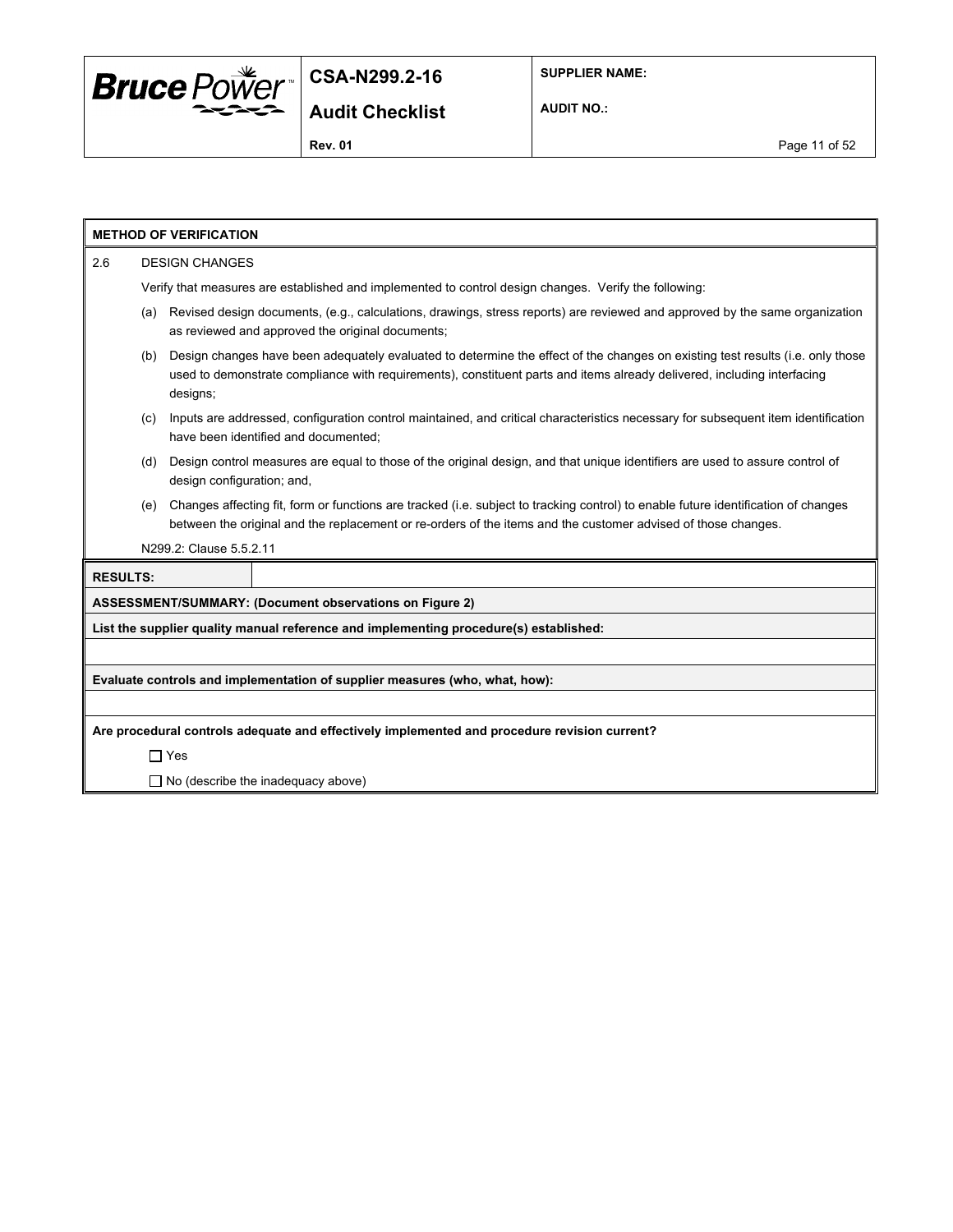

**SUPPLIER NAME:**

**Audit Checklist**

**AUDIT NO.:**

**Rev. 01 Page 12 of 52** 

# **SECTION 2 – DESIGN**

**(FIGURE 2)**

| CUSTOMER/<br><b>SUPPLIER</b><br><b>DESIGN INPUT</b><br>AND BASES | <b>SUPPLIER</b><br><b>DESIGN</b><br><b>DOCUMENT</b> | <b>DESIGN INPUTS</b><br>CORRECTLY<br>INCORPORATED<br>(Yes/No) | <b>DESIGN ANALYSIS</b><br><b>DOCUMENTED</b><br>CORRECTLY<br>(Yes/No) | METHOD OF<br><b>DESIGN</b><br><b>VERIFICATION</b> | DESIGN CHANGE<br>CONTROL AND<br>REV./DATE |
|------------------------------------------------------------------|-----------------------------------------------------|---------------------------------------------------------------|----------------------------------------------------------------------|---------------------------------------------------|-------------------------------------------|
|                                                                  |                                                     |                                                               |                                                                      |                                                   |                                           |
| $*2.3$                                                           | $*2.4$                                              | $*2.4$                                                        | $*2.4$                                                               | $^{\star}2.5$                                     | $*2.6$                                    |
| *Refers to applicable question.                                  |                                                     |                                                               |                                                                      |                                                   |                                           |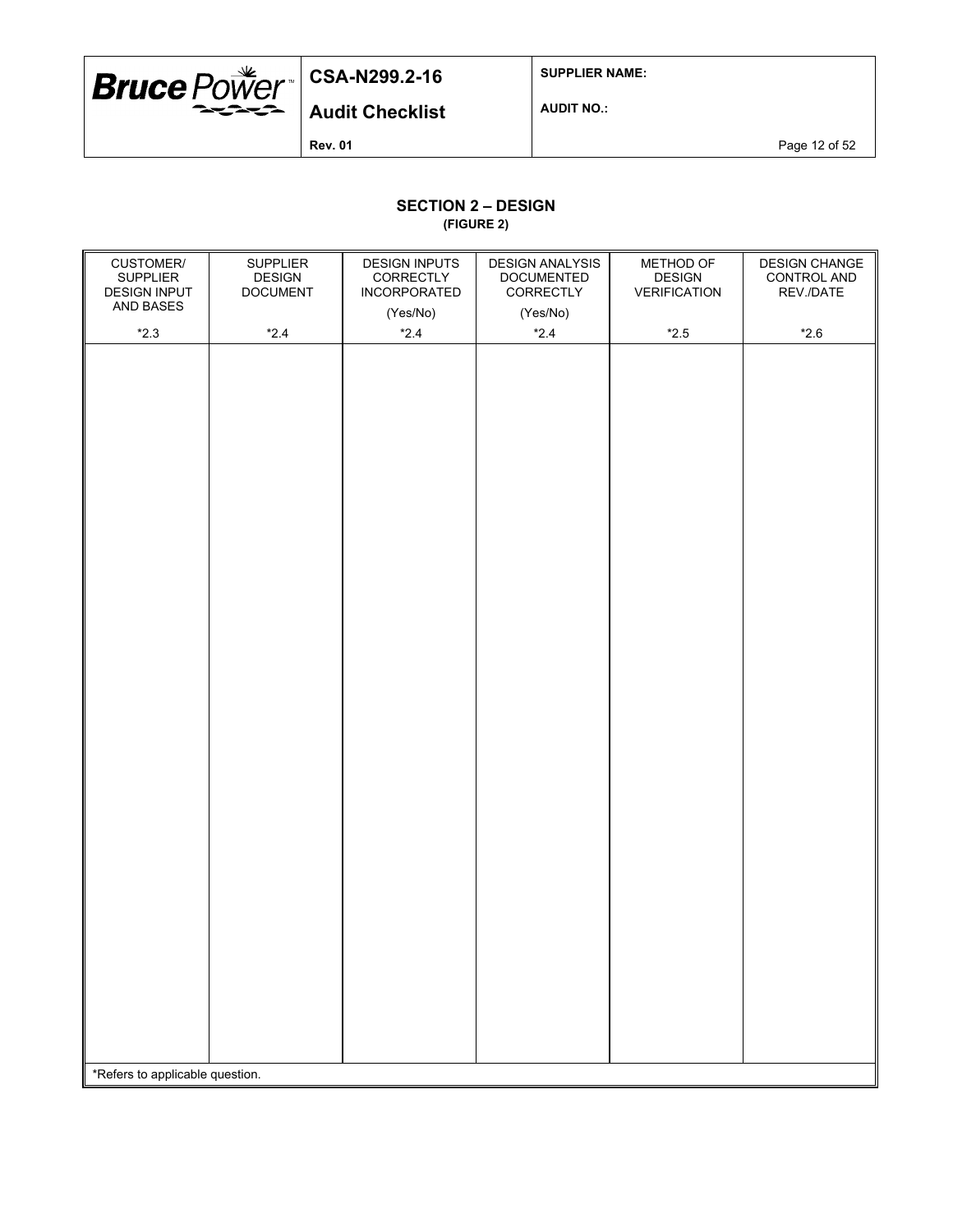

**SUPPLIER NAME:**

**AUDIT NO.:**

**Rev. 01 Page 13 of 52** 

### **SECTION 3 – RESERVED FOR DEDICATION**

#### **SECTION 4 – SOFTWARE**

| <b>METHOD OF VERIFICATION</b>                                  |                                                                                                                                                                             |  |  |  |  |  |
|----------------------------------------------------------------|-----------------------------------------------------------------------------------------------------------------------------------------------------------------------------|--|--|--|--|--|
| 4.1                                                            | Within the assessment/summary section of each checklist question, record the procedures/instructions/drawings including the<br>revision/date used to verify implementation. |  |  |  |  |  |
| 4.2                                                            | CONTROL OF SOFTWARE EMPLOYED IN PRODUCTION, INSPECTION, AND TEST ACTIVITIES                                                                                                 |  |  |  |  |  |
|                                                                | Verify measures have been established and implemented to control software employed in production, inspection, and test<br>activities. Verify the following:                 |  |  |  |  |  |
|                                                                | The software has been documented and approved;<br>(a)                                                                                                                       |  |  |  |  |  |
|                                                                | The software has been placed under configuration control; and<br>(b)                                                                                                        |  |  |  |  |  |
|                                                                | The software has been verified or validated.<br>(c)                                                                                                                         |  |  |  |  |  |
|                                                                | N299.2: Clause 4.4.1; Clause 5.5.6.2 k)                                                                                                                                     |  |  |  |  |  |
|                                                                | <b>RESULTS:</b>                                                                                                                                                             |  |  |  |  |  |
| <b>ASSESSMENT/SUMMARY: (Document observations on Figure 4)</b> |                                                                                                                                                                             |  |  |  |  |  |
|                                                                | List the supplier quality manual reference and implementing procedure(s) established:                                                                                       |  |  |  |  |  |
|                                                                |                                                                                                                                                                             |  |  |  |  |  |
|                                                                | Evaluate controls and implementation of supplier measures (who, what, how):                                                                                                 |  |  |  |  |  |
|                                                                |                                                                                                                                                                             |  |  |  |  |  |
|                                                                | Are procedural controls adequate and effectively implemented and procedure revision current?                                                                                |  |  |  |  |  |
|                                                                | $\Box$ Yes                                                                                                                                                                  |  |  |  |  |  |
|                                                                | $\Box$ No (describe the inadequacy above)                                                                                                                                   |  |  |  |  |  |
|                                                                |                                                                                                                                                                             |  |  |  |  |  |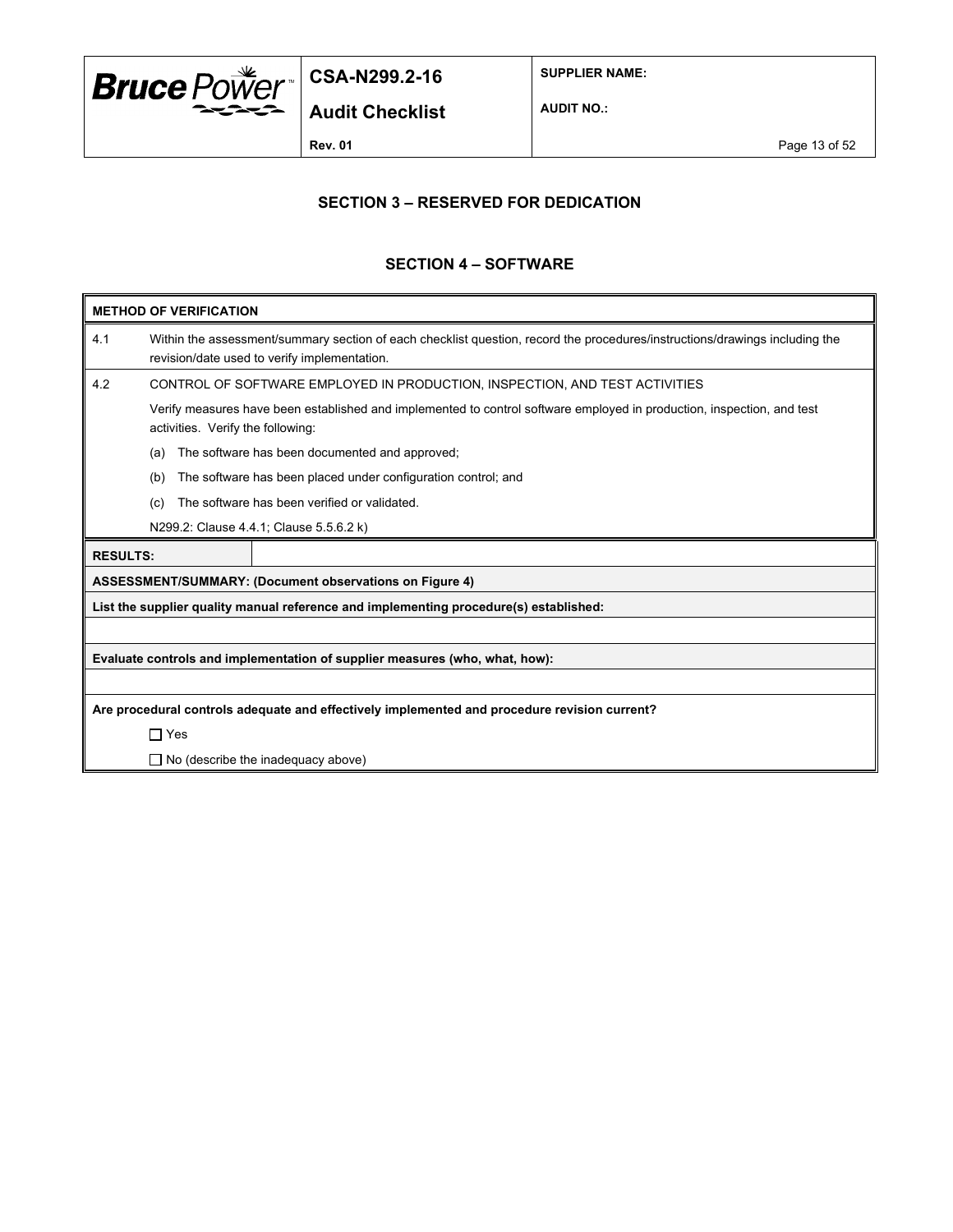

**SUPPLIER NAME:**

**AUDIT NO.:**

#### **METHOD OF VERIFICATION**

4.3 CONTROL OF SOFTWARE THAT FORMS PART OF OR IS INCORPORATED INTO ITEMS OR SERVICES.

Verify that software that forms part of or is incorporated into items or services is subject to performance testing and final acceptance. Verify that the customer is notified that an item to be supplied includes embedded software.

N299.2: Clause 4.4.2

**RESULTS:**

**ASSESSMENT/SUMMARY: (Document observations on Figure 4)**

**List the supplier quality manual reference and implementing procedure(s) established:**

**Evaluate controls and implementation of supplier measures (who, what, how):**

**Are procedural controls adequate and effectively implemented and procedure revision current?**

Yes

□ No (describe the inadequacy above)

#### **METHOD OF VERIFICATION**

4.4 CONTROL OF DESIGN ANALYSIS SOFTWARE

Verify measures have been established and implemented to control software used in design analysis. Verify the following:

- (a) The software has been verified to support the application of the computer program to the specific physical problem including the identification of the computer and the computer program name and revision/version;
- (b) The software is controlled; and,
- (c) The software is adequate for its intended use.
- N299.2: Clause 5.5.2.7

**RESULTS:**

**ASSESSMENT/SUMMARY: (Document observations on Figure 4)**

**List the supplier quality manual reference and implementing procedure(s) established:**

**Evaluate controls and implementation of supplier measures (who, what, how):**

**Are procedural controls adequate and effectively implemented and procedure revision current?**

□ Yes

 $\Box$  No (describe the inadequacy above)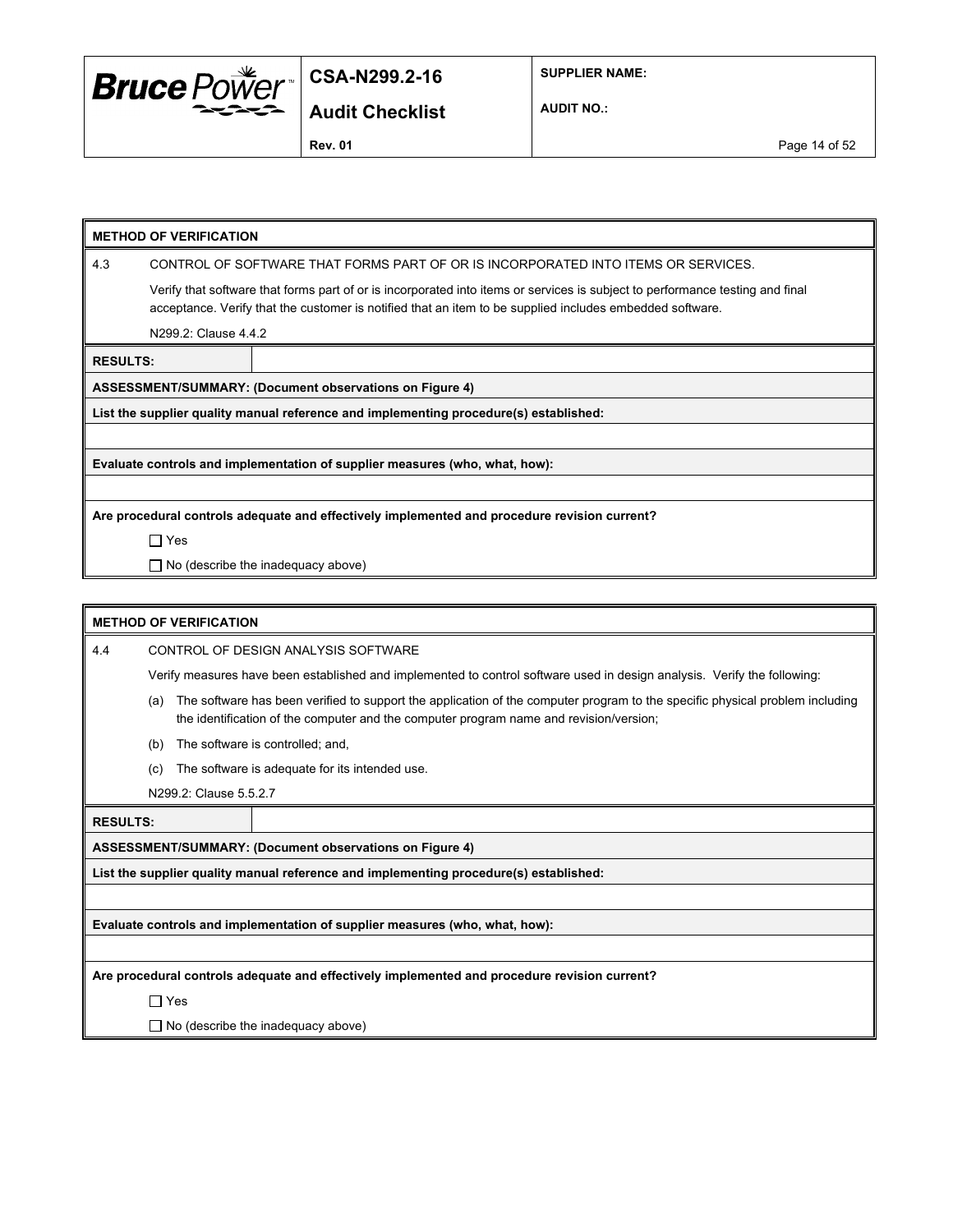

**SUPPLIER NAME:**

**AUDIT NO.:**

**Rev. 01 Page 15 of 52** 

## **SECTION 4 – SOFTWARE**

**(FIGURE 4)**

| SOFTWARE PROGRAM (NAME, NO., REV./DATE) | $(1.0011 - 1)$<br>METHOD OF ACCEPTANCE AND DATE |
|-----------------------------------------|-------------------------------------------------|
| $*4.2, 4.3, 4.4$                        | $*4.2, 4.3, 4.4$                                |
|                                         |                                                 |
|                                         |                                                 |
|                                         |                                                 |
|                                         |                                                 |
|                                         |                                                 |
|                                         |                                                 |
|                                         |                                                 |
|                                         |                                                 |
|                                         |                                                 |
|                                         |                                                 |
|                                         |                                                 |
|                                         |                                                 |
|                                         |                                                 |
|                                         |                                                 |
|                                         |                                                 |
|                                         |                                                 |
|                                         |                                                 |
|                                         |                                                 |
|                                         |                                                 |
|                                         |                                                 |
|                                         |                                                 |
|                                         |                                                 |
|                                         |                                                 |
|                                         |                                                 |
|                                         |                                                 |
|                                         |                                                 |
|                                         |                                                 |
|                                         |                                                 |
|                                         |                                                 |
| * Refers to applicable question         |                                                 |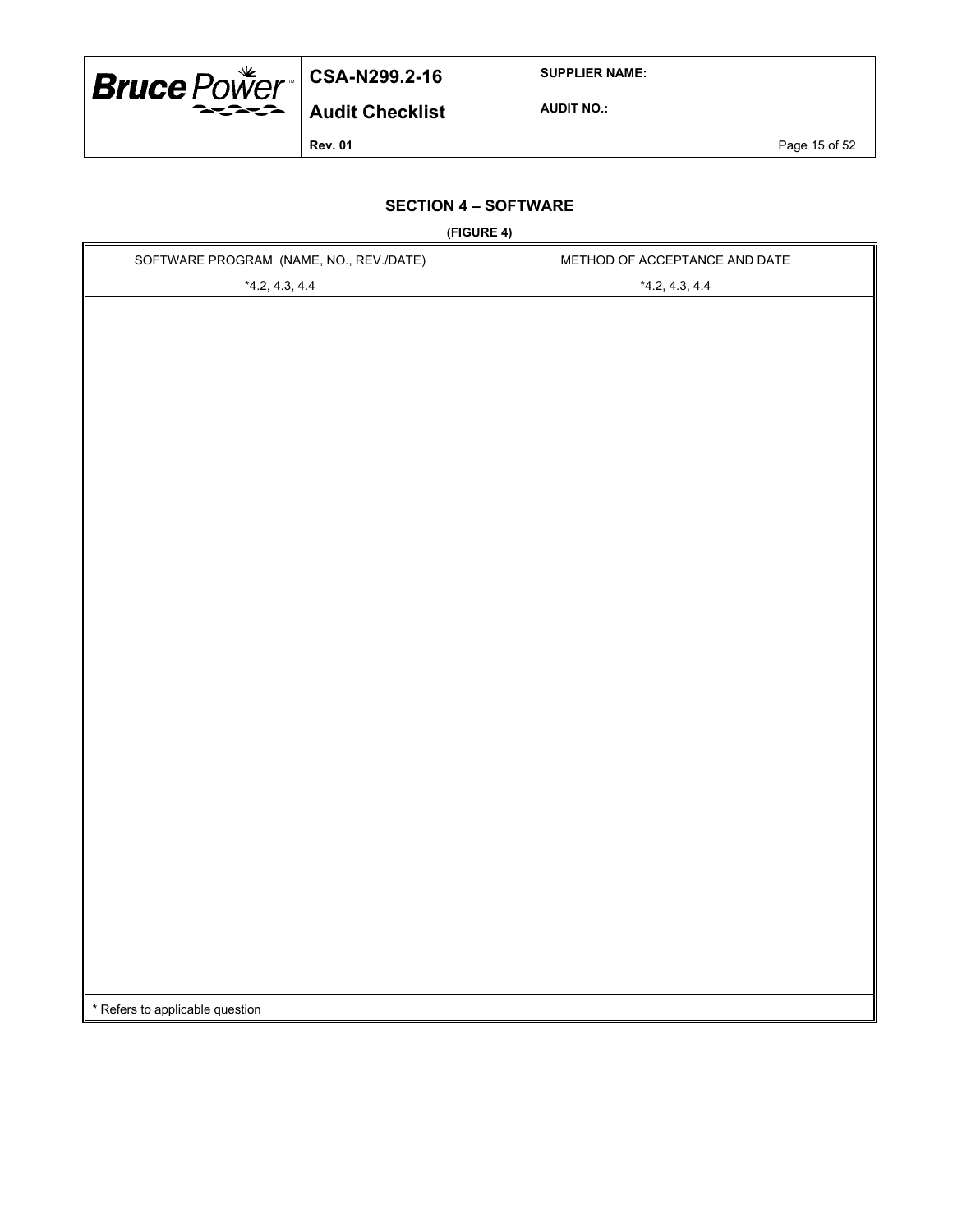

**SUPPLIER NAME:**

**Audit Checklist**

**AUDIT NO.:**

**Rev. 01 Page 16 of 52** 

#### **SECTION 5 – PROCUREMENT**

| <b>METHOD OF VERIFICATION</b>                                               |                                                                                                                                                                                                                                                                                                                                                              |                                                                                                                                                                                                                      |  |  |  |  |
|-----------------------------------------------------------------------------|--------------------------------------------------------------------------------------------------------------------------------------------------------------------------------------------------------------------------------------------------------------------------------------------------------------------------------------------------------------|----------------------------------------------------------------------------------------------------------------------------------------------------------------------------------------------------------------------|--|--|--|--|
| 5.1                                                                         | Within the assessment/summary section of each checklist question, record the procedures/instructions/drawings including the<br>revision/date used to verify implementation.                                                                                                                                                                                  |                                                                                                                                                                                                                      |  |  |  |  |
| 5.2                                                                         |                                                                                                                                                                                                                                                                                                                                                              | PROCUREMENT DOCUMENT                                                                                                                                                                                                 |  |  |  |  |
|                                                                             | Verify that measures are established and implemented for the control and release of procurement documents, including changes.<br>Ensure the following requirements are included in procurement documents, and changes, for items and services, as applicable<br>considering the relative importance, complexity, and quantity of items or services procured: |                                                                                                                                                                                                                      |  |  |  |  |
|                                                                             | (a)                                                                                                                                                                                                                                                                                                                                                          | Description of the products or services ordered including: specifications, drawings, verification requirements, and other<br>relevant technical data by title or other positive identification and applicable issue; |  |  |  |  |
|                                                                             | (b)                                                                                                                                                                                                                                                                                                                                                          | The title, number, and issue of the quality assurance program, to be applied;                                                                                                                                        |  |  |  |  |
|                                                                             | (c)                                                                                                                                                                                                                                                                                                                                                          | Requirement for approval or qualification of documentation, products or services, procedures, processes, equipment, and<br>personnel;                                                                                |  |  |  |  |
|                                                                             | (d)                                                                                                                                                                                                                                                                                                                                                          | Requirements for the submittal for acceptance of the disposition of nonconformances;                                                                                                                                 |  |  |  |  |
|                                                                             | (e)                                                                                                                                                                                                                                                                                                                                                          | Identification requirements for the items or services;                                                                                                                                                               |  |  |  |  |
|                                                                             | (f)                                                                                                                                                                                                                                                                                                                                                          | Requirements for preservation, packaging and shipping;                                                                                                                                                               |  |  |  |  |
|                                                                             | (g)                                                                                                                                                                                                                                                                                                                                                          | Requirement for right of access to plant facilities and records for the source inspection/audit;                                                                                                                     |  |  |  |  |
|                                                                             | Points in the sub-supplier's design plan or the inspection and test planning documents where the supplier's customer or<br>(h)<br>supplier will verify conformance to contract requirements;                                                                                                                                                                 |                                                                                                                                                                                                                      |  |  |  |  |
|                                                                             | (i)                                                                                                                                                                                                                                                                                                                                                          | References as required by contract;                                                                                                                                                                                  |  |  |  |  |
|                                                                             | (i)                                                                                                                                                                                                                                                                                                                                                          | Requirements for the submission, approval, control or qualification of documentation, including distribution, retention,<br>maintenance, and disposition of documentation and quality records;                       |  |  |  |  |
|                                                                             | (k)                                                                                                                                                                                                                                                                                                                                                          | Documentation and instructions required when the items or services are shipped directly to a consignee other than the<br>supplier;                                                                                   |  |  |  |  |
|                                                                             | (1)                                                                                                                                                                                                                                                                                                                                                          | Requirements for traceability;                                                                                                                                                                                       |  |  |  |  |
|                                                                             | (m)                                                                                                                                                                                                                                                                                                                                                          | Requirements for the submittal of inspection and test procedures as specified by the customer and supplier; and                                                                                                      |  |  |  |  |
|                                                                             | (n)                                                                                                                                                                                                                                                                                                                                                          | Requirements for the prevention and detection of CFSIs.                                                                                                                                                              |  |  |  |  |
|                                                                             |                                                                                                                                                                                                                                                                                                                                                              | N299.2: Clause 5.5.5.2                                                                                                                                                                                               |  |  |  |  |
| <b>RESULTS:</b>                                                             |                                                                                                                                                                                                                                                                                                                                                              |                                                                                                                                                                                                                      |  |  |  |  |
|                                                                             |                                                                                                                                                                                                                                                                                                                                                              | ASSESSMENT/SUMMARY: (Document observations on Figure 5A)                                                                                                                                                             |  |  |  |  |
|                                                                             |                                                                                                                                                                                                                                                                                                                                                              | List the supplier quality manual reference and implementing procedure(s) established:                                                                                                                                |  |  |  |  |
|                                                                             |                                                                                                                                                                                                                                                                                                                                                              |                                                                                                                                                                                                                      |  |  |  |  |
| Evaluate controls and implementation of supplier measures (who, what, how): |                                                                                                                                                                                                                                                                                                                                                              |                                                                                                                                                                                                                      |  |  |  |  |
|                                                                             |                                                                                                                                                                                                                                                                                                                                                              |                                                                                                                                                                                                                      |  |  |  |  |
|                                                                             |                                                                                                                                                                                                                                                                                                                                                              | Are procedural controls adequate and effectively implemented and procedure revision current?                                                                                                                         |  |  |  |  |
|                                                                             |                                                                                                                                                                                                                                                                                                                                                              | $\Box$ Yes                                                                                                                                                                                                           |  |  |  |  |
|                                                                             | No (describe the inadequacy above)                                                                                                                                                                                                                                                                                                                           |                                                                                                                                                                                                                      |  |  |  |  |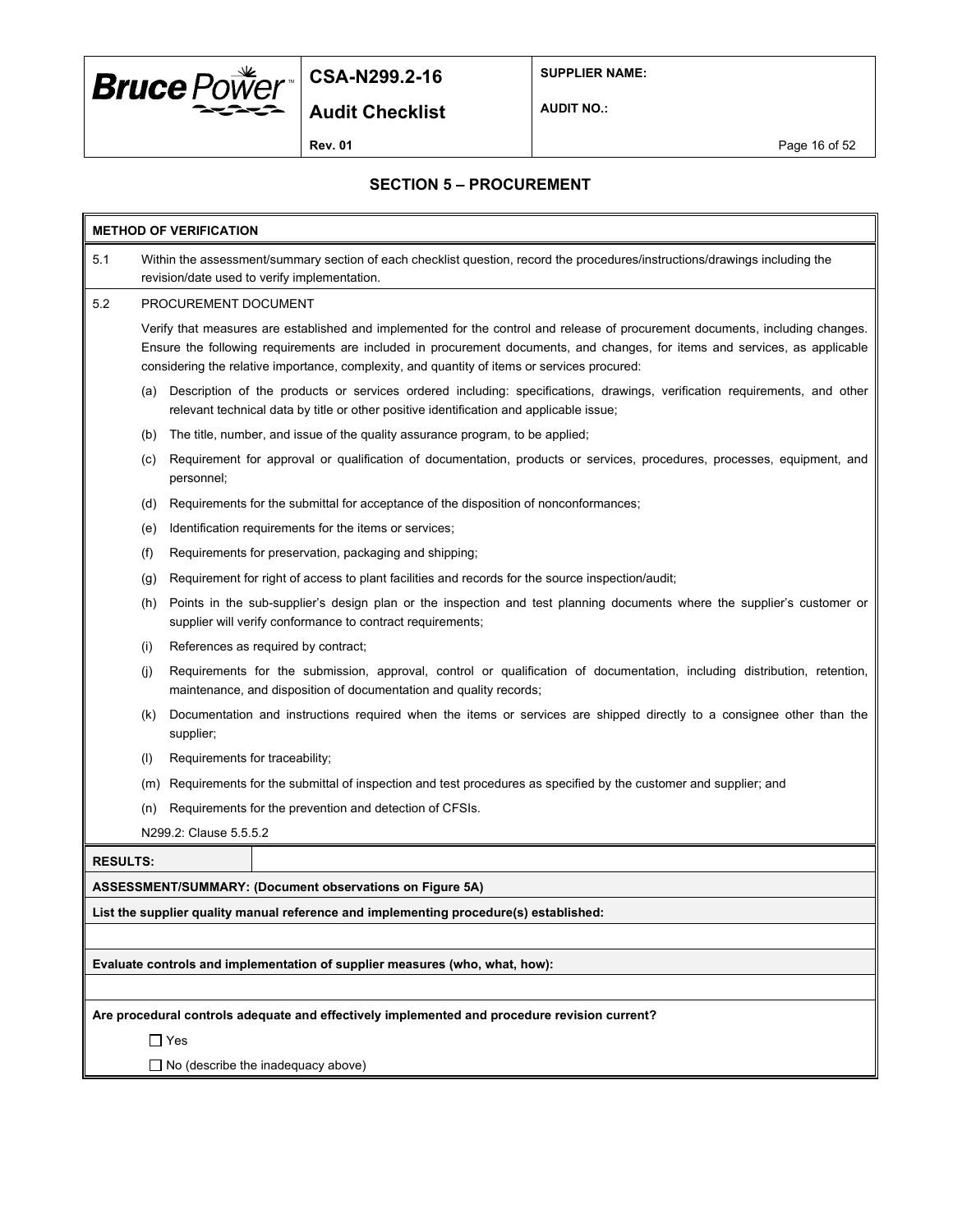

**SUPPLIER NAME:**

**AUDIT NO.:**

**Rev. 01 Page 17 of 52** 

**Audit Checklist**

| <b>METHOD OF VERIFICATION</b>                                                                |                                                                                                                                                                                                  |  |  |  |  |
|----------------------------------------------------------------------------------------------|--------------------------------------------------------------------------------------------------------------------------------------------------------------------------------------------------|--|--|--|--|
| 5.3                                                                                          | PROCUREMENT DOCUMENT REVIEW                                                                                                                                                                      |  |  |  |  |
|                                                                                              | Verify that measures are established and implemented for the independent review of procurement documents and changes thereto<br>prior to purchase order or contract award. Verify the following: |  |  |  |  |
|                                                                                              | The review is documented and is performed by persons other than those who prepared the procurement documents and who<br>(a)<br>have the necessary knowledge of the requirements;                 |  |  |  |  |
|                                                                                              | The review considers the adequacy of specified requirements in procurement documents (i.e. section 5.2) and verifies the<br>(b)<br>selection of appropriate sub-suppliers; and,                  |  |  |  |  |
|                                                                                              | Changes to procurement documents were subject to the same degree of control as utilized in the preparation of the original<br>(c)<br>documents.                                                  |  |  |  |  |
|                                                                                              | N299.2: Clause 4.6 b), f); Clause 5.5.5.3; Clause 5.5.5.5                                                                                                                                        |  |  |  |  |
| <b>RESULTS:</b>                                                                              |                                                                                                                                                                                                  |  |  |  |  |
|                                                                                              | ASSESSMENT/SUMMARY: (Document observations on Figure 5A)                                                                                                                                         |  |  |  |  |
|                                                                                              | List the supplier quality manual reference and implementing procedure(s) established:                                                                                                            |  |  |  |  |
|                                                                                              |                                                                                                                                                                                                  |  |  |  |  |
|                                                                                              | Evaluate controls and implementation of supplier measures (who, what, how):                                                                                                                      |  |  |  |  |
|                                                                                              |                                                                                                                                                                                                  |  |  |  |  |
| Are procedural controls adequate and effectively implemented and procedure revision current? |                                                                                                                                                                                                  |  |  |  |  |
|                                                                                              | $\Box$ Yes                                                                                                                                                                                       |  |  |  |  |
|                                                                                              | $\Box$ No (describe the inadequacy above)                                                                                                                                                        |  |  |  |  |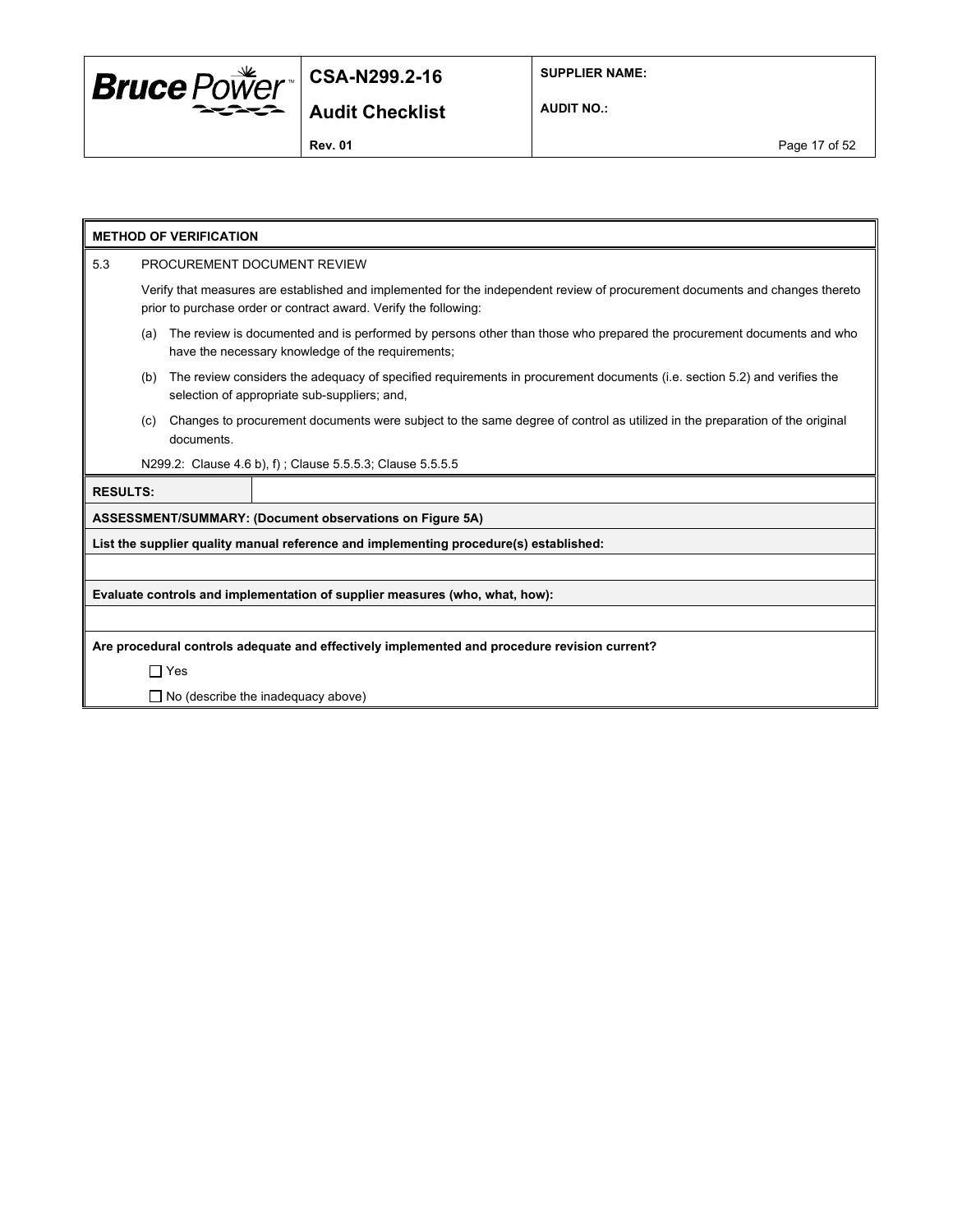

**SUPPLIER NAME:**

**AUDIT NO.:**

#### **METHOD OF VERIFICATION**

#### 5.4 SUPPLIER SELECTION

Verify that measures are established and implemented for the determination of the Quality Assurance Program Standards applicable to a sub-supplier and for the selection and assessment of sub-suppliers (including distributors and calibration, NDE, testing labs, software suppliers, heat treatment services suppliers, etc) consistent with the importance, complexity and quality of the product or service. Verify the following:

- (a) Applicable quality assurance standards are selected utilizing the "Factor Rating Method" and "Analytical Selection Method" and justified;
- (b) Evaluations of the selected supplier are performed, prior to award of contract, and at the specified frequency in accordance with an audit schedule;
- (c) Scope of approval of the sub-supplier is commensurate with the requirements of the procurement documents;
- (d) Only approved suppliers are used, and that their QA program certificates have been verified as valid as applicable; and,
- (e) A record of acceptable sub-suppliers that includes approval status and the scope of approval is established and maintained.

#### NOTE:

- (a) Written acceptance is required from the customer where the supplier intends to award all or part of the contract to a subsupplier who will not be implementing the QA program specified in the customer contract for the item or service. However, if the supplier applies its own QA program as the manufacturer or assumes the contract responsibilities of a manufacturer then written acceptance from the customer is not required when an alternate QA program is specified.
- (b) Evaluations include an evaluation of the QA Manual (QA Program Description for Cat. 4); performing an audit of the QA program implementation (for Cat. 1, 2, 3 or equivalent); evaluation of other required locations, plan(s) and resources; consideration of the sub-supplier's history and current capability. Where planned audits are not performed as scheduled, the reasons why the audit was not performed and an evaluation of the potential impact on the supplier approval must be documented. Supplemental audits of specific elements of concern should be scheduled when necessary.

N299.2: Clause 4.6 l); Clause 5.5.5.1; Clause 5.5.20.2; Annex A "Category Selection"

#### **RESULTS:**

#### **ASSESSMENT/SUMMARY: (Document observations on Figure 5A)**

**List the supplier quality manual reference and implementing procedure(s) established:**

**Evaluate controls and implementation of supplier measures (who, what, how):**

**Are procedural controls adequate and effectively implemented and procedure revision current?**

Yes

 $\Box$  No (describe the inadequacy above)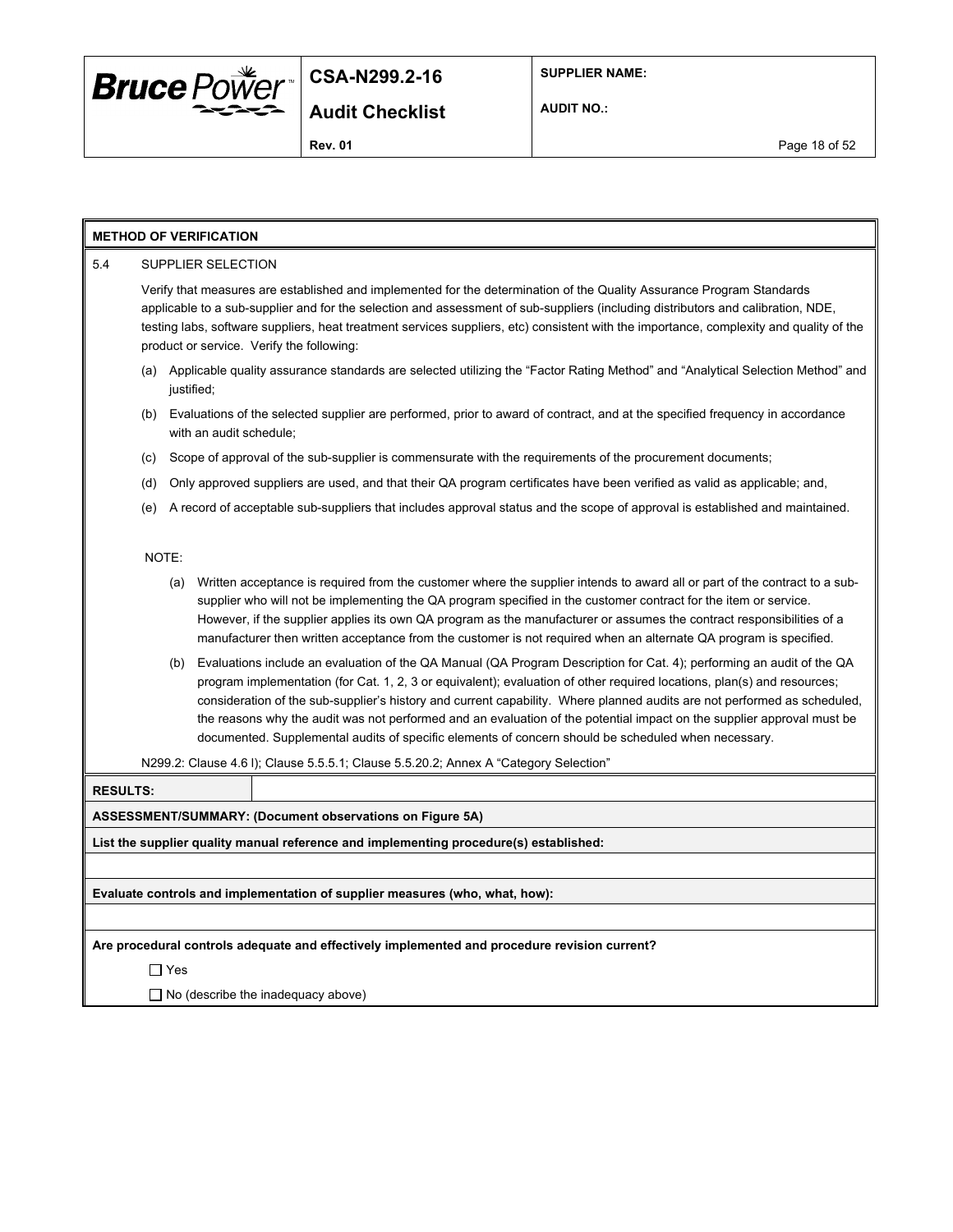

**AUDIT NO.:**

**Rev. 01** Page 19 of 52

#### **METHOD OF VERIFICATION**

#### 5.5 SUPPLIER (EXTERNAL) AUDITS

Verify that measures are established and implemented to ensure a comprehensive system of planned and periodic external audits. Verify the following:

- (a) Audits are conducted in accordance with an audit schedule augmented with supplemental audits to evaluate areas of concern. Where planned audits are not performed, the reasons why the audit was not performed and an evaluation of the impact on supplier approval qualification and required follow-up actions is documented;
- (b) An audit plan is prepared for each audit;
- (c) Audits are conducted utilizing procedures and checklists;
- (d) An audit report is prepared for each audit; and,
- (e) Appropriate follow-up action is taken on corrective actions to address identified audit findings.

NOTE: When  $3^{rd}$  party audits are used as a basis for supplier qualification, the evaluation must be controlled in accordance with established measures under the supplier's quality program (note: the acceptable approach to utilizing 3<sup>rd</sup> party CANIAC audits was under discussion by the Canadian nuclear industry utilities/suppliers at the time of development of this audit checklist).

NOTE:

- (b) The Audit Plan must define what is to be audited, including the audit scope, requirements, and activities to be audited; assignments of those performing the quality audits; the applicable documents and written procedures or checklists; the method of reporting findings and recommendations; the person(s) to who the findings and recommendations are to be reported; and the means for having corrective actions decided, implemented and verified.
- (c) Objective evidence must be documented to the depth necessary to support audit results.
- (d) The Audit Report must identify the audit scope, the auditors and persons contacted; a summary of the audit results including a statement on the effectiveness of the elements audited; each reported adverse audit finding; and the corrective action requests.
- (e) The acceptability of the sub-supplier's responses to the corrective actions issued must be evaluated.

N299.2: Clause 5.5.20.2

| <b>RESULTS:</b> |  |
|-----------------|--|
| .               |  |

**ASSESSMENT/SUMMARY: (Document observations on Figure 5B)**

**List the supplier quality manual reference and implementing procedure(s) established:**

**Evaluate controls and implementation of supplier measures (who, what, how):**

**Are procedural controls adequate and effectively implemented and procedure revision current?**

□ Yes

 $\Box$  No (describe the inadequacy above)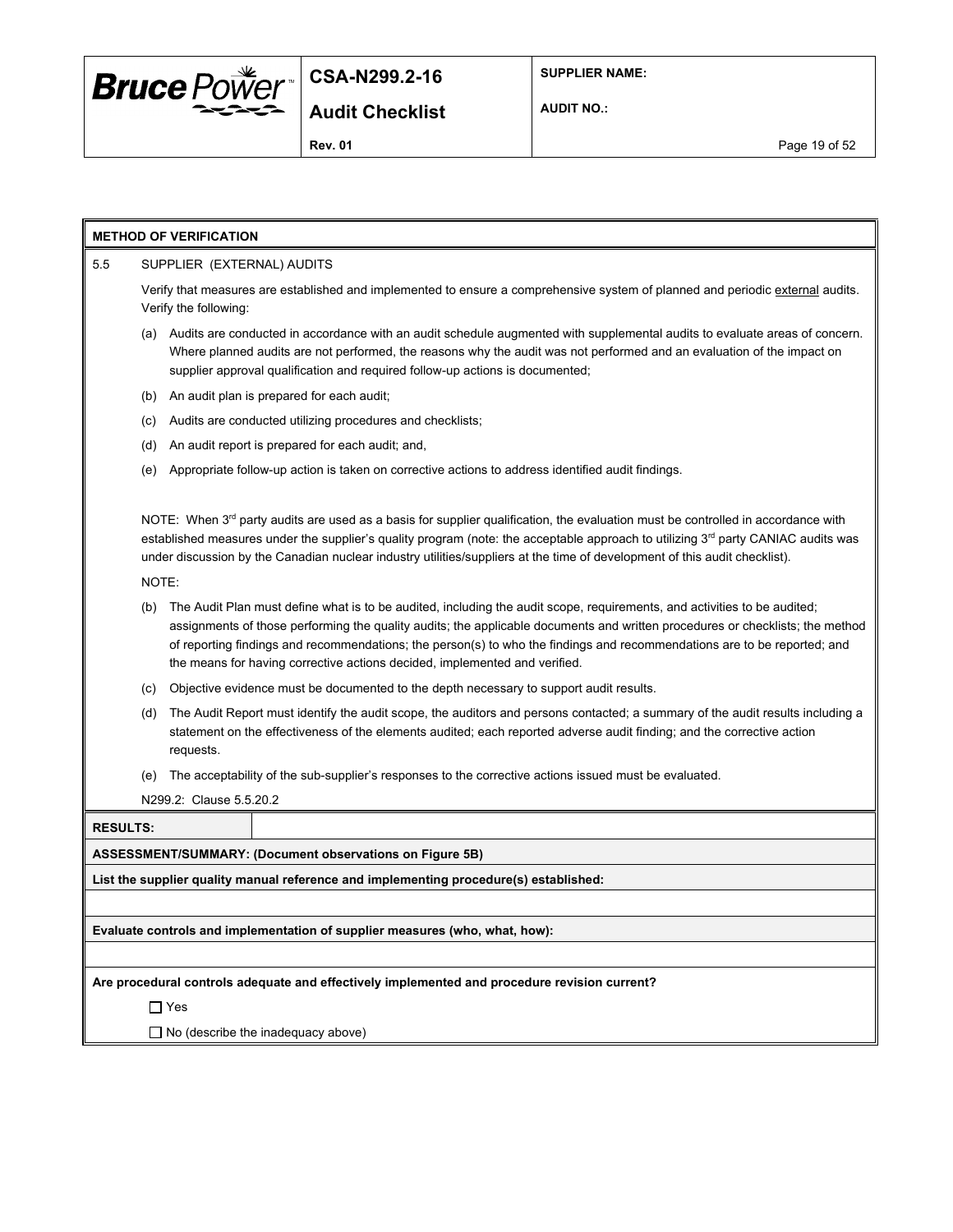

**SUPPLIER NAME:**

**AUDIT NO.:**

**Rev. 01 Page 20 of 52** 

## **SECTION 5 - PROCUREMENT**

| (FIGURE 5A)                     |                |             |                 |                 |                   |  |  |
|---------------------------------|----------------|-------------|-----------------|-----------------|-------------------|--|--|
| <b>ITEM DESCRIPTION</b>         | SUPPLIER AND   | P.O. NUMBER | ${\sf PO}$      | DATE OF         | SCOPE OF SUPPLIER |  |  |
| NAME (P/N, S/N, MODEL           | LOCATION       | AND         | <b>REVIEWED</b> | <b>SUPPLIER</b> | APPROVAL          |  |  |
| NO.)                            |                | DATE        | PRIOR TO        | APPROVAL /      |                   |  |  |
|                                 |                |             | P.O.            | EVALUATION      |                   |  |  |
|                                 |                |             | AWARD           |                 |                   |  |  |
|                                 |                |             | (Yes/No)        |                 |                   |  |  |
| $^{\star}$ 5.2                  | $^{\star}$ 5.2 | $*5.2$      | $^{\star}$ 5.3  | $*5.4$          | $^{\star}5.4$     |  |  |
|                                 |                |             |                 |                 |                   |  |  |
|                                 |                |             |                 |                 |                   |  |  |
|                                 |                |             |                 |                 |                   |  |  |
|                                 |                |             |                 |                 |                   |  |  |
|                                 |                |             |                 |                 |                   |  |  |
|                                 |                |             |                 |                 |                   |  |  |
|                                 |                |             |                 |                 |                   |  |  |
|                                 |                |             |                 |                 |                   |  |  |
|                                 |                |             |                 |                 |                   |  |  |
|                                 |                |             |                 |                 |                   |  |  |
|                                 |                |             |                 |                 |                   |  |  |
|                                 |                |             |                 |                 |                   |  |  |
|                                 |                |             |                 |                 |                   |  |  |
|                                 |                |             |                 |                 |                   |  |  |
|                                 |                |             |                 |                 |                   |  |  |
|                                 |                |             |                 |                 |                   |  |  |
|                                 |                |             |                 |                 |                   |  |  |
|                                 |                |             |                 |                 |                   |  |  |
|                                 |                |             |                 |                 |                   |  |  |
|                                 |                |             |                 |                 |                   |  |  |
|                                 |                |             |                 |                 |                   |  |  |
|                                 |                |             |                 |                 |                   |  |  |
|                                 |                |             |                 |                 |                   |  |  |
|                                 |                |             |                 |                 |                   |  |  |
|                                 |                |             |                 |                 |                   |  |  |
|                                 |                |             |                 |                 |                   |  |  |
|                                 |                |             |                 |                 |                   |  |  |
|                                 |                |             |                 |                 |                   |  |  |
|                                 |                |             |                 |                 |                   |  |  |
|                                 |                |             |                 |                 |                   |  |  |
|                                 |                |             |                 |                 |                   |  |  |
|                                 |                |             |                 |                 |                   |  |  |
|                                 |                |             |                 |                 |                   |  |  |
|                                 |                |             |                 |                 |                   |  |  |
|                                 |                |             |                 |                 |                   |  |  |
|                                 |                |             |                 |                 |                   |  |  |
| *Refers to applicable question. |                |             |                 |                 |                   |  |  |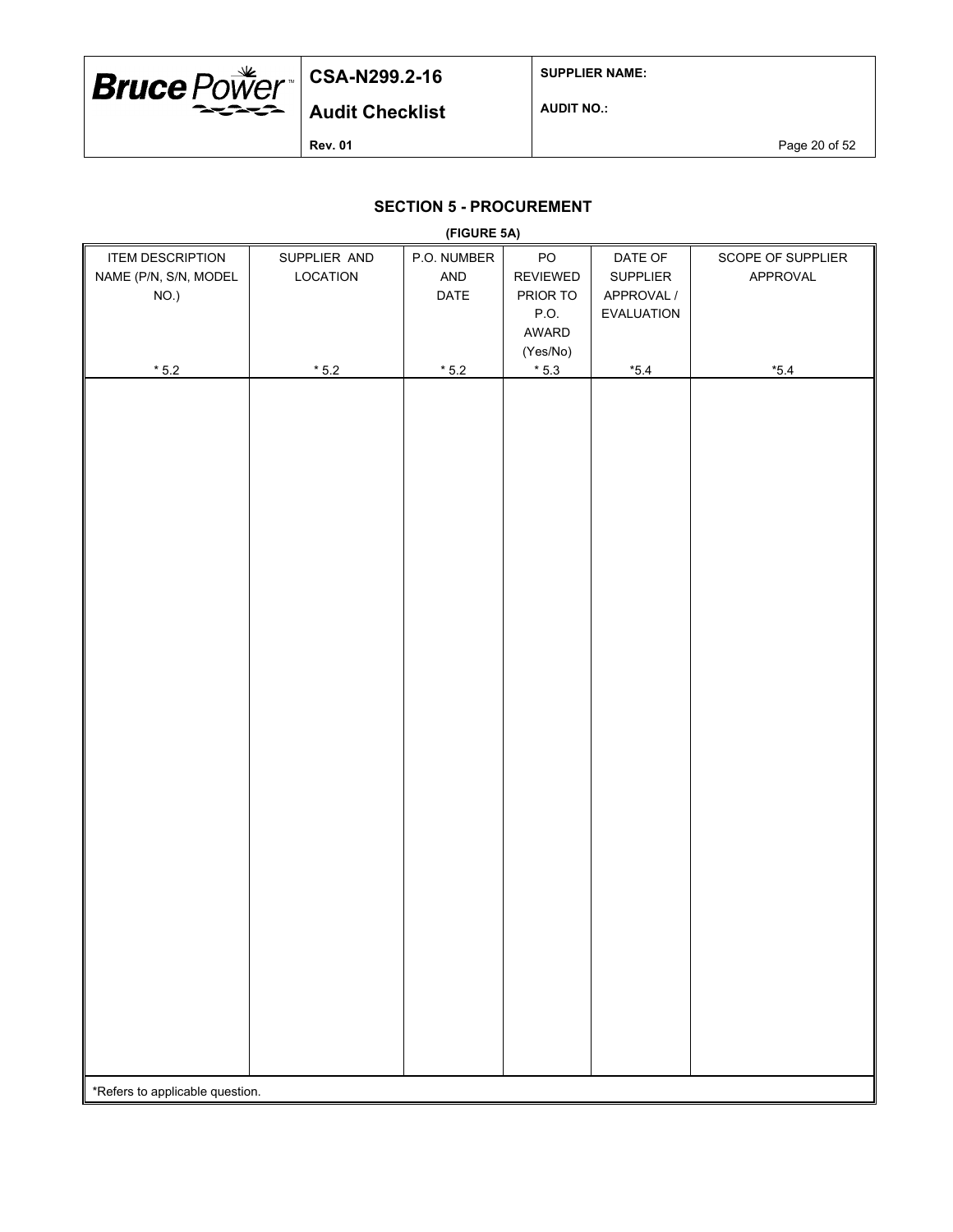

**SUPPLIER NAME:**

**AUDIT NO.:**

**Rev. 01 Page 21 of 52** 

### **SECTION 5 – PROCUREMENT**

#### **(FIGURE 5B SUPPLIER EVALUATION)**

| SUPPLIER<br>NAME,<br><b>LOCATION AND</b><br>DATE(S)<br>PERFORMED | EVALUATION METHOD<br>(AUDIT, QA<br>MANUAL/PROGRAM<br>DESCRIPTION) | SCOPE OF SUPPLY | AUDITOR(S) OR<br>EVALUATOR(S) | EVALUATION<br><b>RESULTS</b><br>NUMBER OF<br><b>AUDIT</b><br><b>FINDINGS</b><br>(OPEN/<br>CLOSED) | <b>AUDIT</b><br>CORRECTIVE<br><b>ACTION</b><br>VERIFICATION<br>METHOD AND<br>DATE |
|------------------------------------------------------------------|-------------------------------------------------------------------|-----------------|-------------------------------|---------------------------------------------------------------------------------------------------|-----------------------------------------------------------------------------------|
| $*5.5$                                                           | $^{\star}5.5$                                                     | $^{\star}5.5$   | $^{\star}5.5$                 | $^{\star}5.5$                                                                                     | $*5.5$                                                                            |
| *Refers to applicable question.                                  |                                                                   |                 |                               |                                                                                                   |                                                                                   |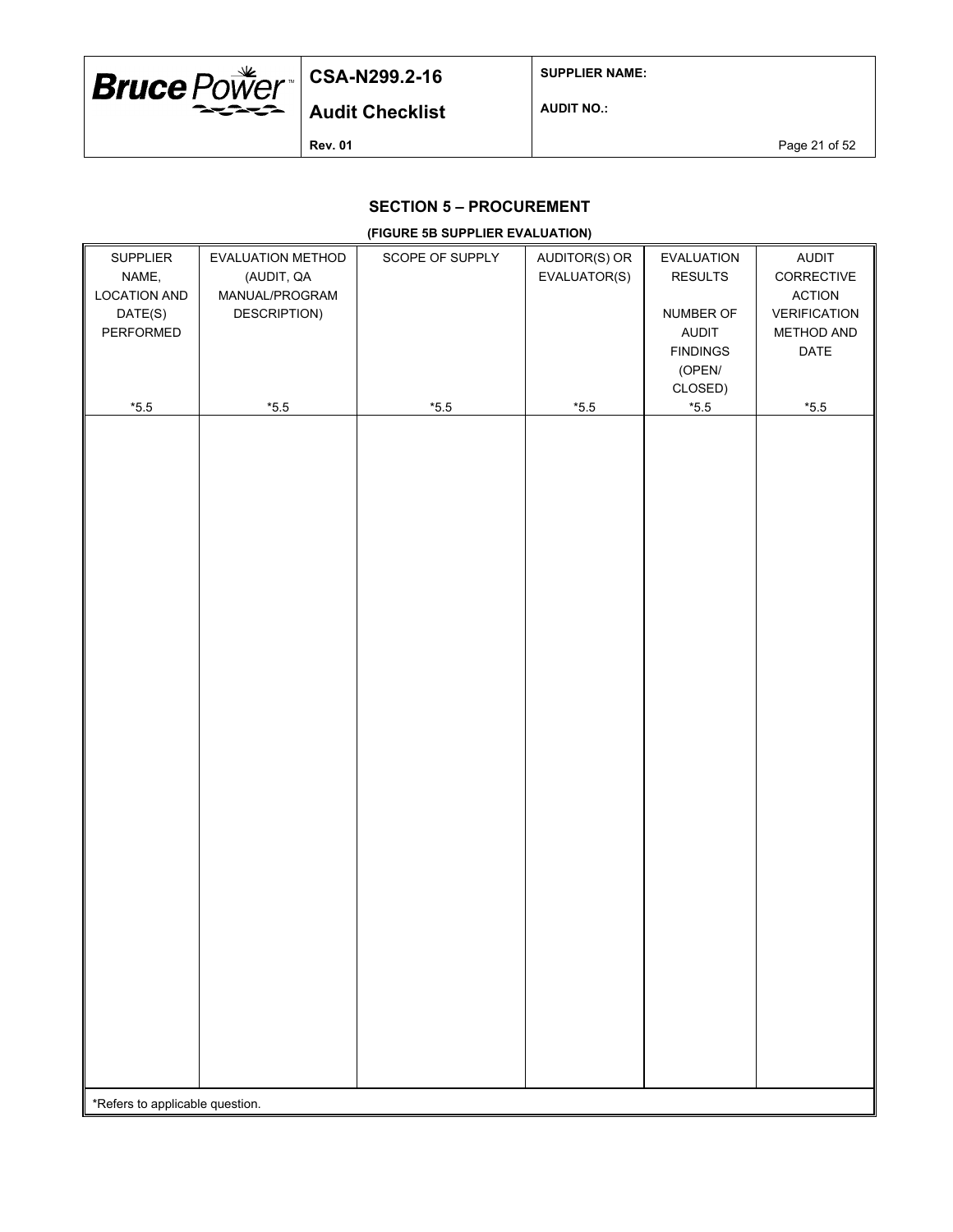

**SUPPLIER NAME:**

**Audit Checklist**

**AUDIT NO.:**

**Rev. 01** Page 22 of 52

#### **SECTION 6 - FABRICATION/ASSEMBLY ACTIVITIES MATERIAL CONTROL, HANDLING, SHIPPING AND STORAGE**

|                                                                                              | <b>METHOD OF VERIFICATION</b>                                                                                                                                                                                                                                        |  |  |  |  |  |
|----------------------------------------------------------------------------------------------|----------------------------------------------------------------------------------------------------------------------------------------------------------------------------------------------------------------------------------------------------------------------|--|--|--|--|--|
| 6.1                                                                                          | Within the assessment/summary section of each checklist question, record the procedures/instructions/drawings including the<br>revision/date used to verify implementation.                                                                                          |  |  |  |  |  |
| 6.2                                                                                          | PRODUCTION PROCESS CONTROL                                                                                                                                                                                                                                           |  |  |  |  |  |
|                                                                                              | Verify that measures are established and implemented for the control of fabrication/assembly activities. These activities should be<br>controlled by a shop work order/traveler/process sheet/route card type document which includes the following (as applicable): |  |  |  |  |  |
|                                                                                              | Identification and sequence of the work activities;<br>(a)                                                                                                                                                                                                           |  |  |  |  |  |
|                                                                                              | Types of equipment;<br>(b)                                                                                                                                                                                                                                           |  |  |  |  |  |
|                                                                                              | Special working environments including special handling cleanliness requirements;<br>(c)                                                                                                                                                                             |  |  |  |  |  |
|                                                                                              | Work methods;<br>(d)                                                                                                                                                                                                                                                 |  |  |  |  |  |
|                                                                                              | Materials, batches, and lots;<br>(e)                                                                                                                                                                                                                                 |  |  |  |  |  |
|                                                                                              | Characteristics and tolerances to be met;<br>(f)                                                                                                                                                                                                                     |  |  |  |  |  |
|                                                                                              | Inspection, test and control points;<br>(g)                                                                                                                                                                                                                          |  |  |  |  |  |
|                                                                                              | Workmanship standards; identification of instructions, procedures and drawings, written standards or samples to be used for<br>(h)<br>each item/activity;                                                                                                            |  |  |  |  |  |
|                                                                                              | Packaging and shipping; and,<br>(i)                                                                                                                                                                                                                                  |  |  |  |  |  |
|                                                                                              | (i)<br>Prevention, detection, and removal of foreign material including CFSIs.                                                                                                                                                                                       |  |  |  |  |  |
|                                                                                              | NOTE:<br>Assessment of software controls relating to the production processes is to be verified in Section 4.                                                                                                                                                        |  |  |  |  |  |
|                                                                                              | N299.2: Clause 5.5.11.1; Clause 5.5.11.2; Clause 5.5.11.4                                                                                                                                                                                                            |  |  |  |  |  |
| <b>RESULTS:</b>                                                                              |                                                                                                                                                                                                                                                                      |  |  |  |  |  |
|                                                                                              | ASSESSMENT/SUMMARY: (Document observations on Figure 6A)                                                                                                                                                                                                             |  |  |  |  |  |
|                                                                                              | List the supplier quality manual reference and implementing procedure(s) established:                                                                                                                                                                                |  |  |  |  |  |
|                                                                                              |                                                                                                                                                                                                                                                                      |  |  |  |  |  |
| Evaluate controls and implementation of supplier measures (who, what, how):                  |                                                                                                                                                                                                                                                                      |  |  |  |  |  |
|                                                                                              |                                                                                                                                                                                                                                                                      |  |  |  |  |  |
| Are procedural controls adequate and effectively implemented and procedure revision current? |                                                                                                                                                                                                                                                                      |  |  |  |  |  |
| $\Box$ Yes                                                                                   |                                                                                                                                                                                                                                                                      |  |  |  |  |  |
|                                                                                              | □ No (describe the inadequacy above)                                                                                                                                                                                                                                 |  |  |  |  |  |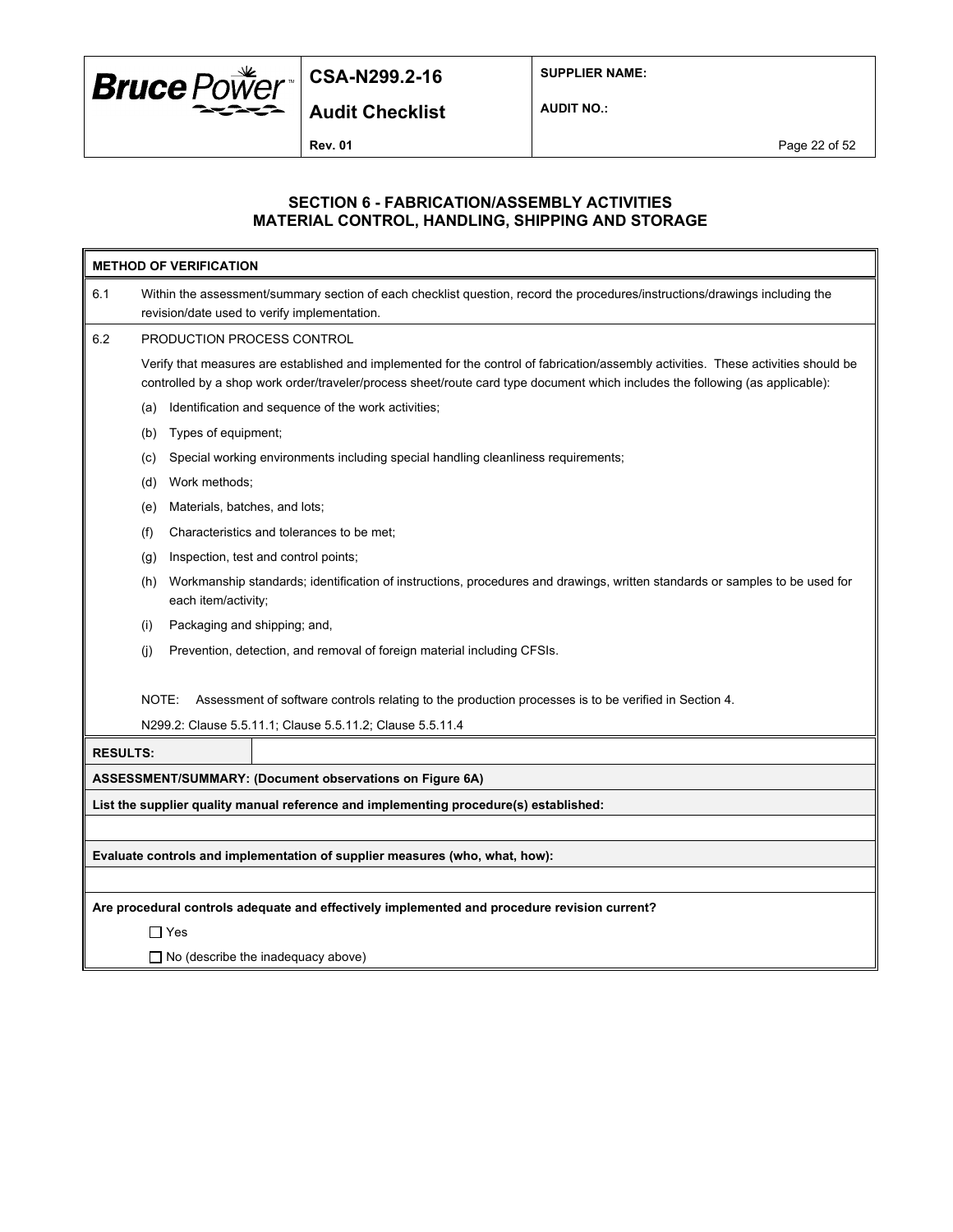

**SUPPLIER NAME:**

**AUDIT NO.:**

**Rev. 01** Page 23 of 52

| <b>METHOD OF VERIFICATION</b>                                                                                                                                                                                                                                                                                                               |                                                    |                                                                                                                                                                                                                                                                                |  |  |  |  |
|---------------------------------------------------------------------------------------------------------------------------------------------------------------------------------------------------------------------------------------------------------------------------------------------------------------------------------------------|----------------------------------------------------|--------------------------------------------------------------------------------------------------------------------------------------------------------------------------------------------------------------------------------------------------------------------------------|--|--|--|--|
| 6.3                                                                                                                                                                                                                                                                                                                                         | ITEM IDENTIFICATION, TEST STATUS, AND TRACEABILITY |                                                                                                                                                                                                                                                                                |  |  |  |  |
|                                                                                                                                                                                                                                                                                                                                             |                                                    | Verify that measures are established to assure the identification, item status and traceability of items (i.e., materials, parts, weld filler<br>material, batch, lots or components, etc.) is maintained, as required throughout processing operations. Verify the following: |  |  |  |  |
|                                                                                                                                                                                                                                                                                                                                             | (a)                                                | Identification of items is controlled, and traceable to the applicable drawings, specification or other technical documentation,<br>from receipt through delivery;                                                                                                             |  |  |  |  |
|                                                                                                                                                                                                                                                                                                                                             | (b)                                                | Item markings are clear (not obliterated or hidden) and not detrimental. (For example: if die stamps are used, verify stamps are<br>low stress);                                                                                                                               |  |  |  |  |
|                                                                                                                                                                                                                                                                                                                                             | (c)                                                | Subdivided items have satisfactory transfer of markings to each item;                                                                                                                                                                                                          |  |  |  |  |
|                                                                                                                                                                                                                                                                                                                                             | (d)                                                | Items are adequately identified as to inspection/test status throughout production including final acceptance;                                                                                                                                                                 |  |  |  |  |
| The authority for application and removal of identification markings/status indicators is defined including the establishment of a<br>(e)<br>controlled record of names and signatures of personnel authorized to review, approve, or accept a document, item, or service.<br>Control status indicators (i.e. tags, stamps) are controlled; |                                                    |                                                                                                                                                                                                                                                                                |  |  |  |  |
|                                                                                                                                                                                                                                                                                                                                             | (f)                                                | Supplier's identity and the inspector are identified on inspection and test stamps; and,                                                                                                                                                                                       |  |  |  |  |
|                                                                                                                                                                                                                                                                                                                                             | (g)                                                | Measures are established to maintain traceability of items (i.e., materials, parts, weld filler material etc.) throughout processing<br>operations when traceability is required by the contact, regulation or specification.                                                  |  |  |  |  |
|                                                                                                                                                                                                                                                                                                                                             |                                                    | NOTE: When traceability is required by contract, the identification number must be unique, and must be assigned to each product,<br>service, or batch and identified on all process, inspection and test records.                                                              |  |  |  |  |
|                                                                                                                                                                                                                                                                                                                                             |                                                    | N299.2: Clause 5.5.7.1 a)-v); Clause 5.5.8; Clause 5.5.9                                                                                                                                                                                                                       |  |  |  |  |
| <b>RESULTS:</b>                                                                                                                                                                                                                                                                                                                             |                                                    |                                                                                                                                                                                                                                                                                |  |  |  |  |
|                                                                                                                                                                                                                                                                                                                                             |                                                    | ASSESSMENT/SUMMARY: (Document observations on Figure 6B)                                                                                                                                                                                                                       |  |  |  |  |
| List the supplier quality manual reference and implementing procedure(s) established:                                                                                                                                                                                                                                                       |                                                    |                                                                                                                                                                                                                                                                                |  |  |  |  |
|                                                                                                                                                                                                                                                                                                                                             |                                                    |                                                                                                                                                                                                                                                                                |  |  |  |  |
| Evaluate controls and implementation of supplier measures (who, what, how):                                                                                                                                                                                                                                                                 |                                                    |                                                                                                                                                                                                                                                                                |  |  |  |  |
|                                                                                                                                                                                                                                                                                                                                             |                                                    |                                                                                                                                                                                                                                                                                |  |  |  |  |
| Are procedural controls adequate and effectively implemented and procedure revision current?                                                                                                                                                                                                                                                |                                                    |                                                                                                                                                                                                                                                                                |  |  |  |  |
|                                                                                                                                                                                                                                                                                                                                             | $\Box$ Yes                                         |                                                                                                                                                                                                                                                                                |  |  |  |  |

□ No (describe the inadequacy above)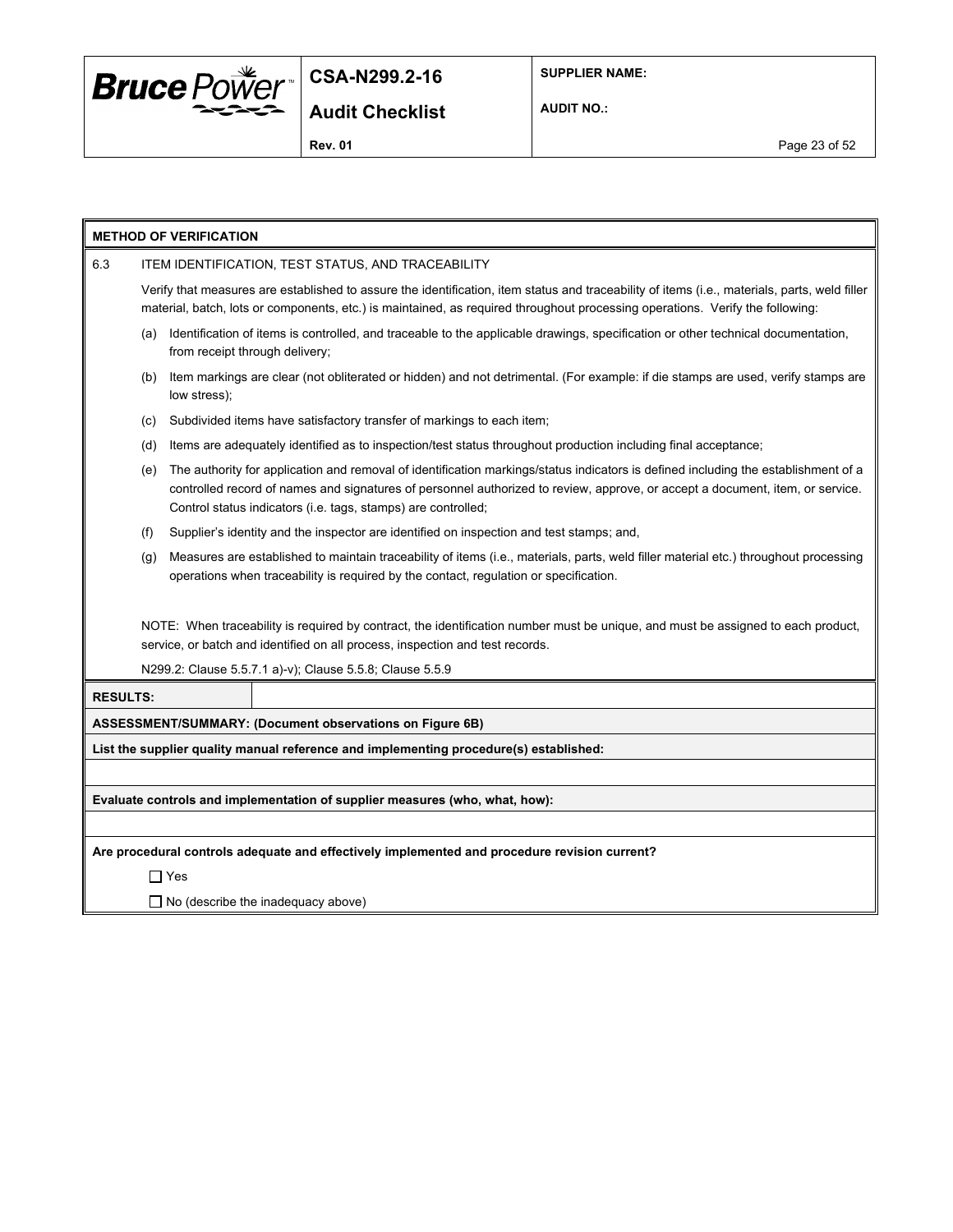

**AUDIT NO.:**

|                                                                             | <b>METHOD OF VERIFICATION</b>                                                                                                                                                                                                                                                   |                        |                                                                                                                           |  |  |  |
|-----------------------------------------------------------------------------|---------------------------------------------------------------------------------------------------------------------------------------------------------------------------------------------------------------------------------------------------------------------------------|------------------------|---------------------------------------------------------------------------------------------------------------------------|--|--|--|
| 6.4                                                                         | <b>ITEM HANDLING AND STORAGE</b>                                                                                                                                                                                                                                                |                        |                                                                                                                           |  |  |  |
|                                                                             |                                                                                                                                                                                                                                                                                 |                        | Verify that measures are established and implemented for the handling and storage of items. Verify the following:         |  |  |  |
|                                                                             | (a)                                                                                                                                                                                                                                                                             |                        | Storage areas and methods comply with specified requirements and access controls;                                         |  |  |  |
|                                                                             | Schedule in place to address in-storage maintenance as required, and maintenance performed; inspection of critical, sensitive,<br>(b)<br>perishable, or high value items for condition; and, inspection and verification of any special storage and protective<br>environments; |                        |                                                                                                                           |  |  |  |
|                                                                             | (c)                                                                                                                                                                                                                                                                             |                        | Shelf-life requirements are defined and implemented;                                                                      |  |  |  |
|                                                                             | Cleaning, preservation, segregation, and handling of items is performed in such a manner to prevent misuse, abuse, damage,<br>(d)<br>deterioration, or loss; and,                                                                                                               |                        |                                                                                                                           |  |  |  |
|                                                                             | (e)                                                                                                                                                                                                                                                                             | to items.              | Special handling tools and equipment are inspected at specific times to ensure adequate maintenance and to prevent damage |  |  |  |
|                                                                             |                                                                                                                                                                                                                                                                                 | N299.2: Clause 5.5.10. |                                                                                                                           |  |  |  |
| <b>RESULTS:</b>                                                             |                                                                                                                                                                                                                                                                                 |                        |                                                                                                                           |  |  |  |
|                                                                             |                                                                                                                                                                                                                                                                                 |                        | ASSESSMENT/SUMMARY: (Document observations on Figure 6B)                                                                  |  |  |  |
|                                                                             |                                                                                                                                                                                                                                                                                 |                        | List the supplier quality manual reference and implementing procedure(s) established:                                     |  |  |  |
|                                                                             |                                                                                                                                                                                                                                                                                 |                        |                                                                                                                           |  |  |  |
| Evaluate controls and implementation of supplier measures (who, what, how): |                                                                                                                                                                                                                                                                                 |                        |                                                                                                                           |  |  |  |
|                                                                             |                                                                                                                                                                                                                                                                                 |                        |                                                                                                                           |  |  |  |
|                                                                             |                                                                                                                                                                                                                                                                                 |                        | Are procedural controls adequate and effectively implemented and procedure revision current?                              |  |  |  |
|                                                                             | $\Box$ Yes                                                                                                                                                                                                                                                                      |                        |                                                                                                                           |  |  |  |
|                                                                             | $\Box$ No (describe the inadequacy above)                                                                                                                                                                                                                                       |                        |                                                                                                                           |  |  |  |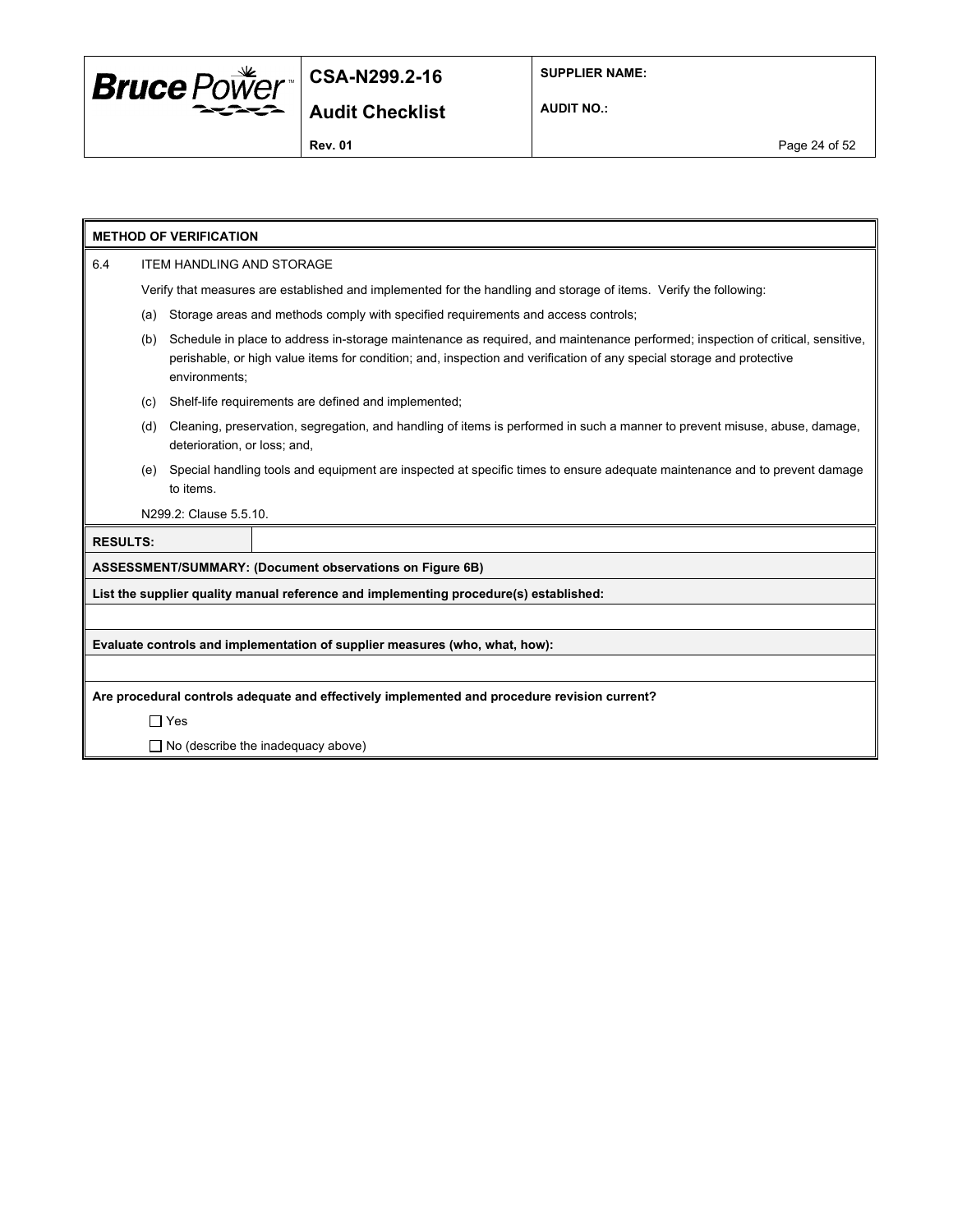

**SUPPLIER NAME:**

**AUDIT NO.:**

# **METHOD OF VERIFICATION** 6.5 PACKAGING AND SHIPPING Verify that measures are established and implemented for the control of shipping activities, which include packaging, marking, storing, status and shipment of items and components including spare and replacement parts. Verify the following: (a) Techniques being used (e.g. cleaning, preservation, and packaging) are acceptable relative to contract/procedural requirements and will prevent damage/deterioration or loss and prevent the introduction of foreign material during packaging/shipment to the customer; (b) Marking and labelling are adequate to identify the shipment and indicate any requirements for or the presence of special environments, or the need of special control or preservation requirements; and, (c) Required documents accompanying the item are made available to the customer at the time of shipment in accordance with contract requirements. NOTE: (a) Shipping containers, packaging, and pallets must be free from any harmful biological, environmental, and combustible contamination when specified in the contract. N299.2: Clause, 5.5.7.1 a)-iv),vi); Clause 5.5.13 **RESULTS: ASSESSMENT/SUMMARY: (Document observations on Figure 6B) List the supplier quality manual reference and implementing procedure(s) established: Evaluate controls and implementation of supplier measures (who, what, how): Are procedural controls adequate and effectively implemented and procedure revision current?** Yes  $\Box$  No (describe the inadequacy above)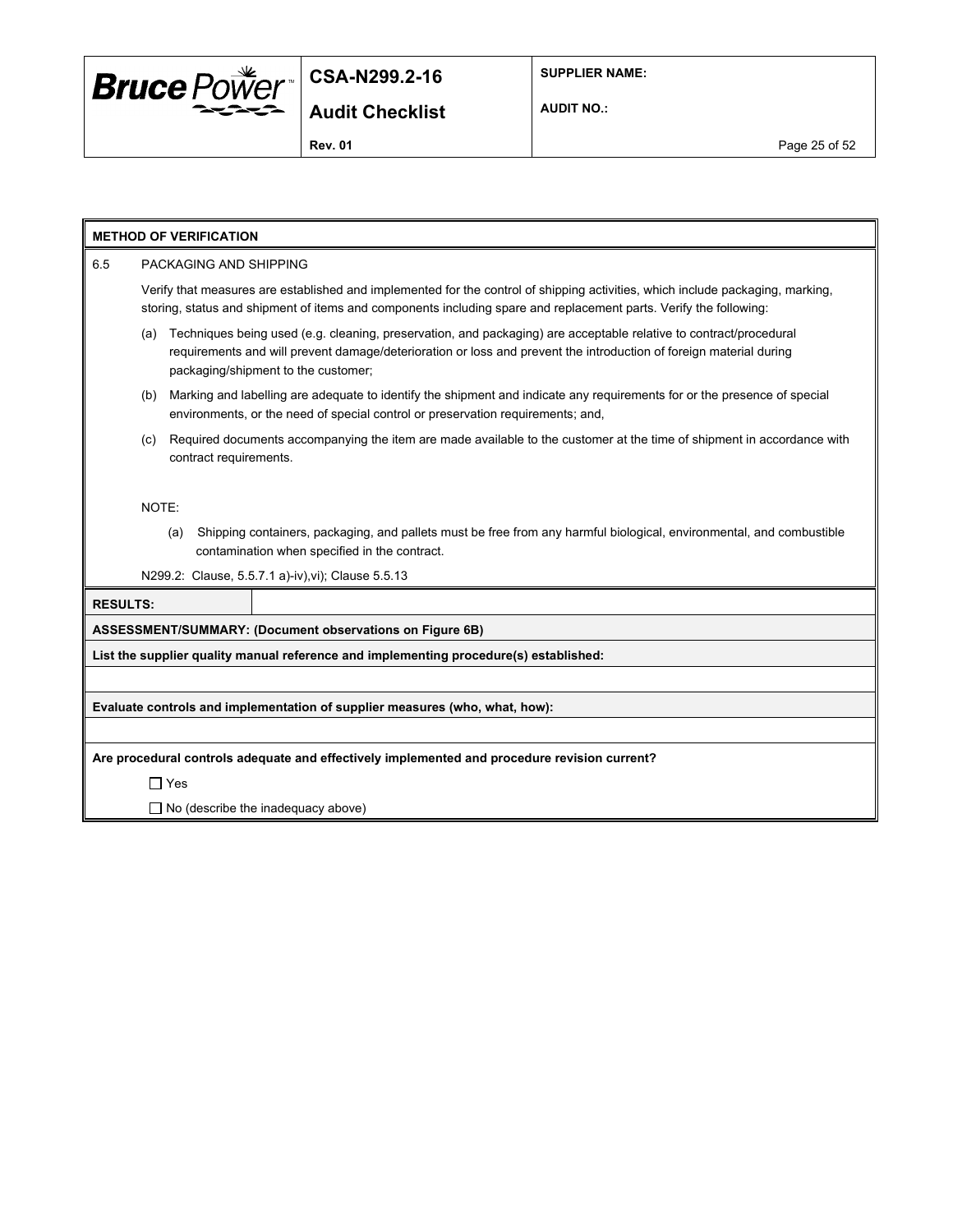

**SUPPLIER NAME:**

**AUDIT NO.:**

**Rev. 01 Page 26 of 52** 

|                 | <b>METHOD OF VERIFICATION</b>                                                                                                                                                                                                                                                                                                            |  |  |  |  |  |
|-----------------|------------------------------------------------------------------------------------------------------------------------------------------------------------------------------------------------------------------------------------------------------------------------------------------------------------------------------------------|--|--|--|--|--|
| 6.6             | PRODUCTION PROCESS VERIFICATION                                                                                                                                                                                                                                                                                                          |  |  |  |  |  |
|                 | Verify that measures are established and implemented to verify production processes, and workmanship standards; tools are<br>verified/qualified prior to use. Verify the following:                                                                                                                                                      |  |  |  |  |  |
|                 | Production processes or workmanship standards that are new or have significant differences from proven processes are<br>(a)<br>verified as capable of producing the required results; and,                                                                                                                                               |  |  |  |  |  |
|                 | Production equipment, including all jigs, fixtures, tooling masters, templates, patterns, documentation are qualified (tool prove)<br>(b)<br>and are periodically checked and rechecked when changes occur to ensure that they are capable of producing the required<br>results. Ensure the extent and frequency of checking is defined. |  |  |  |  |  |
|                 | NOTE: Assessment of software controls relating to the production processes is to be verified in Section 4.                                                                                                                                                                                                                               |  |  |  |  |  |
|                 | NOTE:                                                                                                                                                                                                                                                                                                                                    |  |  |  |  |  |
|                 | (a) Review should include personnel from other applicable functions to ensure that the products or services can be produced,<br>inspected, and tested to specified requirements.                                                                                                                                                         |  |  |  |  |  |
|                 | (Document processes, standards, or tooling reviewed under the Assessment/Summary)                                                                                                                                                                                                                                                        |  |  |  |  |  |
|                 | N299.2: Clause 5.5.11.1 c), d), e); Clause 5.5.11.3                                                                                                                                                                                                                                                                                      |  |  |  |  |  |
| <b>RESULTS:</b> |                                                                                                                                                                                                                                                                                                                                          |  |  |  |  |  |
|                 | <b>ASSESSMENT/SUMMARY:</b>                                                                                                                                                                                                                                                                                                               |  |  |  |  |  |
|                 | List the supplier quality manual reference and implementing procedure(s) established:                                                                                                                                                                                                                                                    |  |  |  |  |  |
|                 |                                                                                                                                                                                                                                                                                                                                          |  |  |  |  |  |
|                 | Evaluate controls and implementation of supplier measures (who, what, how):                                                                                                                                                                                                                                                              |  |  |  |  |  |
|                 |                                                                                                                                                                                                                                                                                                                                          |  |  |  |  |  |
|                 | Are procedural controls adequate and effectively implemented and procedure revision current?                                                                                                                                                                                                                                             |  |  |  |  |  |
|                 | $\Box$ Yes                                                                                                                                                                                                                                                                                                                               |  |  |  |  |  |
|                 | $\Box$ No (describe the inadequacy above)                                                                                                                                                                                                                                                                                                |  |  |  |  |  |
|                 |                                                                                                                                                                                                                                                                                                                                          |  |  |  |  |  |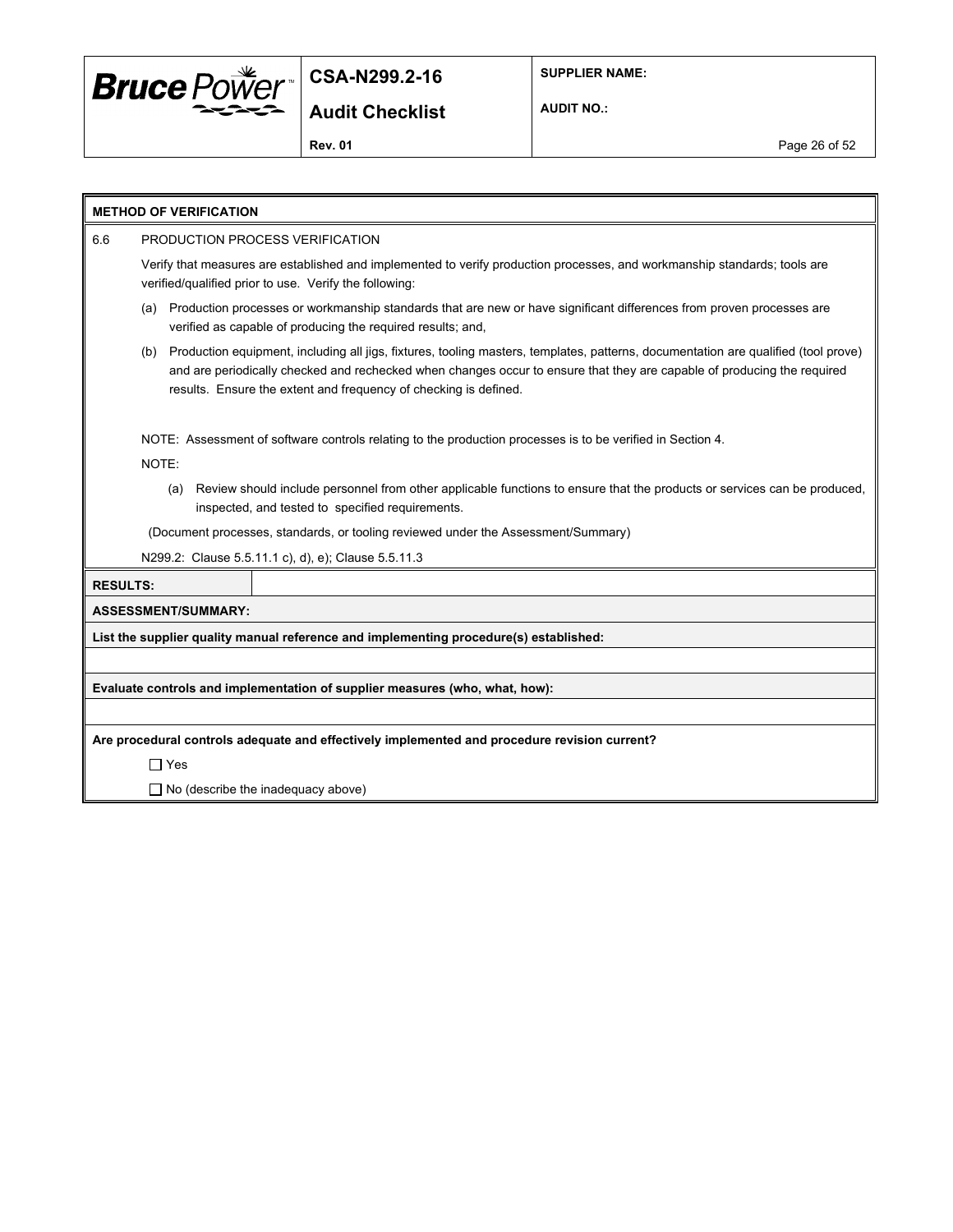

**SUPPLIER NAME:**

**AUDIT NO.:**

**Rev. 01** Page 27 of 52

# **SECTION 6 - FABRICATION/ASSEMBLY ACTIVITIES MATERIAL CONTROL, HANDLING, SHIPPING AND STORAGE**

**(FIGURE 6A)**

| <b>ITEM DESCRIPTION</b><br>(NAME, PART NO.,<br>P.O./CONTRACT NO., ETC.) | WORK DOCUMENT | WORK ACTIVITY | WORK ACTIVITY PROCEDURE<br>REV./DATE |
|-------------------------------------------------------------------------|---------------|---------------|--------------------------------------|
| $^{\star}6.2$                                                           | $^{\star}6.2$ | $*6.2$        | $^{\star}6.2$                        |
|                                                                         |               |               |                                      |
|                                                                         |               |               |                                      |
|                                                                         |               |               |                                      |
|                                                                         |               |               |                                      |
|                                                                         |               |               |                                      |
|                                                                         |               |               |                                      |
|                                                                         |               |               |                                      |
|                                                                         |               |               |                                      |
|                                                                         |               |               |                                      |
|                                                                         |               |               |                                      |
|                                                                         |               |               |                                      |
|                                                                         |               |               |                                      |
|                                                                         |               |               |                                      |
|                                                                         |               |               |                                      |
|                                                                         |               |               |                                      |
|                                                                         |               |               |                                      |
|                                                                         |               |               |                                      |
|                                                                         |               |               |                                      |
|                                                                         |               |               |                                      |
|                                                                         |               |               |                                      |
|                                                                         |               |               |                                      |
|                                                                         |               |               |                                      |
|                                                                         |               |               |                                      |
|                                                                         |               |               |                                      |
|                                                                         |               |               |                                      |
|                                                                         |               |               |                                      |
| *Refers to applicable question.                                         |               |               |                                      |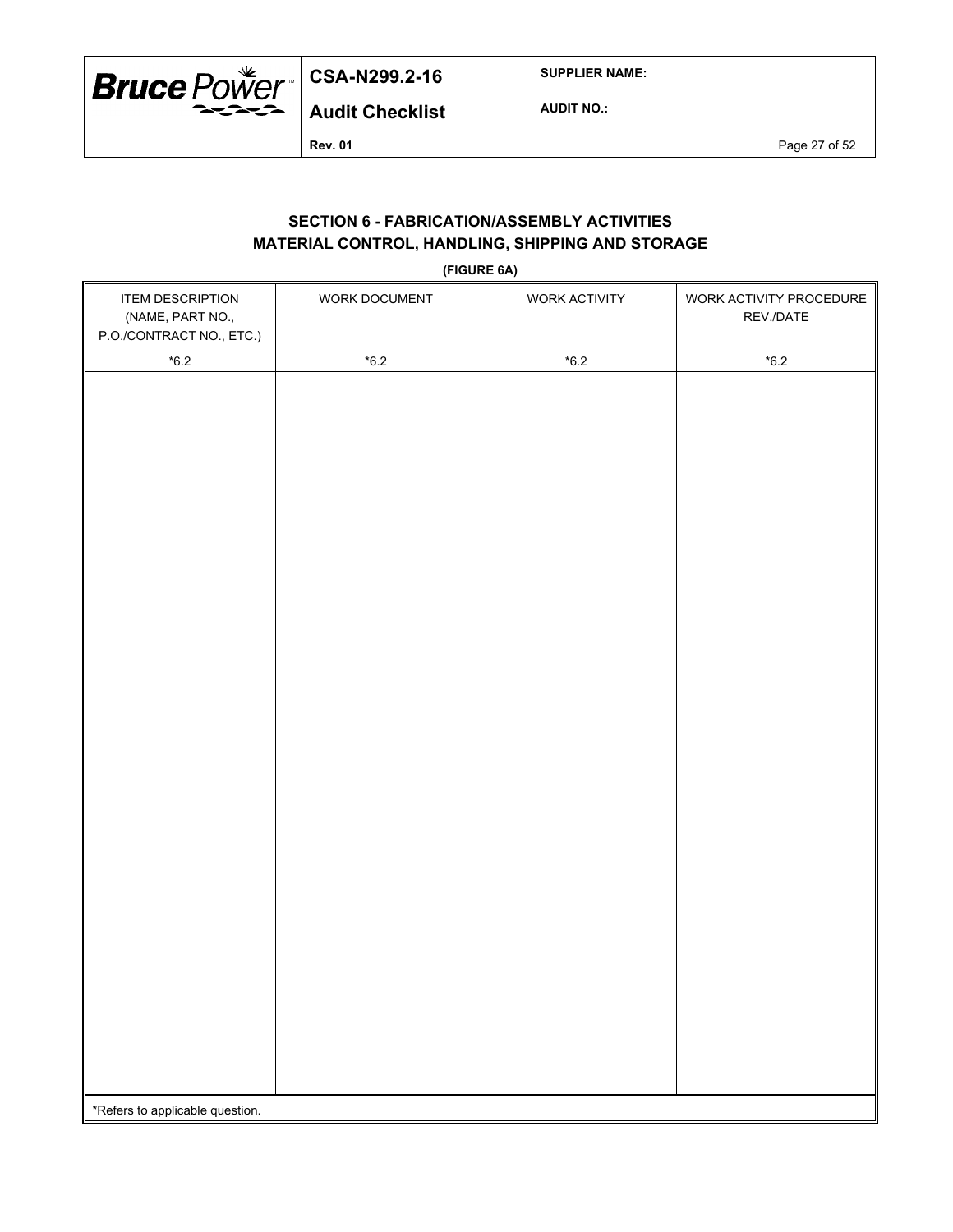

**SUPPLIER NAME:**

**AUDIT NO.:**

**Rev. 01** Page 28 of 52

# **SECTION 6 - FABRICATION/ASSEMBLY ACTIVITIES MATERIAL CONTROL, HANDLING, SHIPPING AND STORAGE**

**(FIGURE 6B)**

| <b>ITEM DESCRIPTION</b><br>(NAME, PART NO., P.O./CONTRACT NO.,<br>ETC.) | METHOD OF IDENTIFICATION AND<br>TRACEABILITY | <b>INSPECTION STATUS</b> |  |  |  |  |
|-------------------------------------------------------------------------|----------------------------------------------|--------------------------|--|--|--|--|
| $*6.3, 6.4, 6.5$                                                        | $*6.3, 6.4, 6.5$                             | $*6.4, 6.5$              |  |  |  |  |
|                                                                         |                                              |                          |  |  |  |  |
|                                                                         |                                              |                          |  |  |  |  |
|                                                                         |                                              |                          |  |  |  |  |
|                                                                         |                                              |                          |  |  |  |  |
|                                                                         |                                              |                          |  |  |  |  |
|                                                                         |                                              |                          |  |  |  |  |
|                                                                         |                                              |                          |  |  |  |  |
|                                                                         |                                              |                          |  |  |  |  |
|                                                                         |                                              |                          |  |  |  |  |
|                                                                         |                                              |                          |  |  |  |  |
|                                                                         |                                              |                          |  |  |  |  |
|                                                                         |                                              |                          |  |  |  |  |
|                                                                         |                                              |                          |  |  |  |  |
|                                                                         |                                              |                          |  |  |  |  |
|                                                                         |                                              |                          |  |  |  |  |
|                                                                         |                                              |                          |  |  |  |  |
|                                                                         |                                              |                          |  |  |  |  |
|                                                                         |                                              |                          |  |  |  |  |
|                                                                         |                                              |                          |  |  |  |  |
|                                                                         |                                              |                          |  |  |  |  |
|                                                                         |                                              |                          |  |  |  |  |
|                                                                         |                                              |                          |  |  |  |  |
|                                                                         |                                              |                          |  |  |  |  |
|                                                                         |                                              |                          |  |  |  |  |
|                                                                         |                                              |                          |  |  |  |  |
| *Refers to applicable question.                                         |                                              |                          |  |  |  |  |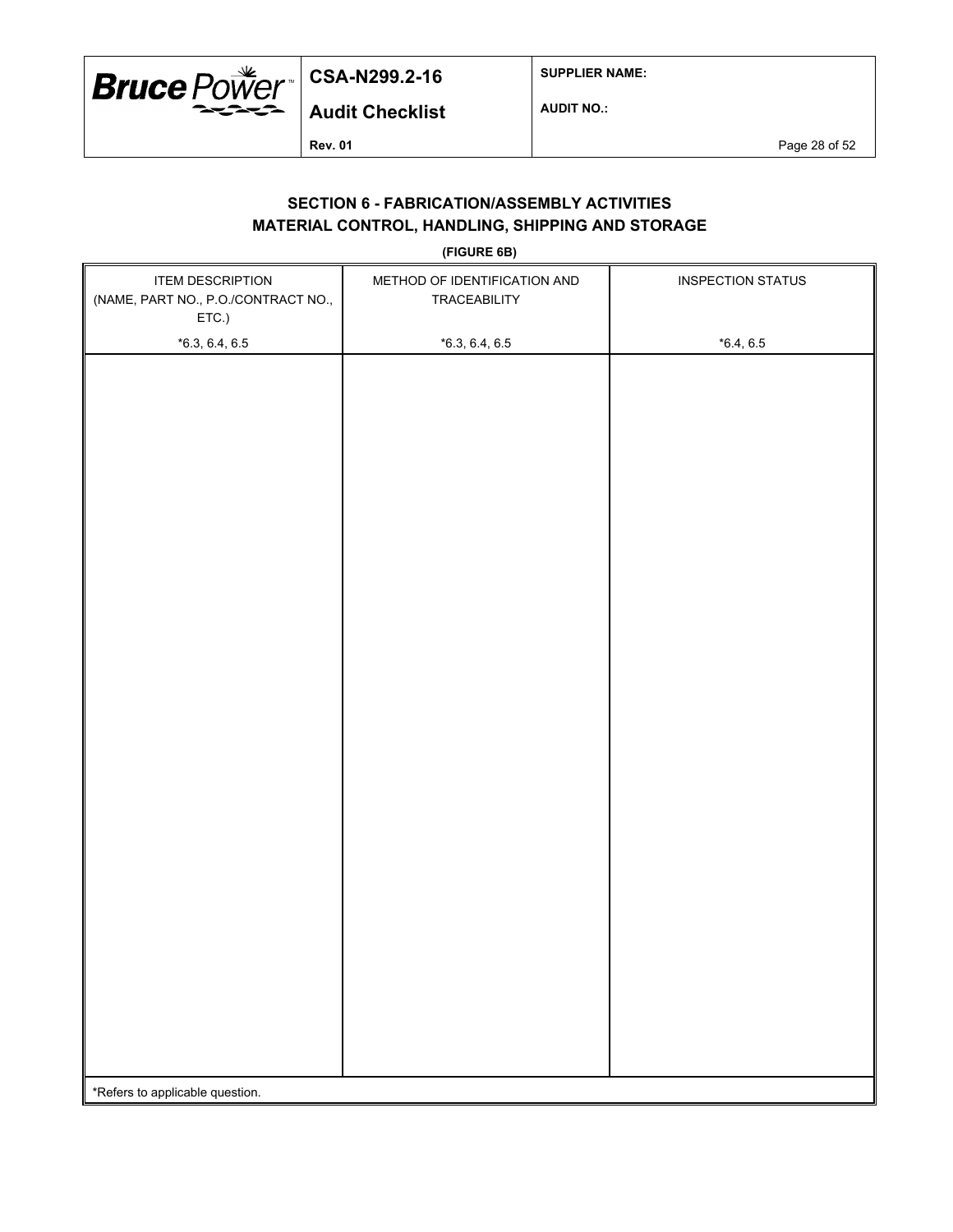

**SUPPLIER NAME:**

**Audit Checklist**

**AUDIT NO.:**

**Rev. 01 Page 29 of 52** 

### **SECTION 7 - SPECIAL PROCESSES**

| <b>METHOD OF VERIFICATION</b> |                                                                                                                                                                            |  |  |  |  |  |  |  |
|-------------------------------|----------------------------------------------------------------------------------------------------------------------------------------------------------------------------|--|--|--|--|--|--|--|
| 7.1                           | Within the assessment/summary section of each checklist question, record the procedures/instructions/drawings including the<br>revision/date used to verify implementation |  |  |  |  |  |  |  |
| 7.2                           | <b>SPECIAL PROCESSES</b>                                                                                                                                                   |  |  |  |  |  |  |  |
|                               | Verify that measures are established and implemented and that special processes are accomplished utilizing:                                                                |  |  |  |  |  |  |  |
|                               | Qualified personnel;<br>(a)                                                                                                                                                |  |  |  |  |  |  |  |
|                               | Qualified procedures; and,<br>(b)                                                                                                                                          |  |  |  |  |  |  |  |
|                               | Qualified equipment, as applicable<br>(c)                                                                                                                                  |  |  |  |  |  |  |  |
|                               |                                                                                                                                                                            |  |  |  |  |  |  |  |
|                               | NOTE: Special production and inspection processes must be identified by the supplier and include those specified by the customer                                           |  |  |  |  |  |  |  |
|                               | (e.g. welding, NDE, heat treating, soldering, painting, etc.).                                                                                                             |  |  |  |  |  |  |  |
|                               | NOTE: PT, UT and RT may be automated processes, as opposed to being manually performed.                                                                                    |  |  |  |  |  |  |  |
|                               | NOTE: Unique identification and acceptability of instruments to be checked under Section 8.                                                                                |  |  |  |  |  |  |  |
|                               | N299.2: Clause 5.5.12                                                                                                                                                      |  |  |  |  |  |  |  |
| <b>RESULTS:</b>               |                                                                                                                                                                            |  |  |  |  |  |  |  |
|                               | ASSESSMENT/SUMMARY: (Document observations on Figures 7A, 7B)                                                                                                              |  |  |  |  |  |  |  |
|                               | List the supplier quality manual reference and implementing procedure(s) established:                                                                                      |  |  |  |  |  |  |  |
|                               |                                                                                                                                                                            |  |  |  |  |  |  |  |
|                               | Evaluate controls and implementation of supplier measures (who, what, how):                                                                                                |  |  |  |  |  |  |  |
|                               |                                                                                                                                                                            |  |  |  |  |  |  |  |
|                               | Are procedural controls adequate and effectively implemented and procedure revision current?                                                                               |  |  |  |  |  |  |  |
|                               | $\Box$ Yes                                                                                                                                                                 |  |  |  |  |  |  |  |
|                               | $\Box$ No (describe the inadequacy above)                                                                                                                                  |  |  |  |  |  |  |  |
|                               |                                                                                                                                                                            |  |  |  |  |  |  |  |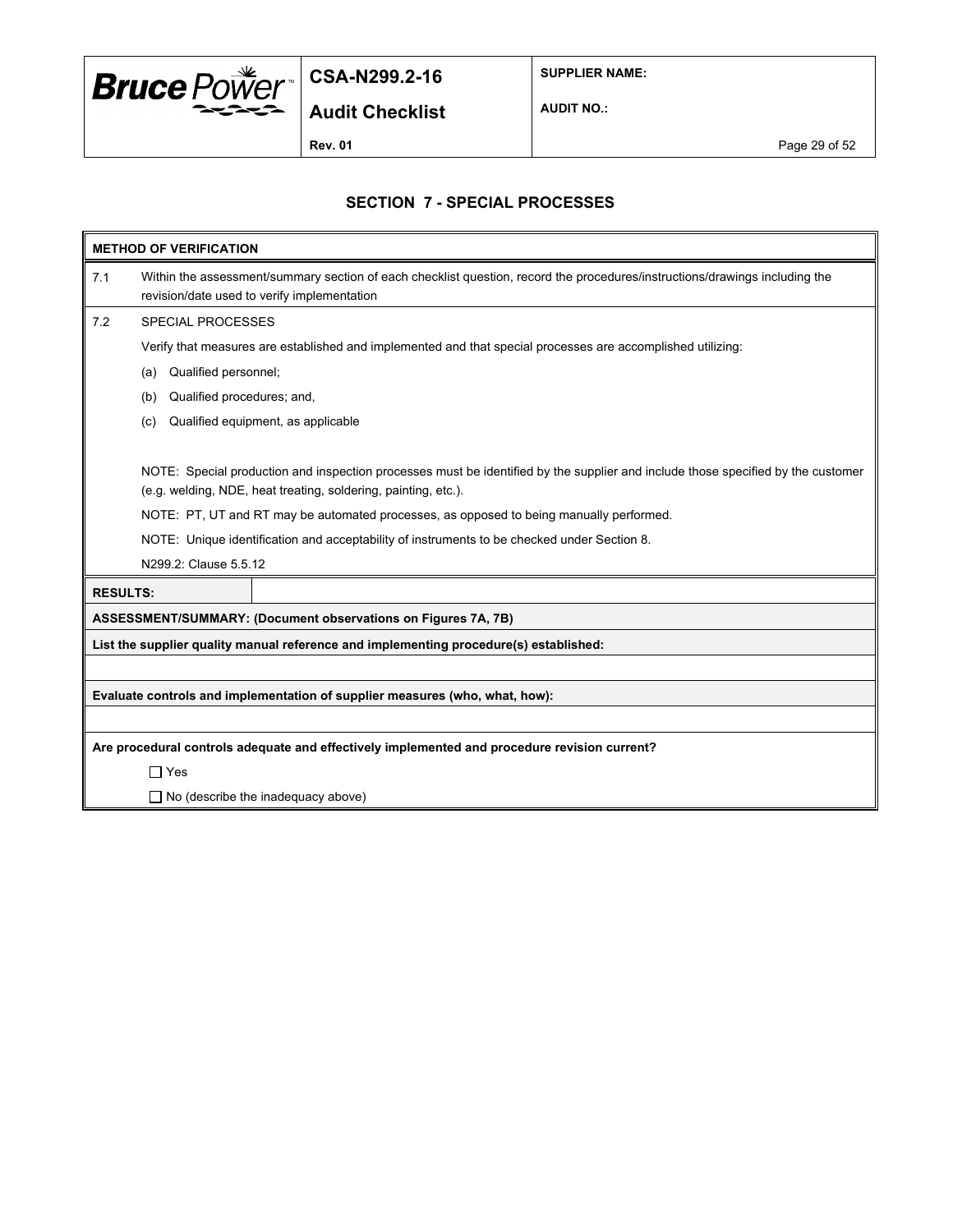

**SUPPLIER NAME:**

**AUDIT NO.:**

**Rev. 01 Page 30 of 52** 

## **SECTION 7 - SPECIAL PROCESSES**

| (FIGURE 7A)                     |                                       |                        |               |               |        |  |
|---------------------------------|---------------------------------------|------------------------|---------------|---------------|--------|--|
| <b>ITEM DESCRIPTION</b>         | PROCEDURE AND<br>PROCESS<br>REV./DATE |                        | QUALIFICATION |               |        |  |
| (NAME, P/N, S/N,<br>MODEL NO.)  |                                       | PERSONNEL AND<br>LEVEL | PROCEDURE     | EQUIPMENT     |        |  |
| $^{\star}7.2$                   | $^{\star}7.2$                         | $*7.2$                 | $*7.2$        | $^{\star}7.2$ | $*7.2$ |  |
|                                 |                                       |                        |               |               |        |  |
|                                 |                                       |                        |               |               |        |  |
|                                 |                                       |                        |               |               |        |  |
|                                 |                                       |                        |               |               |        |  |
|                                 |                                       |                        |               |               |        |  |
|                                 |                                       |                        |               |               |        |  |
|                                 |                                       |                        |               |               |        |  |
|                                 |                                       |                        |               |               |        |  |
|                                 |                                       |                        |               |               |        |  |
|                                 |                                       |                        |               |               |        |  |
|                                 |                                       |                        |               |               |        |  |
|                                 |                                       |                        |               |               |        |  |
|                                 |                                       |                        |               |               |        |  |
|                                 |                                       |                        |               |               |        |  |
|                                 |                                       |                        |               |               |        |  |
|                                 |                                       |                        |               |               |        |  |
|                                 |                                       |                        |               |               |        |  |
|                                 |                                       |                        |               |               |        |  |
|                                 |                                       |                        |               |               |        |  |
|                                 |                                       |                        |               |               |        |  |
|                                 |                                       |                        |               |               |        |  |
|                                 |                                       |                        |               |               |        |  |
|                                 |                                       |                        |               |               |        |  |
|                                 |                                       |                        |               |               |        |  |
|                                 |                                       |                        |               |               |        |  |
|                                 |                                       |                        |               |               |        |  |
|                                 |                                       |                        |               |               |        |  |
|                                 |                                       |                        |               |               |        |  |
|                                 |                                       |                        |               |               |        |  |
|                                 |                                       |                        |               |               |        |  |
|                                 |                                       |                        |               |               |        |  |
|                                 |                                       |                        |               |               |        |  |
|                                 |                                       |                        |               |               |        |  |
| *Refers to applicable question. |                                       |                        |               |               |        |  |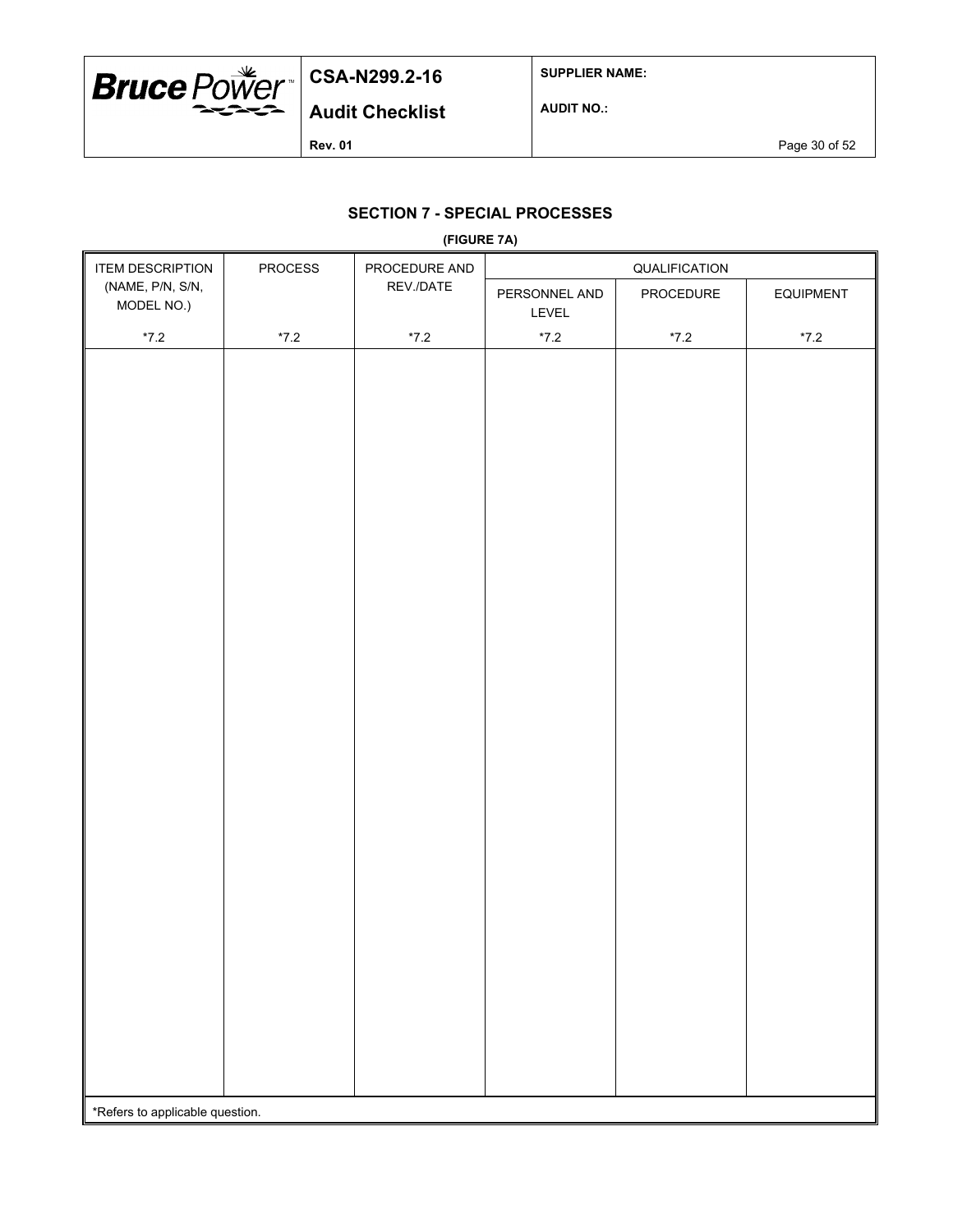

**SUPPLIER NAME:**

**AUDIT NO.:**

**Rev. 01 Page 31 of 52** 

## **SECTION 7 – SPECIAL PROCESSES**

#### **(FIGURE 7B WELDER/WELD OPERATOR)**

| NAME/STAMP                      | CERT. TYPE<br>(PROCESS & POSITIONS) | CODE QUALIFIED TO | <b>WELD PROCESS</b><br>SPECIFICATION (WPS) | MAINTENANCE OF<br>QUALIFICATION |
|---------------------------------|-------------------------------------|-------------------|--------------------------------------------|---------------------------------|
|                                 |                                     |                   | AND REV./DATE                              |                                 |
| $^{\star}7.2$                   | $*7.2$                              | $^{\star}7.2$     | $^{\star}7.2$                              | $*7.2$                          |
|                                 |                                     |                   |                                            |                                 |
|                                 |                                     |                   |                                            |                                 |
|                                 |                                     |                   |                                            |                                 |
|                                 |                                     |                   |                                            |                                 |
|                                 |                                     |                   |                                            |                                 |
|                                 |                                     |                   |                                            |                                 |
|                                 |                                     |                   |                                            |                                 |
|                                 |                                     |                   |                                            |                                 |
|                                 |                                     |                   |                                            |                                 |
|                                 |                                     |                   |                                            |                                 |
|                                 |                                     |                   |                                            |                                 |
|                                 |                                     |                   |                                            |                                 |
|                                 |                                     |                   |                                            |                                 |
|                                 |                                     |                   |                                            |                                 |
|                                 |                                     |                   |                                            |                                 |
|                                 |                                     |                   |                                            |                                 |
|                                 |                                     |                   |                                            |                                 |
|                                 |                                     |                   |                                            |                                 |
|                                 |                                     |                   |                                            |                                 |
|                                 |                                     |                   |                                            |                                 |
|                                 |                                     |                   |                                            |                                 |
|                                 |                                     |                   |                                            |                                 |
|                                 |                                     |                   |                                            |                                 |
|                                 |                                     |                   |                                            |                                 |
|                                 |                                     |                   |                                            |                                 |
|                                 |                                     |                   |                                            |                                 |
|                                 |                                     |                   |                                            |                                 |
|                                 |                                     |                   |                                            |                                 |
|                                 |                                     |                   |                                            |                                 |
| *Refers to applicable question. |                                     |                   |                                            |                                 |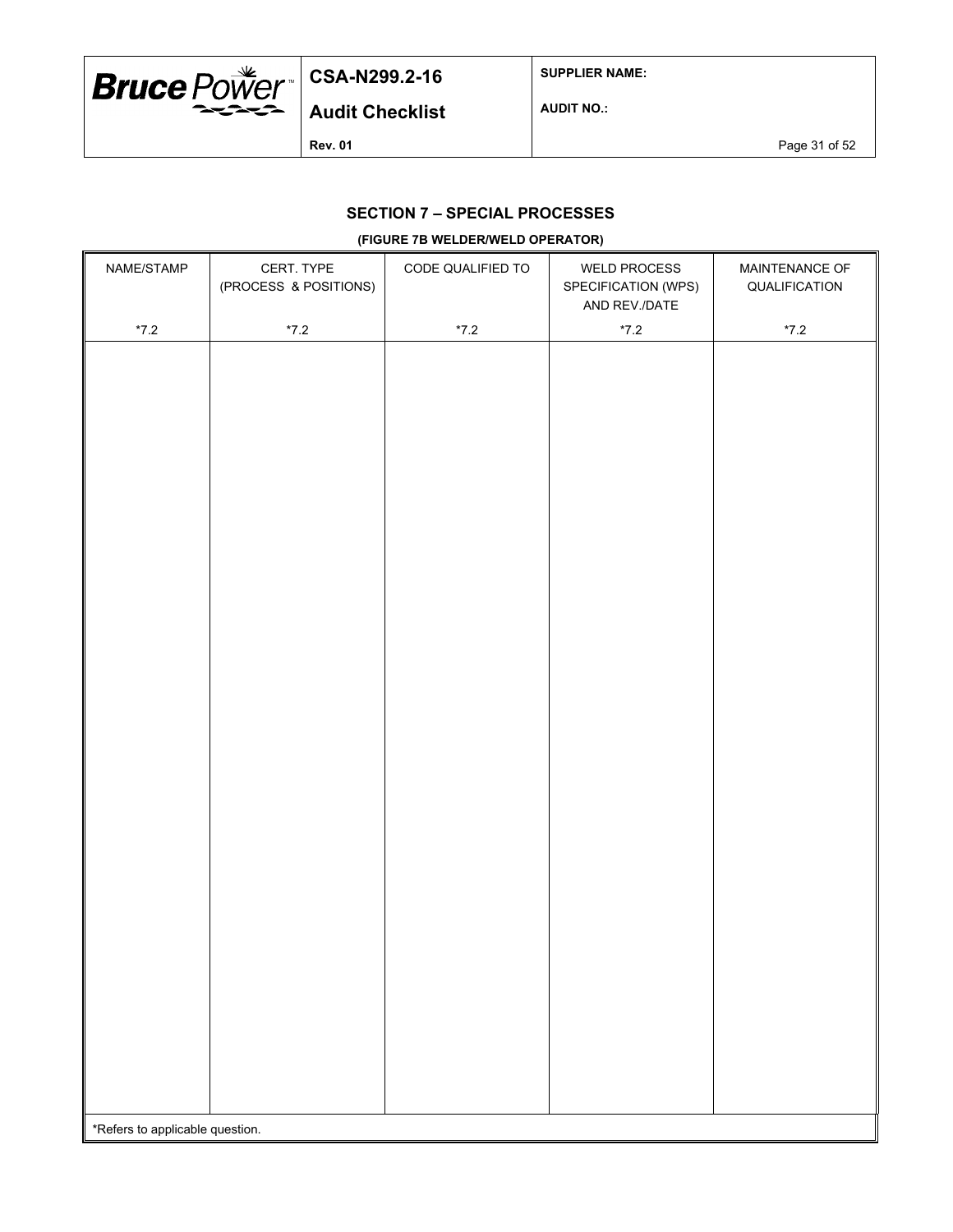

**SUPPLIER NAME:**

**AUDIT NO.:**

 $\overline{\mathbf{u}}$ 

## **SECTION 8 – TESTS, INSPECTIONS, AND CALIBRATION**

|                 | <b>METHOD OF VERIFICATION</b>                                                                                                                                                                                                                                  |                                                                                                                                                                                                                                                                                                      |  |  |  |  |  |
|-----------------|----------------------------------------------------------------------------------------------------------------------------------------------------------------------------------------------------------------------------------------------------------------|------------------------------------------------------------------------------------------------------------------------------------------------------------------------------------------------------------------------------------------------------------------------------------------------------|--|--|--|--|--|
| 8.1             |                                                                                                                                                                                                                                                                | Within the assessment/summary section of each checklist question, record the procedures/instructions/drawings including the<br>revision/date used to verify implementation                                                                                                                           |  |  |  |  |  |
| 8.2             | <b>INSPECTION AND TEST</b>                                                                                                                                                                                                                                     |                                                                                                                                                                                                                                                                                                      |  |  |  |  |  |
|                 | Verify that adequate measures are established and implemented for the inspection (incoming, in-process, and final) and testing of<br>materials, components, parts or services. Verify the following:                                                           |                                                                                                                                                                                                                                                                                                      |  |  |  |  |  |
|                 | (a)                                                                                                                                                                                                                                                            | Inspection and test activities for the constituent phases of work from receipt through delivery, are planned and documented in<br>an inspection and test planning document(s). The planning document(s) address the following:                                                                       |  |  |  |  |  |
|                 | i)                                                                                                                                                                                                                                                             | Approved by the supplier's representative primarily responsible for quality;                                                                                                                                                                                                                         |  |  |  |  |  |
|                 | $\mathsf{ii}$ )                                                                                                                                                                                                                                                | Submitted to the customer for acceptance, including subsequent revisions, in accordance with contract<br>requirements;                                                                                                                                                                               |  |  |  |  |  |
|                 | iii)                                                                                                                                                                                                                                                           | Identify the following, where applicable:                                                                                                                                                                                                                                                            |  |  |  |  |  |
|                 |                                                                                                                                                                                                                                                                | Products or services are to be subcontracted specifying QA programs applied;<br>1)                                                                                                                                                                                                                   |  |  |  |  |  |
|                 |                                                                                                                                                                                                                                                                | Verification of sub-supplier's conformance to specified requirements by one or more of the following<br>2)<br>methods: sub-supplier inspection and test planning document; inspection and test by the supplier at the<br>sub-supplier's facility; surveillance by the supplier; incoming inspection; |  |  |  |  |  |
|                 |                                                                                                                                                                                                                                                                | Location of each inspection and test point in the production cycle, including incoming inspection,<br>3)<br>preservation of products, packaging, and on-site inspection and testing; performance of additional in-<br>process inspections and tests for evaluation of quality when applicable;       |  |  |  |  |  |
|                 |                                                                                                                                                                                                                                                                | Characteristics to be inspected and tested at each point and applicable inspection and test procedures,<br>4)<br>sampling plans, and acceptance criteria to be used;                                                                                                                                 |  |  |  |  |  |
|                 |                                                                                                                                                                                                                                                                | Inspection and test points where a history of usage of measuring and test equipment is to be maintained;<br>5)                                                                                                                                                                                       |  |  |  |  |  |
|                 |                                                                                                                                                                                                                                                                | Customer hold and witness points, as applicable;<br>6)                                                                                                                                                                                                                                               |  |  |  |  |  |
|                 |                                                                                                                                                                                                                                                                | Where and how product acceptance to special production process procedures is to be accomplished and<br>7)<br>documented;                                                                                                                                                                             |  |  |  |  |  |
|                 |                                                                                                                                                                                                                                                                | Statistical process control techniques to be used for product acceptance and the technique/method to be<br>8)<br>used;                                                                                                                                                                               |  |  |  |  |  |
|                 |                                                                                                                                                                                                                                                                | 9)<br>The use of lots or batches; and,                                                                                                                                                                                                                                                               |  |  |  |  |  |
|                 |                                                                                                                                                                                                                                                                | Final inspection to verify that all required inspections have been completed and accepted and that the<br>10)<br>required quality records and certificates have been reviewed and accepted; and,                                                                                                     |  |  |  |  |  |
|                 | (b)                                                                                                                                                                                                                                                            | Personnel assigned to perform the inspection, witnessing, or monitoring of characteristics for acceptance are other than those<br>performing or directly supervising the work being accepted, unless otherwise accepted by the customer.                                                             |  |  |  |  |  |
|                 | NOTE:<br>Such personnel shall not report directly to immediate supervisors responsible for producing the work being accepted<br>(b)<br>unless it is specifically permitted by the inspection and test planning document and agreed in writing by the customer. |                                                                                                                                                                                                                                                                                                      |  |  |  |  |  |
|                 |                                                                                                                                                                                                                                                                | N299.2: Clause 5.2.5; Clause 5.5.6; Clause 5.5.7.1 a)-i)-x), e), f), g), h), i); Clause 5.5.19                                                                                                                                                                                                       |  |  |  |  |  |
| <b>RESULTS:</b> |                                                                                                                                                                                                                                                                |                                                                                                                                                                                                                                                                                                      |  |  |  |  |  |
|                 |                                                                                                                                                                                                                                                                | <b>ASSESSMENT/SUMMARY: (Document observations on Figure 8)</b>                                                                                                                                                                                                                                       |  |  |  |  |  |
|                 | List the supplier quality manual reference and implementing procedure(s) established:                                                                                                                                                                          |                                                                                                                                                                                                                                                                                                      |  |  |  |  |  |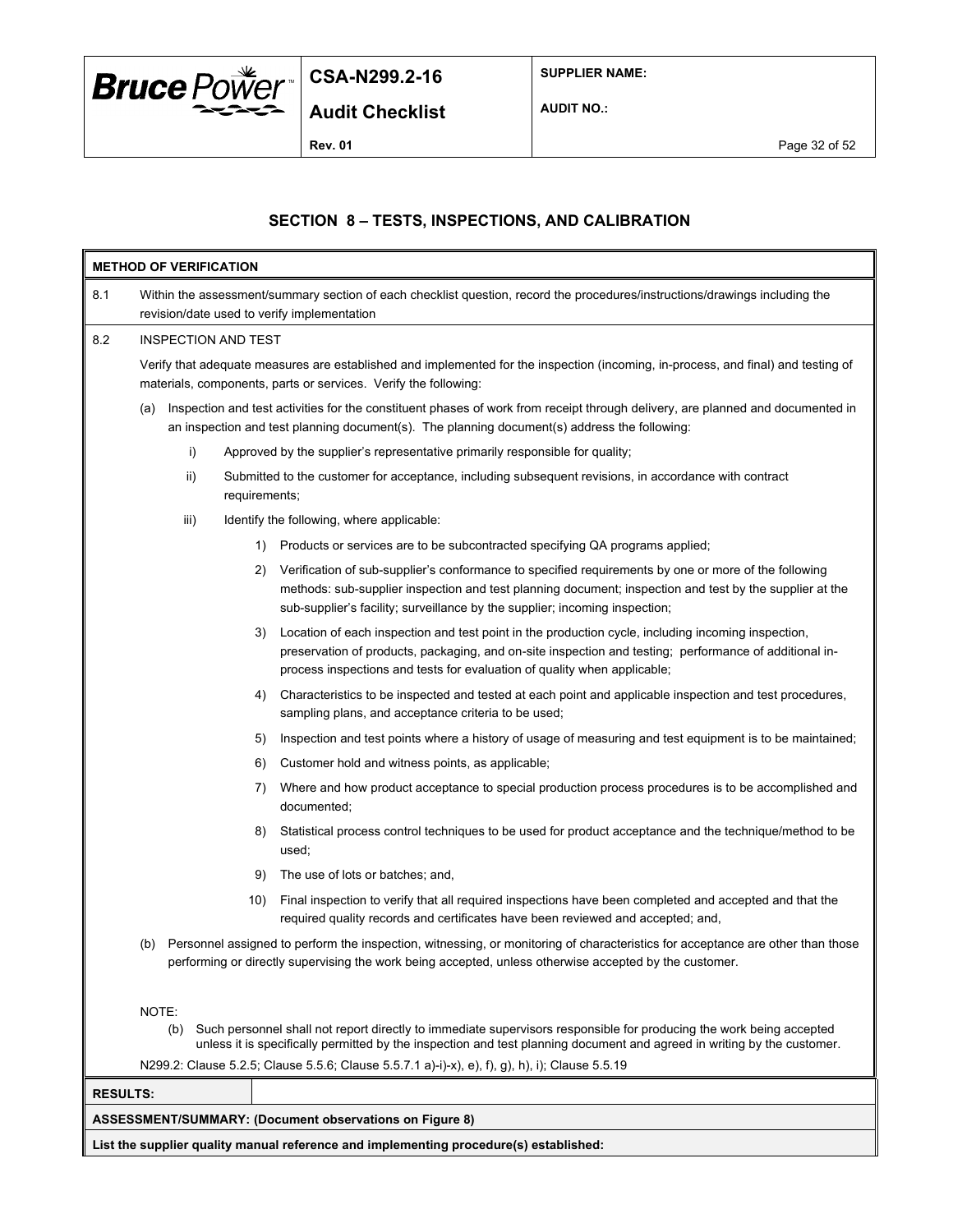

**Audit Checklist**

**SUPPLIER NAME:**

**AUDIT NO.:**

**Rev. 01 Page 33 of 52** 

### **SECTION 8 – TESTS, INSPECTIONS, AND CALIBRATION**

**Evaluate controls and implementation of supplier measures (who, what, how):**

**Are procedural controls adequate and effectively implemented and procedure revision current?**

Yes

 $\Box$  No (describe the inadequacy above)

|                 | <b>METHOD OF VERIFICATION</b>                                                                                                                                                                                                                                                                                        |                                                                                                                                                                                                                                                                                                     |                                                                                                                         |  |  |  |  |
|-----------------|----------------------------------------------------------------------------------------------------------------------------------------------------------------------------------------------------------------------------------------------------------------------------------------------------------------------|-----------------------------------------------------------------------------------------------------------------------------------------------------------------------------------------------------------------------------------------------------------------------------------------------------|-------------------------------------------------------------------------------------------------------------------------|--|--|--|--|
| 8.3             | PURCHASED ITEMS/SERVICES VERIFICATION                                                                                                                                                                                                                                                                                |                                                                                                                                                                                                                                                                                                     |                                                                                                                         |  |  |  |  |
|                 | Verify that measures are established and implemented to assure that purchased material, items, equipment, software, services<br>(including engineering services, studies, and evaluations) conform to the procurement documents (i.e., incoming inspection, source<br>inspection, or testing). Verify the following: |                                                                                                                                                                                                                                                                                                     |                                                                                                                         |  |  |  |  |
|                 | (a)                                                                                                                                                                                                                                                                                                                  | applicable;                                                                                                                                                                                                                                                                                         | Sub-supplier's inspection and test planning document(s) reviewed to ensure specified requirements were met, when        |  |  |  |  |
|                 | (b)                                                                                                                                                                                                                                                                                                                  |                                                                                                                                                                                                                                                                                                     | Source inspection performed at the sub-supplier's facility and the inspection results documented, when applicable; and, |  |  |  |  |
|                 | (c)                                                                                                                                                                                                                                                                                                                  | Incoming inspections/tests performed in accordance with inspection and test planning document(s) to verify that items/services<br>received, including documentation, are free from damage and in accordance with the requirements of the purchase order and<br>applicable codes and specifications. |                                                                                                                         |  |  |  |  |
|                 | N299.2: Clause 5.5.5.4; Clause 5.5.7.1 a)-i)-ii)-vii)-viii)-ix)                                                                                                                                                                                                                                                      |                                                                                                                                                                                                                                                                                                     |                                                                                                                         |  |  |  |  |
| <b>RESULTS:</b> |                                                                                                                                                                                                                                                                                                                      |                                                                                                                                                                                                                                                                                                     |                                                                                                                         |  |  |  |  |
|                 | ASSESSMENT/SUMMARY: (Document observations on Figure 8)                                                                                                                                                                                                                                                              |                                                                                                                                                                                                                                                                                                     |                                                                                                                         |  |  |  |  |
|                 |                                                                                                                                                                                                                                                                                                                      |                                                                                                                                                                                                                                                                                                     | List the supplier quality manual reference and implementing procedure(s) established:                                   |  |  |  |  |
|                 |                                                                                                                                                                                                                                                                                                                      |                                                                                                                                                                                                                                                                                                     |                                                                                                                         |  |  |  |  |

**Evaluate controls and implementation of supplier measures (who, what, how):**

**Are procedural controls adequate and effectively implemented and procedure revision current?**

Yes

 $\Box$  No (describe the inadequacy above)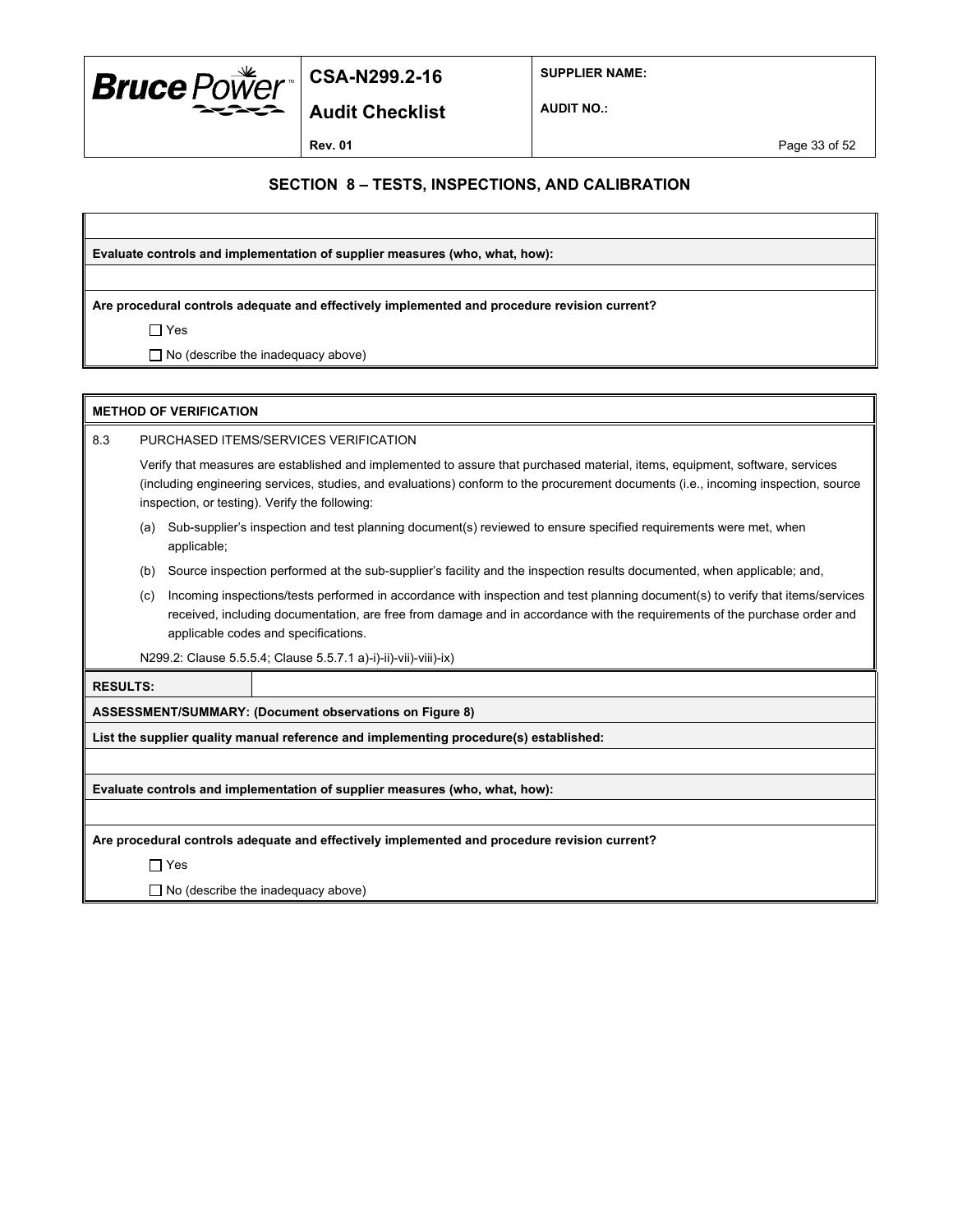

**SUPPLIER NAME:**

**Audit Checklist**

**AUDIT NO.:**

**Rev. 01** Page 34 of 52

#### **METHOD OF VERIFICATION**

8.4 COUNTERFEIT, FRAUDULENT, AND SUBSTANDARD ITEMS.

- (a) Verify that measures are established and implemented for the detection and prevention of Counterfeit, Fraudulent and Substandard Items (CFSI) to assure that genuine material, items, equipment, software and services are provided.
- (b) Verify that where CFSIs are identified, they are reported promptly to the customer and controlled as a nonconforming item.

N299.2: Clause 4.6 i), k); Clause 5.5.7.1 iii)

**RESULTS:**

**ASSESSMENT/SUMMARY:**

**List the supplier quality manual reference and implementing procedure(s) established:**

**Evaluate controls and implementation of supplier measures (who, what, how):**

**Are procedural controls adequate and effectively implemented and procedure revision current?**

Yes

 $\Box$  No (describe the inadequacy above)

|                                                                                              | <b>METHOD OF VERIFICATION</b>                                                                                                                                                                                                                                                                                                                           |                                                                                       |  |  |  |  |
|----------------------------------------------------------------------------------------------|---------------------------------------------------------------------------------------------------------------------------------------------------------------------------------------------------------------------------------------------------------------------------------------------------------------------------------------------------------|---------------------------------------------------------------------------------------|--|--|--|--|
| 8.5                                                                                          | <b>SAMPLING PLANS</b>                                                                                                                                                                                                                                                                                                                                   |                                                                                       |  |  |  |  |
|                                                                                              | Verify that sampling plan(s) (such as those used during receipt/in-process/final inspection) are controlled and acceptably<br>implemented and are in accordance with requirements identified in the inspection and test planning document(s). Verify that the<br>statistical techniques/sampling plans to be used have been identified to the customer. |                                                                                       |  |  |  |  |
|                                                                                              | N299.2: Clause 5.5.19                                                                                                                                                                                                                                                                                                                                   |                                                                                       |  |  |  |  |
| <b>RESULTS:</b>                                                                              |                                                                                                                                                                                                                                                                                                                                                         |                                                                                       |  |  |  |  |
|                                                                                              | <b>ASSESSMENT/SUMMARY:</b>                                                                                                                                                                                                                                                                                                                              |                                                                                       |  |  |  |  |
|                                                                                              |                                                                                                                                                                                                                                                                                                                                                         | List the supplier quality manual reference and implementing procedure(s) established: |  |  |  |  |
|                                                                                              |                                                                                                                                                                                                                                                                                                                                                         |                                                                                       |  |  |  |  |
|                                                                                              | Evaluate controls and implementation of supplier measures (who, what, how):                                                                                                                                                                                                                                                                             |                                                                                       |  |  |  |  |
|                                                                                              |                                                                                                                                                                                                                                                                                                                                                         |                                                                                       |  |  |  |  |
| Are procedural controls adequate and effectively implemented and procedure revision current? |                                                                                                                                                                                                                                                                                                                                                         |                                                                                       |  |  |  |  |
|                                                                                              | $\Box$ Yes                                                                                                                                                                                                                                                                                                                                              |                                                                                       |  |  |  |  |
|                                                                                              | $\Box$ No (describe the inadequacy above)                                                                                                                                                                                                                                                                                                               |                                                                                       |  |  |  |  |

#### **METHOD OF VERIFICATION**

8.6 MEASURING AND TEST EQUIPMENT

Verify that measures have been established and implemented for the selection, use, calibration, and control of M&TE. Verify the following:

(a) M&TE labelled/identified with its calibration status and the scheduled date of its next calibration and to identify it with its calibration record;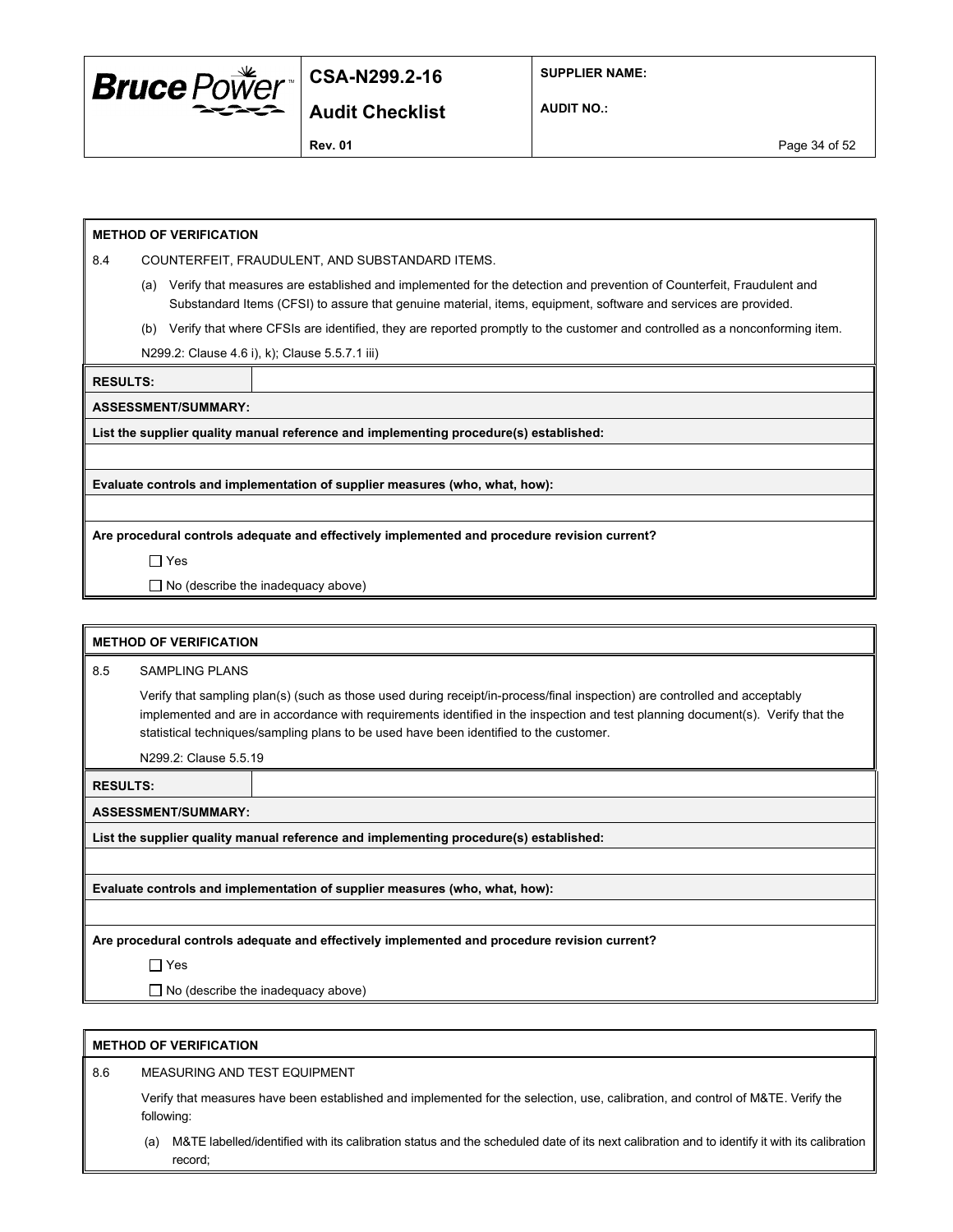

**AUDIT NO.:**

**Rev. 01 Page 35 of 52** 

|                                           | tampering;                        | (b) Access to adjustable devices on M&TE, which are fixed at the time of calibration, are sealed or otherwise safeguarded to prevent                                                                                                           |  |  |  |  |  |
|-------------------------------------------|-----------------------------------|------------------------------------------------------------------------------------------------------------------------------------------------------------------------------------------------------------------------------------------------|--|--|--|--|--|
| (c)                                       |                                   | Calibration of M&TE and standards are performed at periodic (recall) intervals;                                                                                                                                                                |  |  |  |  |  |
| (d)                                       |                                   | Adequacy of standards to assure accuracy, stability, range, and resolution required for their intended use;                                                                                                                                    |  |  |  |  |  |
| (e)                                       |                                   | Reference (primary) and working (secondary) standards used are traceable to the National Institute of Standards and<br>Technology (NIST), other recognized standards, or natural law;                                                          |  |  |  |  |  |
| (f)                                       |                                   | Calibration record for each piece of M&TE maintained with a record of as-found and as-left measurements;                                                                                                                                       |  |  |  |  |  |
| (g)                                       |                                   | Control of M&TE found to be "damaged", "out-of tolerance", "out of calibration", and/or past due for calibration;                                                                                                                              |  |  |  |  |  |
| (h)                                       | nonconformance process;           | An evaluation is performed when M&TE is found not conforming to requirements to determine validity of the previous<br>measurements and appropriate action taken on the M&TE and any item or services affected in accordance with the suppliers |  |  |  |  |  |
| (i)                                       |                                   | Calibration procedures have been established defining: equipment description, identification number, location, calibration interval,<br>calibration method, acceptance criteria, and action to take when results are unsatisfactory;           |  |  |  |  |  |
| (i)                                       |                                   | The ability of software used in the actual calibration of M&TE has been verified to satisfy the intended application prior to use (and<br>re-verified as necessary) and the results of the verification documented;                            |  |  |  |  |  |
| (k)                                       |                                   | M&TE is handled and stored to prevent abuse, misuse, damage, or change in dimensional or functional characteristics;                                                                                                                           |  |  |  |  |  |
| (1)                                       |                                   | M&TE observed to be in use was within current calibration; and,                                                                                                                                                                                |  |  |  |  |  |
| (m)                                       |                                   | M&TE is used, and is calibrated, in an environment that is controlled to the extent necessary to assure required accuracy.                                                                                                                     |  |  |  |  |  |
|                                           | NOTE: Utilize data from Section 7 |                                                                                                                                                                                                                                                |  |  |  |  |  |
|                                           | in Section 4                      | NOTE: Software used in M&TE that is qualified as part of calibration of the M&TE is not subject to the Software Quality Assurance                                                                                                              |  |  |  |  |  |
|                                           |                                   | NOTE: Newly acquired M&TE must be calibrated to the extent necessary to ensure valid measurement prior to use.                                                                                                                                 |  |  |  |  |  |
|                                           | N299.2: Clause 5.5.4              |                                                                                                                                                                                                                                                |  |  |  |  |  |
| <b>RESULTS:</b>                           |                                   |                                                                                                                                                                                                                                                |  |  |  |  |  |
|                                           |                                   | ASSESSMENT/SUMMARY: (Document observations on Figure 8)                                                                                                                                                                                        |  |  |  |  |  |
|                                           |                                   | List the supplier quality manual reference and implementing procedure(s) established:                                                                                                                                                          |  |  |  |  |  |
|                                           |                                   |                                                                                                                                                                                                                                                |  |  |  |  |  |
|                                           |                                   | Evaluate controls and implementation of supplier measures (who, what, how):                                                                                                                                                                    |  |  |  |  |  |
|                                           |                                   |                                                                                                                                                                                                                                                |  |  |  |  |  |
|                                           |                                   | Are procedural controls adequate and effectively implemented and procedure revision current?                                                                                                                                                   |  |  |  |  |  |
|                                           | $\Box$ Yes                        |                                                                                                                                                                                                                                                |  |  |  |  |  |
| $\Box$ No (describe the inadequacy above) |                                   |                                                                                                                                                                                                                                                |  |  |  |  |  |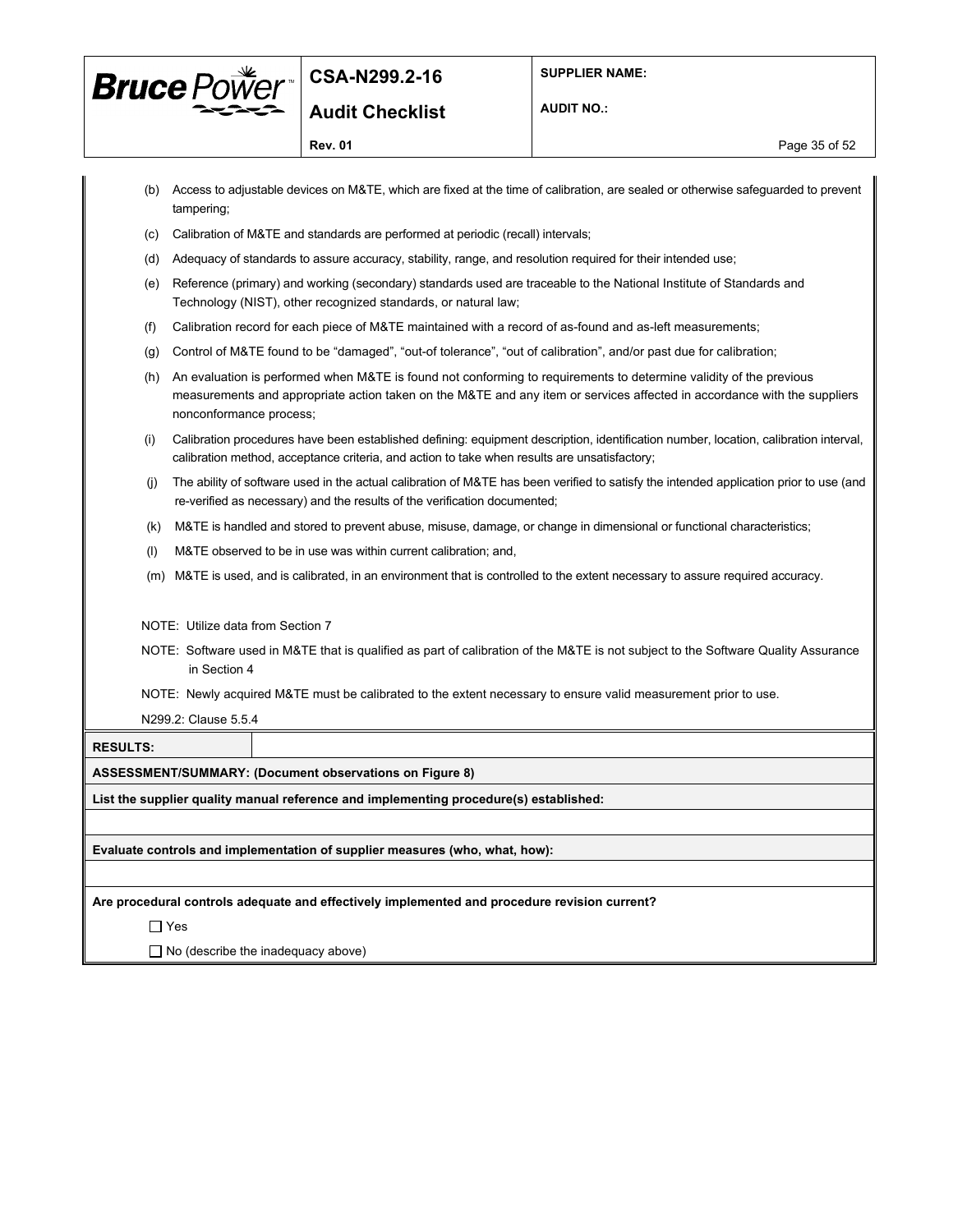

**SUPPLIER NAME:**

**Audit Checklist**

**AUDIT NO.:**

**Rev. 01 Page 36 of 52** 

## **SECTION 8 – TESTS, INSPECTIONS, AND CALIBRATION**

|                                                                |                                                     | (FIGURE 8)                                                                                |                                           |                                                                                   |                                                                               |
|----------------------------------------------------------------|-----------------------------------------------------|-------------------------------------------------------------------------------------------|-------------------------------------------|-----------------------------------------------------------------------------------|-------------------------------------------------------------------------------|
| <b>ITEM</b><br><b>DESCRIPTION</b><br>(NAME, P/N, S/N,<br>ETC.) | TEST/INSPECTION<br><b>ACTIVITY TYPE AND</b><br>DATE | CONTROLLING<br><b>TEST/INSPECTION</b><br><b>DOCUMENT</b><br>TITLE/NUMBER AND<br>REV./DATE | INSPECTOR/<br><b>TESTER</b><br>NAME/STAMP | ID NUMBER OF<br><b>M&amp;TE USED</b><br>CALIBRATION<br><b>CURRENT</b><br>(Yes/No) | RESULTS SAT.<br>OR UNSAT. IF<br>UNSAT.,<br>RECORD NCR<br>NO. IF<br>APPLICABLE |
| $*8.2, 8.3$                                                    | $*8.2.8.3$                                          | $*8.2, 8.3$                                                                               | $*8.2, 8.3$                               | $*8.6$                                                                            | $*8.2, 8.3$                                                                   |
|                                                                |                                                     |                                                                                           |                                           |                                                                                   |                                                                               |
| *Refers to applicable question.                                |                                                     |                                                                                           |                                           |                                                                                   |                                                                               |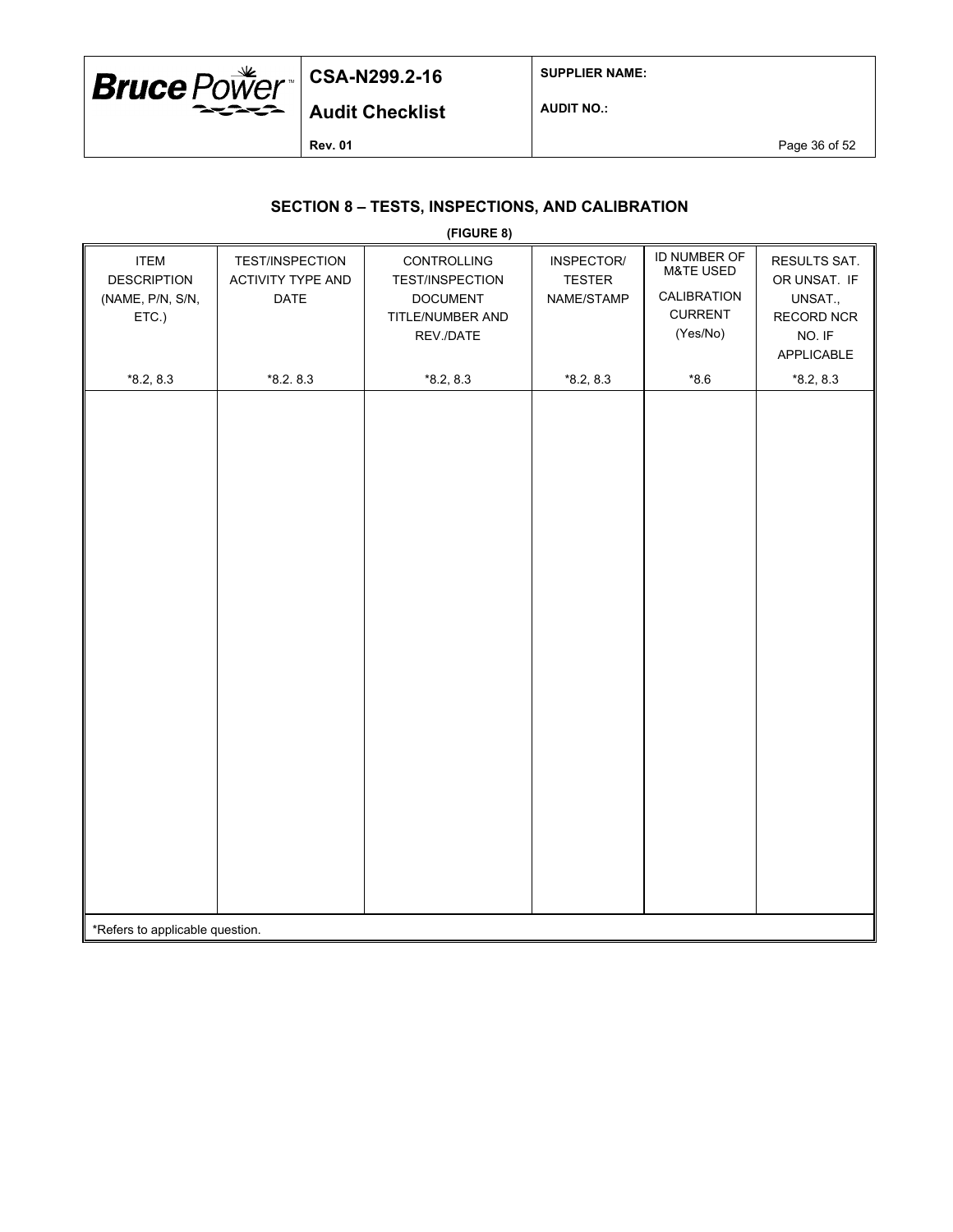

**SUPPLIER NAME:**

**AUDIT NO.:**

## **SECTION 9 – DOCUMENT CONTROL/ADEQUACY**

| <b>METHOD OF VERIFICATION</b> |                                                                                                                                                                                                                                                                                                                                                                                                                                                                                                                                                                                                                     |                                                                                                                                                                                                      |  |  |  |  |  |
|-------------------------------|---------------------------------------------------------------------------------------------------------------------------------------------------------------------------------------------------------------------------------------------------------------------------------------------------------------------------------------------------------------------------------------------------------------------------------------------------------------------------------------------------------------------------------------------------------------------------------------------------------------------|------------------------------------------------------------------------------------------------------------------------------------------------------------------------------------------------------|--|--|--|--|--|
| 9.1                           | Within the assessment/summary section of this checklist question, record the procedures/instructions/drawings including the<br>revision/date used to verify implementation.                                                                                                                                                                                                                                                                                                                                                                                                                                         |                                                                                                                                                                                                      |  |  |  |  |  |
| 9.2                           |                                                                                                                                                                                                                                                                                                                                                                                                                                                                                                                                                                                                                     | DOCUMENT CONTROL/ADEQUACY                                                                                                                                                                            |  |  |  |  |  |
|                               |                                                                                                                                                                                                                                                                                                                                                                                                                                                                                                                                                                                                                     | Verify that measures are established and implemented to control the issuance of documents (i.e., procedures, instructions,<br>drawings, work orders, etc.) including changes. Verify that following: |  |  |  |  |  |
|                               | (a)                                                                                                                                                                                                                                                                                                                                                                                                                                                                                                                                                                                                                 | Documents are:                                                                                                                                                                                       |  |  |  |  |  |
|                               | i)                                                                                                                                                                                                                                                                                                                                                                                                                                                                                                                                                                                                                  | Reviewed for adequacy;                                                                                                                                                                               |  |  |  |  |  |
|                               | ii)                                                                                                                                                                                                                                                                                                                                                                                                                                                                                                                                                                                                                 | Approved for release by authorized personnel;                                                                                                                                                        |  |  |  |  |  |
|                               | iii)                                                                                                                                                                                                                                                                                                                                                                                                                                                                                                                                                                                                                | Distributed to applicable workstation;                                                                                                                                                               |  |  |  |  |  |
|                               | iv)                                                                                                                                                                                                                                                                                                                                                                                                                                                                                                                                                                                                                 | Adequately controlled if maintained electronically; and,                                                                                                                                             |  |  |  |  |  |
|                               | (b)                                                                                                                                                                                                                                                                                                                                                                                                                                                                                                                                                                                                                 | Forms are maintained and controlled.                                                                                                                                                                 |  |  |  |  |  |
|                               | NOTE: Procedures should document as applicable; purpose and scope; who is responsible for what; how, when and where all<br>steps are performed; what materials, equipment, and documentation will be used; how each item is controlled; and reference to the<br>forms used.<br>NOTE: The application of external documents (e.g. codes, standards, and customer prescribed procedures) determined to be<br>necessary for the planning and operation of the QA program should be reviewed.<br>Evidence obtained from Sections 1- 16 shall be evaluated when assessing this item.<br>N299.2: Clause 5.4; Clause 5.5.3 |                                                                                                                                                                                                      |  |  |  |  |  |
| <b>RESULTS:</b>               |                                                                                                                                                                                                                                                                                                                                                                                                                                                                                                                                                                                                                     |                                                                                                                                                                                                      |  |  |  |  |  |
|                               | <b>ASSESSMENT/SUMMARY:</b>                                                                                                                                                                                                                                                                                                                                                                                                                                                                                                                                                                                          |                                                                                                                                                                                                      |  |  |  |  |  |
|                               |                                                                                                                                                                                                                                                                                                                                                                                                                                                                                                                                                                                                                     | List the supplier quality manual reference and implementing procedure(s) established:                                                                                                                |  |  |  |  |  |
|                               |                                                                                                                                                                                                                                                                                                                                                                                                                                                                                                                                                                                                                     |                                                                                                                                                                                                      |  |  |  |  |  |
|                               |                                                                                                                                                                                                                                                                                                                                                                                                                                                                                                                                                                                                                     | Evaluate controls and implementation of supplier measures (who, what, how):                                                                                                                          |  |  |  |  |  |
|                               |                                                                                                                                                                                                                                                                                                                                                                                                                                                                                                                                                                                                                     |                                                                                                                                                                                                      |  |  |  |  |  |
|                               |                                                                                                                                                                                                                                                                                                                                                                                                                                                                                                                                                                                                                     | Are procedural controls adequate and effectively implemented and procedure revision current?                                                                                                         |  |  |  |  |  |
|                               | ∏ Yes                                                                                                                                                                                                                                                                                                                                                                                                                                                                                                                                                                                                               |                                                                                                                                                                                                      |  |  |  |  |  |
|                               | $\Box$ No (describe the inadequacy above)                                                                                                                                                                                                                                                                                                                                                                                                                                                                                                                                                                           |                                                                                                                                                                                                      |  |  |  |  |  |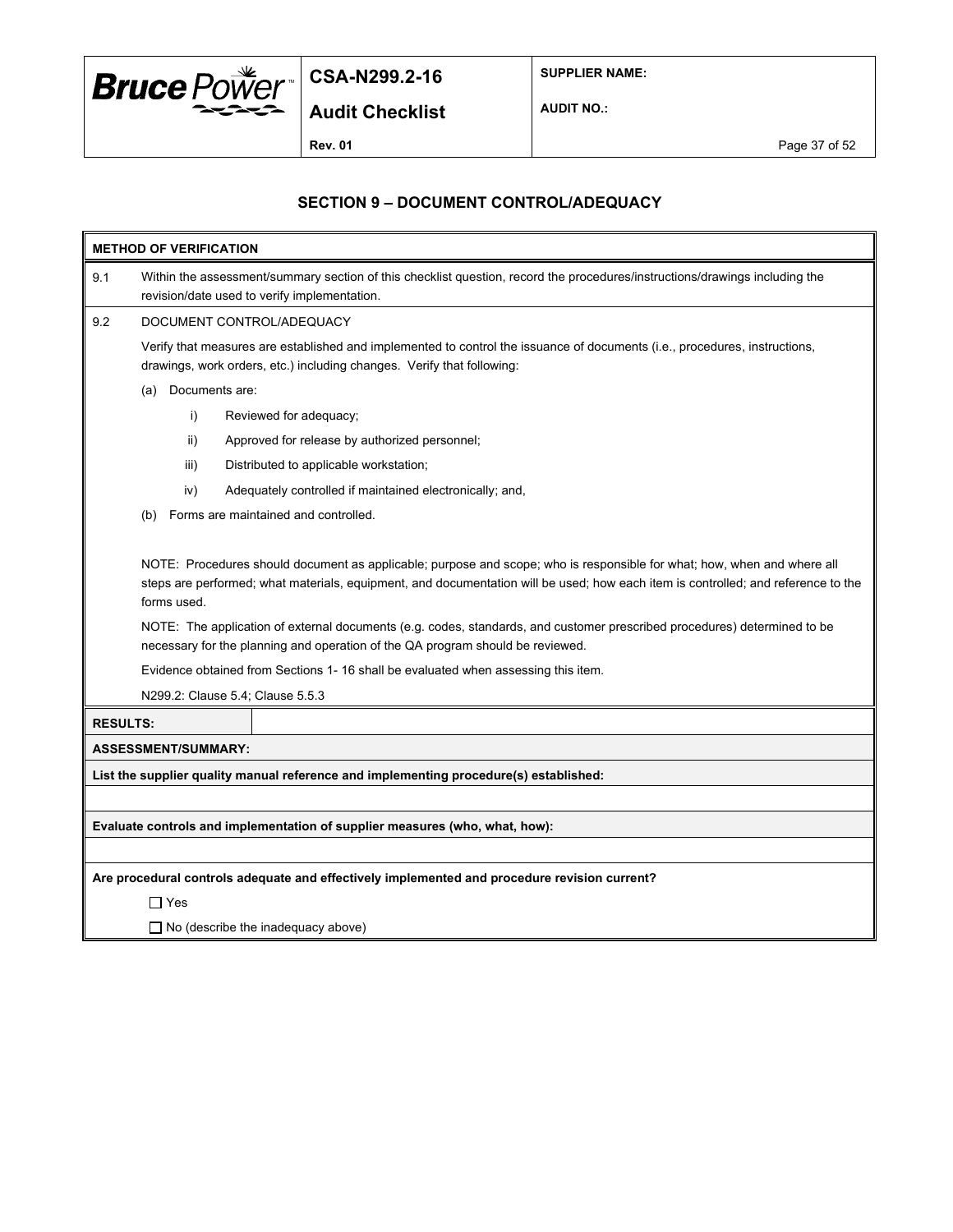

**SUPPLIER NAME:**

**Audit Checklist**

**AUDIT NO.:**

**Rev. 01** Page 38 of 52

### **SECTION 10 – ORGANIZATION/PROGRAM**

# **METHOD OF VERIFICATION** 10.1 Within the assessment/summary section of each checklist question, record the procedures/instructions/drawings including the revision/date used to verify implementation. 10.2 MANAGEMENT RESPONSIBILITIES/ORGANIZATION MANAGEMENT GENERAL:

- (a) Verify evidence of top management's commitment to the development and implementation of the QA program and to continually improving its effectiveness.
- (b) Verify that a process has been developed and implemented to obtain and assess customer feedback to determine effectiveness in meeting customer requirements.

#### MANAGEMENT REPRESENTATIVE:

(c) Verify that a representative has been assigned with the authority and responsibility for establishing, implementing, maintaining, and assuring effective execution of all portions of the QA program; who has the authority and responsibility to resolve quality matters. Verify that the representative has direct access to senior management at a level which ensures that quality assurance requirements are not subordinated to design, procurement, production or delivery. Verify the appointment of the representative has been documented in the QA Manual.

#### MANAGEMENT REVIEW:

(d) Verify that the Management Review process is documented and that top management conduct reviews at sufficient frequency (typically annually) to ensure their continuing suitability and effectiveness in meeting the requirements of the QA program. The management review process must specify actions required and assignment of personnel to implement and verify the effectiveness of the action taken. The QA Manual should state the process for the review of status and adequacy of the QA program. The review includes an analysis of appropriate data to demonstrate the suitability and effectiveness of the QA program in meeting the requirements of the Standard and evaluation where continual improvements in QA program effectiveness can be made.

#### ORGANIZATIONAL AUTHORITY:

(e) Verify that the responsibility and authority of personnel primarily responsible for quality assurance activities has been defined and documented in QA Manual. Such activities shall include, but not be limited to verification of corrective actions and the control of further processing of nonconforming items until disposition has been obtained.

NOTE:

(d) Management review must include results of internal/external audits; sub-supplier performance; verification of effectiveness of sub-suppliers working under the supplier's QA program when applicable; customer feedback; process performance and item and service conformity; status of corrective actions; follow-up actions from previous management reviews; the need for changes to the QA program; and, the results of trend analysis of nonconformances.

N299.2: Clause 4.6 a),c),h); Clause 5.2.1; Clause 5.2.2; Clause 5.2.3; Clause 5.2.4

# **RESULTS: ASSESSMENT/SUMMARY:**

**List the supplier quality manual reference and implementing procedure(s) established:**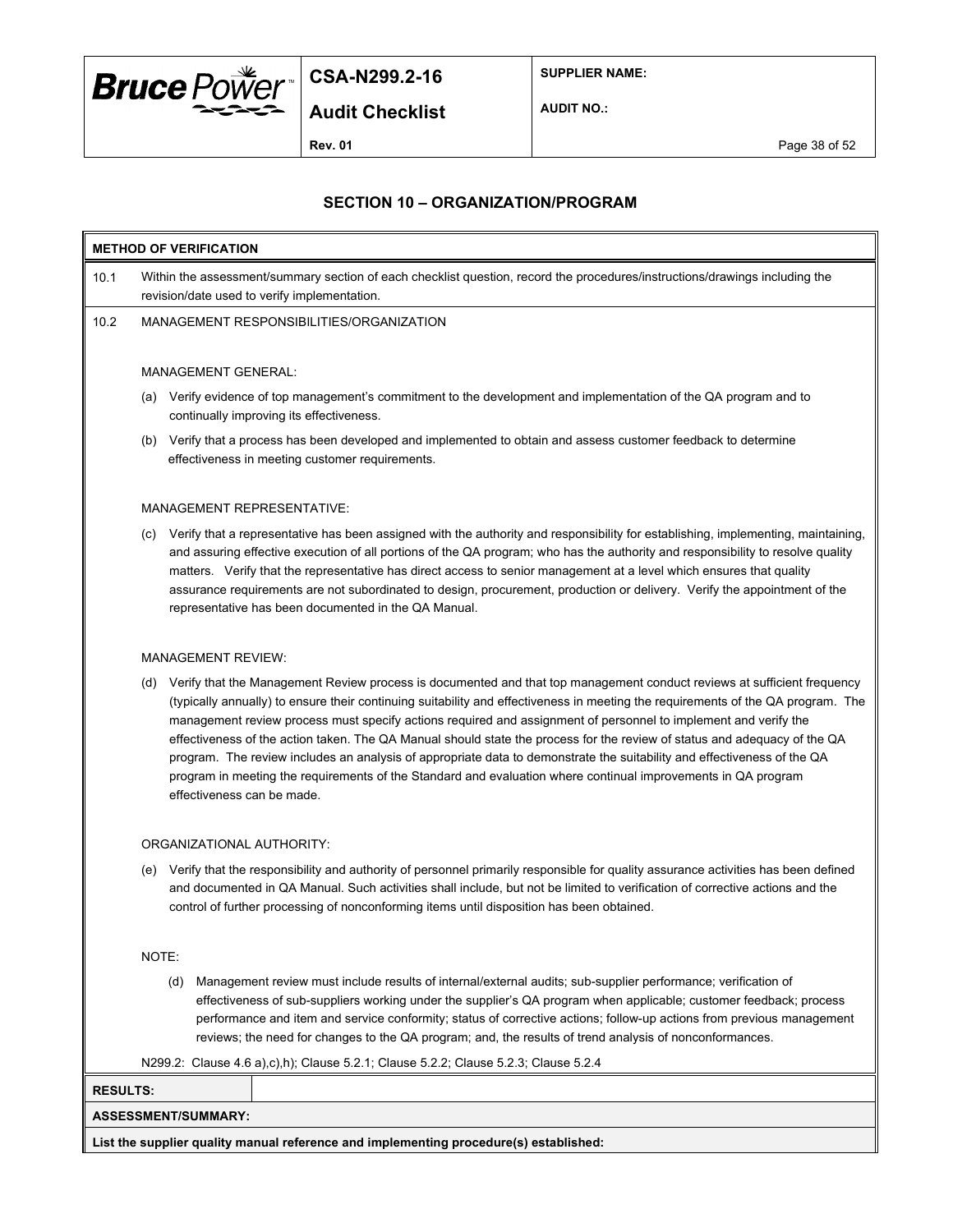

**SUPPLIER NAME:**

**Audit Checklist**

**AUDIT NO.:**

**Rev. 01** Page 39 of 52

#### **SECTION 10 – ORGANIZATION/PROGRAM**

**Evaluate controls and implementation of supplier measures (who, what, how):**

**Are procedural controls adequate and effectively implemented and procedure revision current?**

 $\Box$  Yes

□ No (describe the inadequacy above)

| <b>METHOD OF VERIFICATION</b> |     |                            |                                                                                                                                                                                                                            |  |  |  |
|-------------------------------|-----|----------------------------|----------------------------------------------------------------------------------------------------------------------------------------------------------------------------------------------------------------------------|--|--|--|
| 10.3                          |     | <b>QA MANUAL</b>           |                                                                                                                                                                                                                            |  |  |  |
|                               | (f) |                            | Verify the QA Manual:                                                                                                                                                                                                      |  |  |  |
|                               |     | i)                         | Is signed by top management;                                                                                                                                                                                               |  |  |  |
|                               |     | $\mathsf{ii}$              | Submitted to the customer for evaluation, unless otherwise agreed to by the customer;                                                                                                                                      |  |  |  |
|                               |     | iii)                       | Identifies the business, facility(ies), and items or services covered by the QA program;                                                                                                                                   |  |  |  |
|                               |     | iv)                        | Documents management policies, objectives and responsibilities for quality;                                                                                                                                                |  |  |  |
|                               |     | V)                         | Includes a statement for the periodic review, updating, and controlling of the QA manual;                                                                                                                                  |  |  |  |
|                               |     | vi)                        | Defines the organization, roles and responsibilities, including organizational charts for the following:                                                                                                                   |  |  |  |
|                               |     |                            | Quality organization, including independent inspection personnel:<br>i.                                                                                                                                                    |  |  |  |
|                               |     |                            | Interrelationship between the quality organization and functions managing and performing the work; and,<br>ii.                                                                                                             |  |  |  |
|                               |     |                            | Interrelationship within a multidivisional business;<br>iii.                                                                                                                                                               |  |  |  |
|                               |     | vii)                       | Defines the process for sub-supplier participation within the QA program and/or the process for delegation to others<br>the execution of any part of the work scope under the supplier's QA program, when applicable; and, |  |  |  |
|                               |     | viii)                      | Cross references procedures or a reason identified for those that are not applicable.                                                                                                                                      |  |  |  |
|                               |     |                            | N299.2: Clause 4.2; Clause 4.6 d), e); Clause 5.3; Clause 5.4                                                                                                                                                              |  |  |  |
| <b>RESULTS:</b>               |     |                            |                                                                                                                                                                                                                            |  |  |  |
|                               |     | <b>ASSESSMENT/SUMMARY:</b> |                                                                                                                                                                                                                            |  |  |  |
|                               |     |                            | List the supplier quality manual reference and implementing procedure(s) established:                                                                                                                                      |  |  |  |
|                               |     |                            |                                                                                                                                                                                                                            |  |  |  |
|                               |     |                            | Evaluate controls and implementation of supplier measures (who, what, how):                                                                                                                                                |  |  |  |
|                               |     |                            |                                                                                                                                                                                                                            |  |  |  |
|                               |     |                            | Are procedural controls adequate and effectively implemented and procedure revision current?                                                                                                                               |  |  |  |
|                               |     | $\Box$ Yes                 |                                                                                                                                                                                                                            |  |  |  |
|                               |     |                            | $\Box$ No (describe the inadequacy above)                                                                                                                                                                                  |  |  |  |
|                               |     |                            |                                                                                                                                                                                                                            |  |  |  |

|      | <b>METHOD OF VERIFICATION</b>                                                             |  |  |
|------|-------------------------------------------------------------------------------------------|--|--|
| 10.4 | SAFETY CULTURE                                                                            |  |  |
|      | Verify that management uses the QA program to understand and promote a safety culture by: |  |  |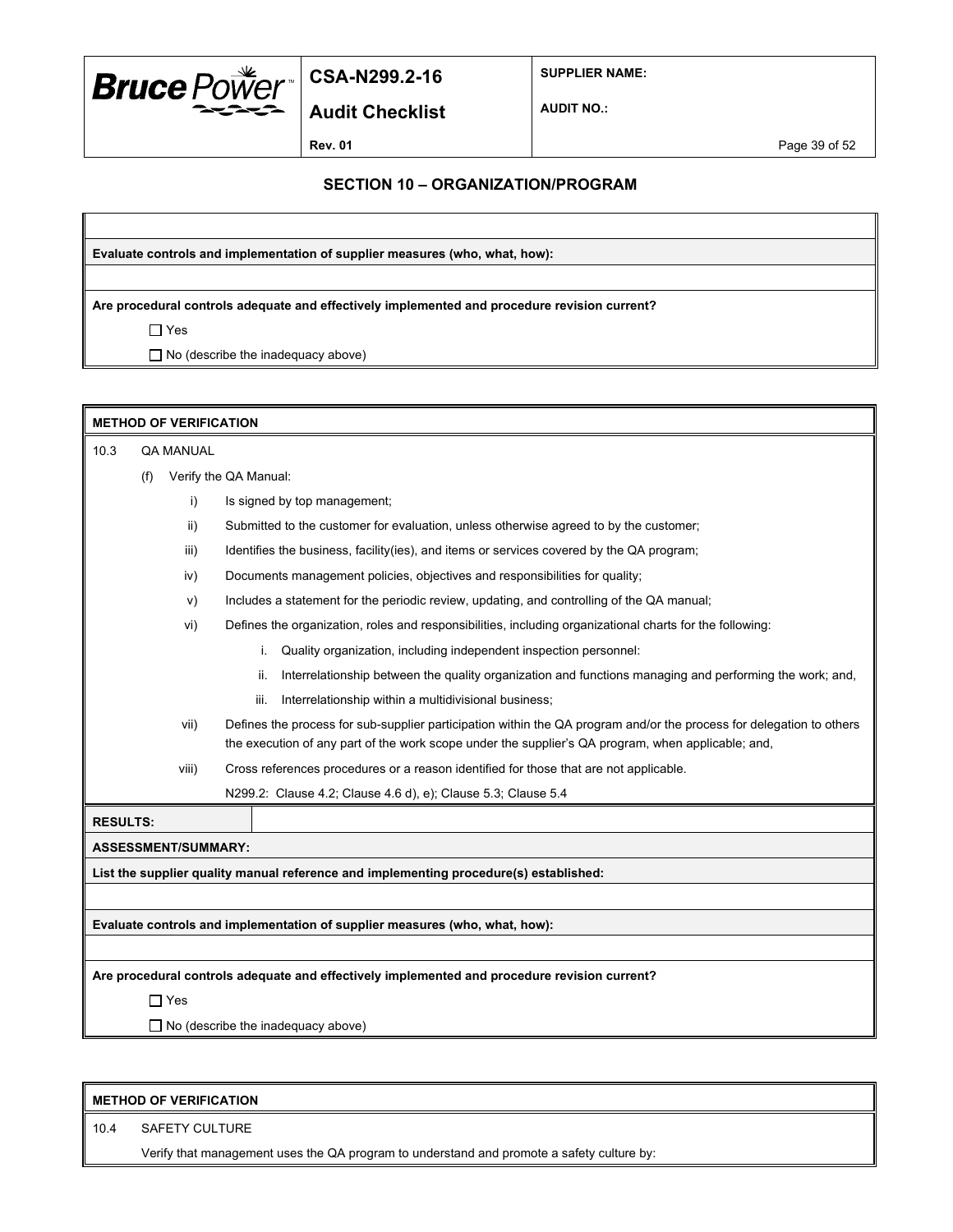

**Audit Checklist**

**SUPPLIER NAME:**

**AUDIT NO.:**

**Rev. 01 Page 40 of 52** 

- 
- (a) Issuing a statement committing workers to adherence to the QA program;
- (b) Defining and implementing practices that contribute to excellence in worker performance that includes the necessary means for workers to perform their jobs safely and successfully; and
- (c) Monitoring to understand and improve the culture.

NOTE: Refer to N299.2 Annex E for guidance and reference documents on safety culture

N299.2: Clause 4.7

**RESULTS:**

**ASSESSMENT/SUMMARY:**

**List the supplier quality manual reference and implementing procedure(s) established:**

**Evaluate controls and implementation of supplier measures (who, what, how):**

**Are procedural controls adequate and effectively implemented and procedure revision current?**

Yes

□ No (describe the inadequacy above)

#### **METHOD OF VERIFICATION**

10.5 USE OF EXPERIENCE

Verify that measures are established and implemented to identify and collect experience gained within the supplier's business, by other suppliers and by customers and that such information is:

- (a) Reviewed for relevance and significance;
- (b) Incorporated into work planning and execution activities to prevent recurrence of significant industry problem; and,
- (c) Used to initiate improvement.

NOTE: Experience within the supplier's business should be made available to others based on its sensitivity.

N299.2: Clause 4.6 l); Clause 5.5.17

**RESULTS:**

**ASSESSMENT/SUMMARY:**

**List the supplier quality manual reference and implementing procedure(s) established:**

**Evaluate controls and implementation of supplier measures (who, what, how):**

**Are procedural controls adequate and effectively implemented and procedure revision current?**

Yes

 $\Box$  No (describe the inadequacy above)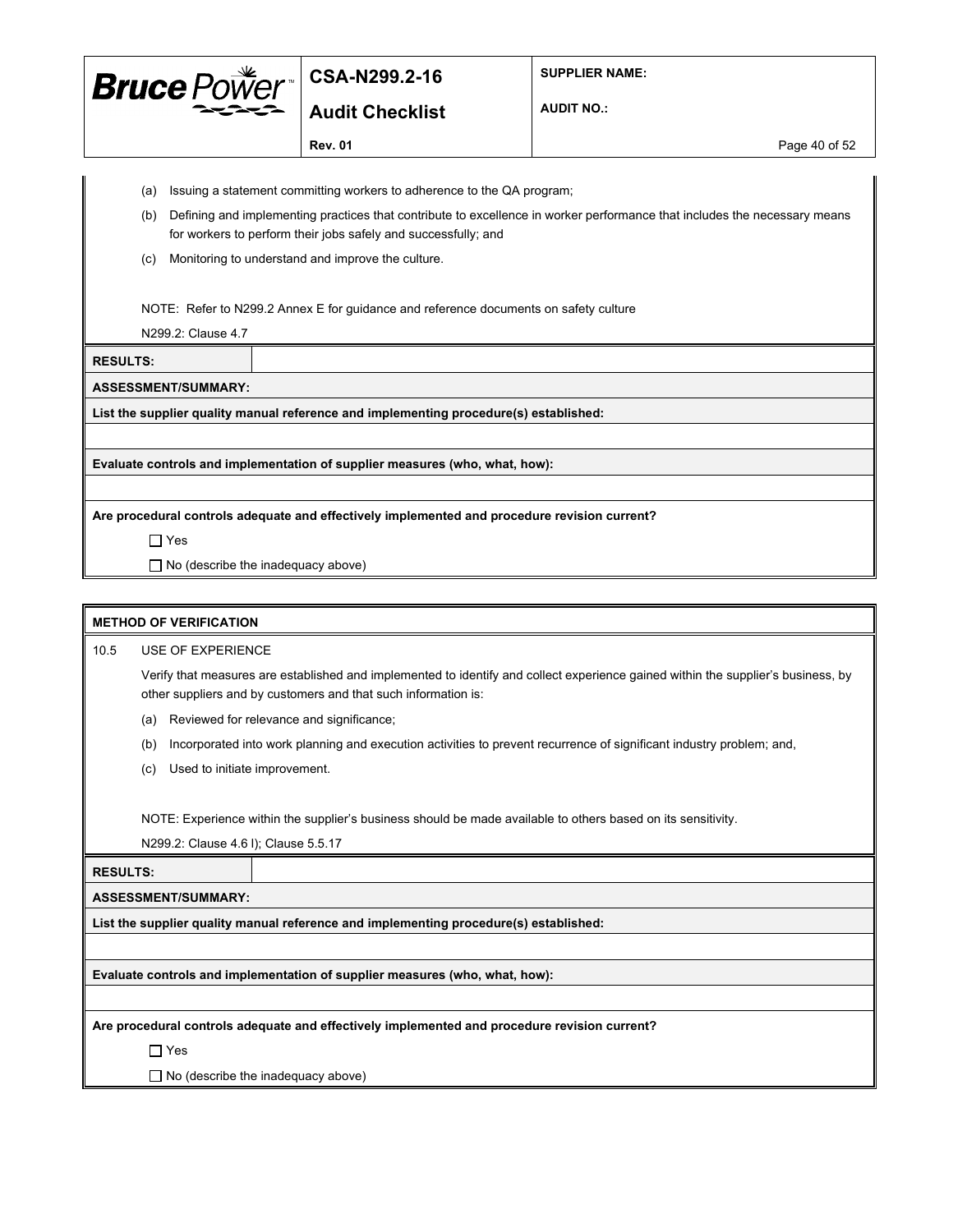

**SUPPLIER NAME:**

**AUDIT NO.:**

**Rev. 01** Page 41 of 52

### **SECTION 11 – NONCONFORMING ITEMS**

| <b>METHOD OF VERIFICATION</b>                                                                                                                              |                                                                                                                                                                             |                                                                                                                         |                                                                                                                                          |  |  |  |
|------------------------------------------------------------------------------------------------------------------------------------------------------------|-----------------------------------------------------------------------------------------------------------------------------------------------------------------------------|-------------------------------------------------------------------------------------------------------------------------|------------------------------------------------------------------------------------------------------------------------------------------|--|--|--|
| 11.1                                                                                                                                                       | Within the assessment/summary section of this checklist question, record the procedures/instructions/drawings including the<br>revision/date used to verify implementation. |                                                                                                                         |                                                                                                                                          |  |  |  |
| 11.2                                                                                                                                                       |                                                                                                                                                                             |                                                                                                                         | <b>IDENTIFICATION/CONTROL OF NONCONFORMANCES</b>                                                                                         |  |  |  |
|                                                                                                                                                            | (a)                                                                                                                                                                         |                                                                                                                         | For items and services, verify that measures are established and implemented to:                                                         |  |  |  |
|                                                                                                                                                            |                                                                                                                                                                             | i)                                                                                                                      | Identify and segregate nonconforming items (or utilize positive means of identification where physical segregation is<br>not practical); |  |  |  |
|                                                                                                                                                            |                                                                                                                                                                             | ii)                                                                                                                     | Ensure that responsibility and authority for review/disposition is identified;                                                           |  |  |  |
|                                                                                                                                                            |                                                                                                                                                                             | iii)                                                                                                                    | Control further processing, delivery and installation of items until disposition is completed; and                                       |  |  |  |
|                                                                                                                                                            |                                                                                                                                                                             | iv)                                                                                                                     | Notification to the customer of nonconforming conditions when required by customer P.O./Contract.                                        |  |  |  |
| (b)<br>nonconforming processes, practices, reviews, procedures, drawings, and other documents, verify that measures are<br>established and implemented to: |                                                                                                                                                                             | For nonconformances other than nonconforming items and services, involving all other aspects of the QA program, such as |                                                                                                                                          |  |  |  |
|                                                                                                                                                            |                                                                                                                                                                             | i)                                                                                                                      | Ensure that, pending disposition, the state of nonconformance is made obvious; and,                                                      |  |  |  |
|                                                                                                                                                            |                                                                                                                                                                             | ii)                                                                                                                     | Control the nonconformance or potential nonconformance to prevent use.                                                                   |  |  |  |
| N299.2: Clause 5.5.15.1; Clause 5.5.15.2; Clause 5.5.15.3                                                                                                  |                                                                                                                                                                             |                                                                                                                         |                                                                                                                                          |  |  |  |
| <b>RESULTS:</b>                                                                                                                                            |                                                                                                                                                                             |                                                                                                                         |                                                                                                                                          |  |  |  |
|                                                                                                                                                            |                                                                                                                                                                             | <b>ASSESSMENT/SUMMARY:</b>                                                                                              |                                                                                                                                          |  |  |  |
|                                                                                                                                                            |                                                                                                                                                                             |                                                                                                                         | List the supplier quality manual reference and implementing procedure(s) established:                                                    |  |  |  |
|                                                                                                                                                            |                                                                                                                                                                             |                                                                                                                         |                                                                                                                                          |  |  |  |
|                                                                                                                                                            | Evaluate controls and implementation of supplier measures (who, what, how):                                                                                                 |                                                                                                                         |                                                                                                                                          |  |  |  |
|                                                                                                                                                            |                                                                                                                                                                             |                                                                                                                         |                                                                                                                                          |  |  |  |
| Are procedural controls adequate and effectively implemented and procedure revision current?                                                               |                                                                                                                                                                             |                                                                                                                         |                                                                                                                                          |  |  |  |
|                                                                                                                                                            | $\Box$ Yes                                                                                                                                                                  |                                                                                                                         |                                                                                                                                          |  |  |  |
|                                                                                                                                                            | $\Box$ No (describe the inadequacy above)                                                                                                                                   |                                                                                                                         |                                                                                                                                          |  |  |  |
|                                                                                                                                                            |                                                                                                                                                                             |                                                                                                                         |                                                                                                                                          |  |  |  |
|                                                                                                                                                            |                                                                                                                                                                             |                                                                                                                         |                                                                                                                                          |  |  |  |

#### **METHOD OF VERIFICATION**

11.3 DISPOSITION OF NONCONFORMANCES Verify that measures are established and implemented to ensure that the nonconforming items/services and other nonconformances are reviewed and dispositioned such that:

(a) The disposition is identified;

(b) Documented justification is provided verifying the acceptability of the nonconforming items which are dispositioned repair or use-as-is. Concurrence of all responsible parties is obtained for repair or use-as-is dispositions, including customer approval;

- (c) Procedures or instructions for repair and rework are provided;
- (d) Repaired and reworked items are re-inspected or retested;
- (e) Items dispositioned as scrap are conspicuously identified, controlled and rendered unusable, and access is restricted to authorized personnel;
- (f) Closeout is adequate;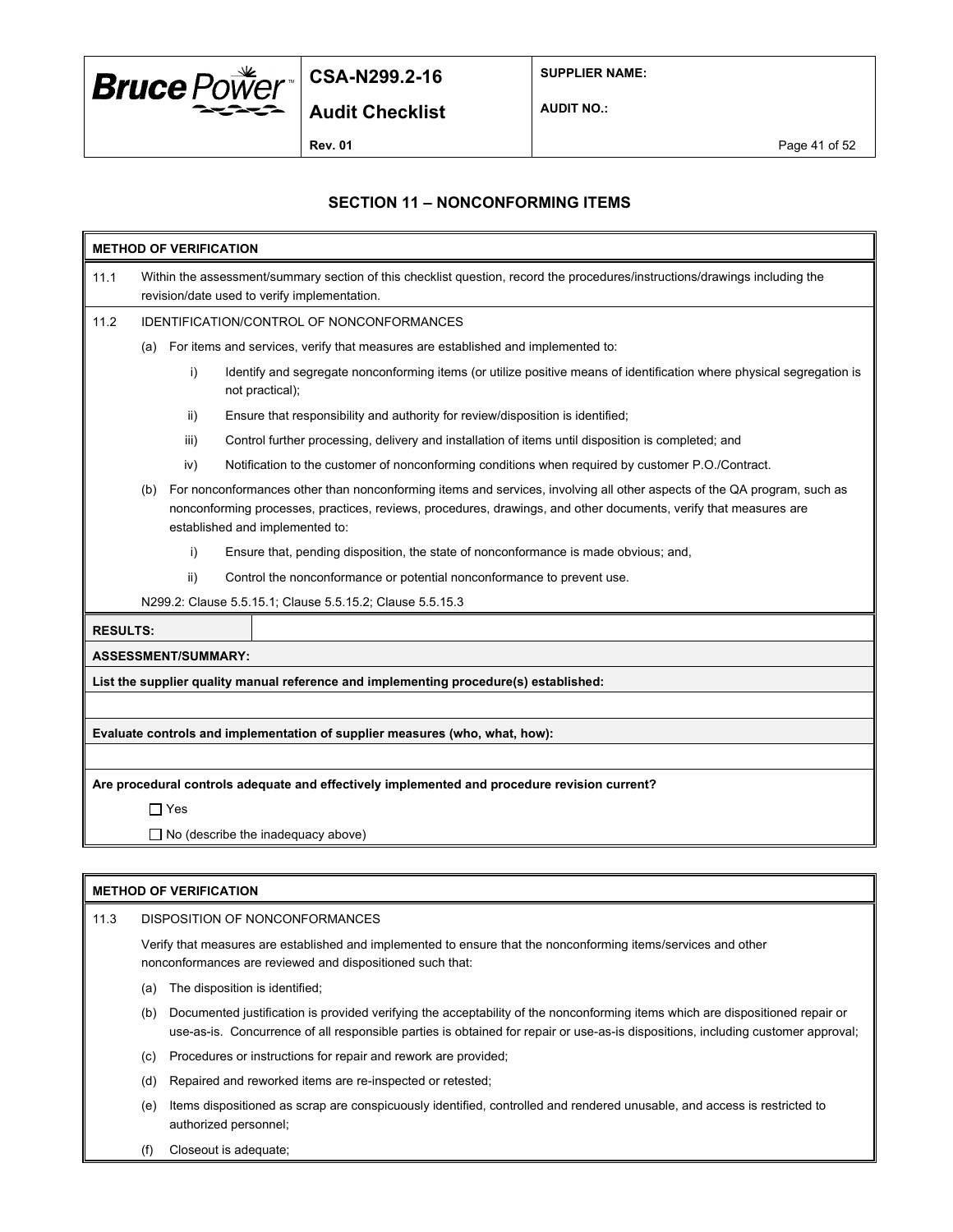

**SUPPLIER NAME:**

**Audit Checklist**

**AUDIT NO.:**

**Rev. 01** Page 42 of 52

#### **SECTION 11 – NONCONFORMING ITEMS**

- (g) Significant nonconformances are analyzed, and recurring nonconformances are trended to determine if they are systemic. Cause analysis performed as determined by supplier, and results reports to management for inclusion in the Management Review;
- (h) Customer is notified promptly if a nonconformance which might impact the design or functionality of an item or service is detected after delivery of an item; and,
- (i) Where a nonconformance is due to a sub-supplier, the sub-supplier is notified and corrective action taken. Evaluate and obtain agreement on the sub-supplier's proposed disposition and corrective actions taken where required by the purchase order/contract.

NOTE: Technical reviews for disposition involve representatives from all pertinent functions, including the QA function.

NOTE: Document NCR Numbers of items reviewed under the Assessment/Summary.

N299.2: Clause 5.5.5.2 d); Clause 5.5.5.4 d); Clause 5.5.7.1 c), d); Clause 5.5.15.1; Clause 5.5.15.2; Clause 5.5.15.3

**RESULTS:**

#### **ASSESSMENT/SUMMARY:**

**List the supplier quality manual reference and implementing procedure(s) established:**

**Evaluate controls and implementation of supplier measures (who, what, how):**

**Are procedural controls adequate and effectively implemented and procedure revision current?**

Yes

 $\Box$  No (describe the inadequacy above)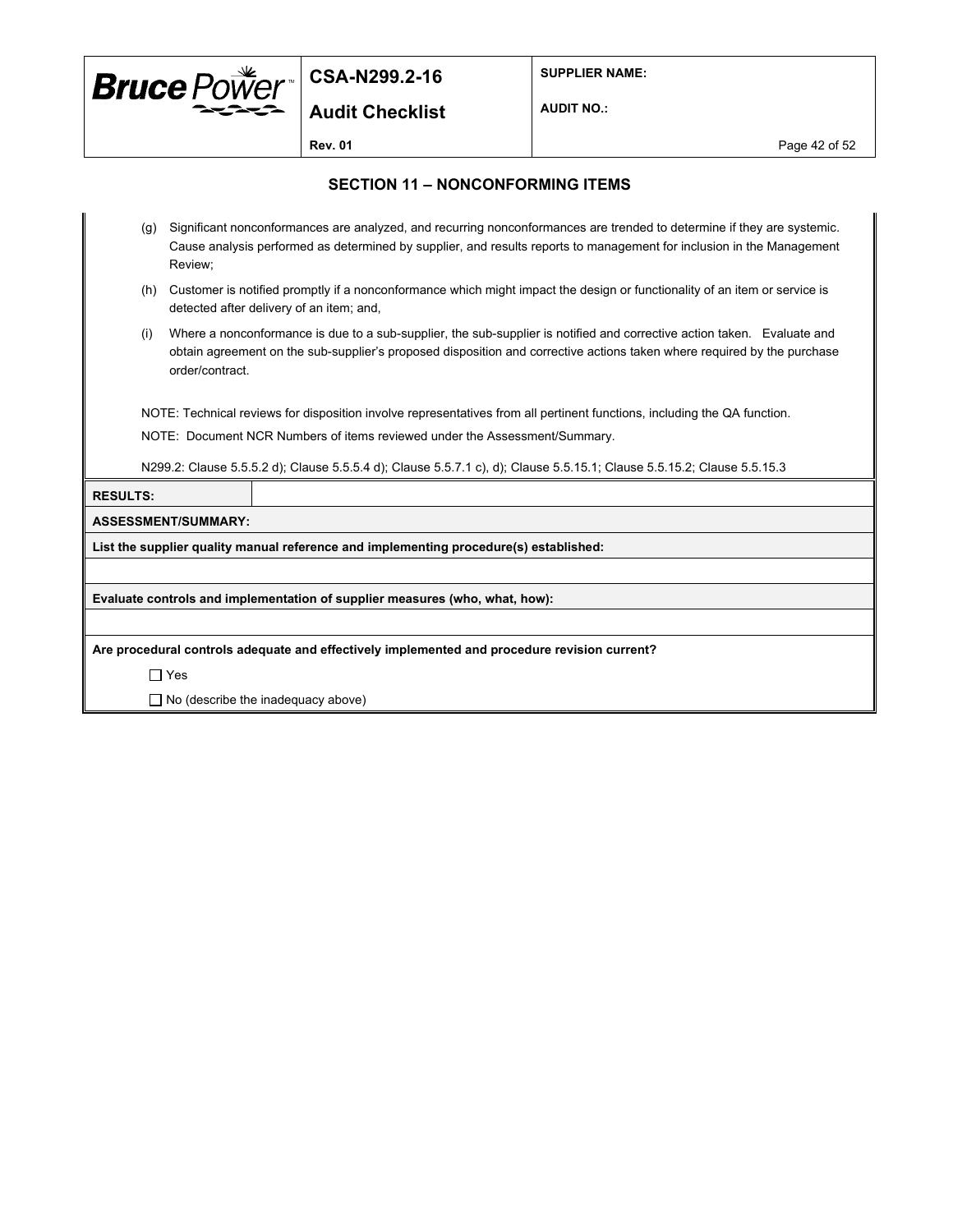

**SUPPLIER NAME:**

**AUDIT NO.:**

**Rev. 01** Page 43 of 52

### **SECTION 12 – INTERNAL AUDITS**

| <b>METHOD OF VERIFICATION</b> |                                                                                                                                                                             |                                                                                                                                                                                                                                                                                                                                                                                                                                                                     |  |  |  |
|-------------------------------|-----------------------------------------------------------------------------------------------------------------------------------------------------------------------------|---------------------------------------------------------------------------------------------------------------------------------------------------------------------------------------------------------------------------------------------------------------------------------------------------------------------------------------------------------------------------------------------------------------------------------------------------------------------|--|--|--|
| 12.1                          | Within the assessment/summary section of this checklist question, record the procedures/instructions/drawings including the<br>revision/date used to verify implementation. |                                                                                                                                                                                                                                                                                                                                                                                                                                                                     |  |  |  |
| 12.2                          |                                                                                                                                                                             | <b>INTERNAL AUDITS</b>                                                                                                                                                                                                                                                                                                                                                                                                                                              |  |  |  |
|                               |                                                                                                                                                                             | Verify that measures are established and implemented to ensure a comprehensive system of planned and periodic internal audits.<br>Verify the following:                                                                                                                                                                                                                                                                                                             |  |  |  |
|                               |                                                                                                                                                                             | (a) Audits are conducted in accordance with an audit schedule in a manner to provide coverage and co-ordination with ongoing<br>activities, taking into account the status and importance of the activity. Supplemental audits should be performed on specific<br>elements or areas of concern when applicable;                                                                                                                                                     |  |  |  |
|                               | (b)                                                                                                                                                                         | An audit plan is prepared for each audit;                                                                                                                                                                                                                                                                                                                                                                                                                           |  |  |  |
|                               | (C)                                                                                                                                                                         | Audits are conducted utilizing procedures and checklists;                                                                                                                                                                                                                                                                                                                                                                                                           |  |  |  |
|                               | (d)                                                                                                                                                                         | An audit report is prepared for each audit; and,                                                                                                                                                                                                                                                                                                                                                                                                                    |  |  |  |
|                               | (e)                                                                                                                                                                         | Appropriate follow-up action is taken on corrective actions to address identified audit findings.                                                                                                                                                                                                                                                                                                                                                                   |  |  |  |
|                               | NOTE:                                                                                                                                                                       |                                                                                                                                                                                                                                                                                                                                                                                                                                                                     |  |  |  |
|                               | (b)                                                                                                                                                                         | The Audit Plan must define what is to be audited, including the audit scope, requirements, and activities to be audited;<br>assignments of those performing the quality audits; the applicable documents and written procedures or checklists; the method<br>of reporting findings and recommendations; the person(s) to who the findings and recommendations are to be reported; and<br>the means for having corrective actions decided, implemented and verified. |  |  |  |
|                               | (c)                                                                                                                                                                         | Objective evidence must be documented to the depth necessary to support audit results.                                                                                                                                                                                                                                                                                                                                                                              |  |  |  |
|                               | (d)                                                                                                                                                                         | The Audit Report must identify the audit scope, the auditors and persons contacted; a summary of the audit results including a<br>statement on the effectiveness of the elements audited; each reported adverse audit finding; and the corrective action<br>requests.                                                                                                                                                                                               |  |  |  |
|                               |                                                                                                                                                                             | N299.2: Clause 5.5.20.1                                                                                                                                                                                                                                                                                                                                                                                                                                             |  |  |  |
| <b>RESULTS:</b>               |                                                                                                                                                                             |                                                                                                                                                                                                                                                                                                                                                                                                                                                                     |  |  |  |
|                               |                                                                                                                                                                             | <b>ASSESSMENT/SUMMARY: (Document observations on Figure 12)</b>                                                                                                                                                                                                                                                                                                                                                                                                     |  |  |  |
|                               |                                                                                                                                                                             | List the supplier quality manual reference and implementing procedure(s) established:                                                                                                                                                                                                                                                                                                                                                                               |  |  |  |
|                               |                                                                                                                                                                             |                                                                                                                                                                                                                                                                                                                                                                                                                                                                     |  |  |  |
|                               |                                                                                                                                                                             | Evaluate controls and implementation of supplier measures (who, what, how):                                                                                                                                                                                                                                                                                                                                                                                         |  |  |  |
|                               |                                                                                                                                                                             |                                                                                                                                                                                                                                                                                                                                                                                                                                                                     |  |  |  |
|                               |                                                                                                                                                                             | Are procedural controls adequate and effectively implemented and procedure revision current?                                                                                                                                                                                                                                                                                                                                                                        |  |  |  |
|                               | $\Box$ Yes                                                                                                                                                                  |                                                                                                                                                                                                                                                                                                                                                                                                                                                                     |  |  |  |
|                               | $\Box$ No (describe the inadequacy above)                                                                                                                                   |                                                                                                                                                                                                                                                                                                                                                                                                                                                                     |  |  |  |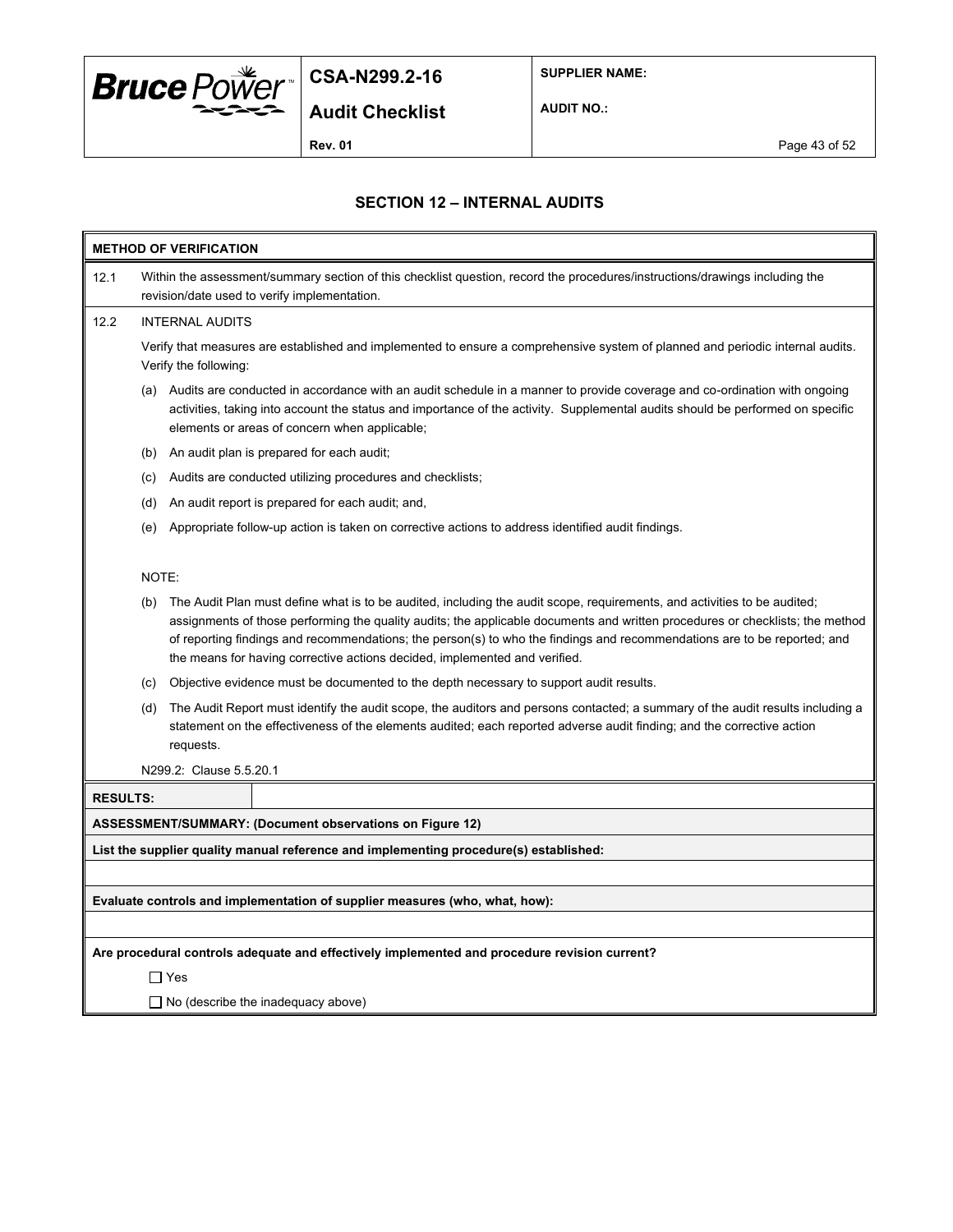

**SUPPLIER NAME:**

**Audit Checklist**

**AUDIT NO.:**

**Rev. 01** Page 44 of 52

| <b>METHOD OF VERIFICATION</b>                                                                |                                                                                                                                                                                                                 |                                                                                       |  |  |
|----------------------------------------------------------------------------------------------|-----------------------------------------------------------------------------------------------------------------------------------------------------------------------------------------------------------------|---------------------------------------------------------------------------------------|--|--|
| 12.3                                                                                         | INTERNAL AUDIT PROGRAM EFFECTIVENESS                                                                                                                                                                            |                                                                                       |  |  |
|                                                                                              | Verify the overall effectiveness of the internal audit process by review of previous internal audits and comparing the results/issues<br>identified in these audits with the results of this Bruce Power audit. |                                                                                       |  |  |
|                                                                                              | N299.2: Clause 5.5.20.1                                                                                                                                                                                         |                                                                                       |  |  |
| <b>RESULTS:</b>                                                                              |                                                                                                                                                                                                                 |                                                                                       |  |  |
|                                                                                              | <b>ASSESSMENT/SUMMARY:</b>                                                                                                                                                                                      |                                                                                       |  |  |
|                                                                                              |                                                                                                                                                                                                                 | List the supplier quality manual reference and implementing procedure(s) established: |  |  |
|                                                                                              |                                                                                                                                                                                                                 |                                                                                       |  |  |
| Evaluate controls and implementation of supplier measures (who, what, how):                  |                                                                                                                                                                                                                 |                                                                                       |  |  |
|                                                                                              |                                                                                                                                                                                                                 |                                                                                       |  |  |
| Are procedural controls adequate and effectively implemented and procedure revision current? |                                                                                                                                                                                                                 |                                                                                       |  |  |
|                                                                                              | $\Box$ Yes                                                                                                                                                                                                      |                                                                                       |  |  |
|                                                                                              | $\Box$ No (describe the inadequacy above)                                                                                                                                                                       |                                                                                       |  |  |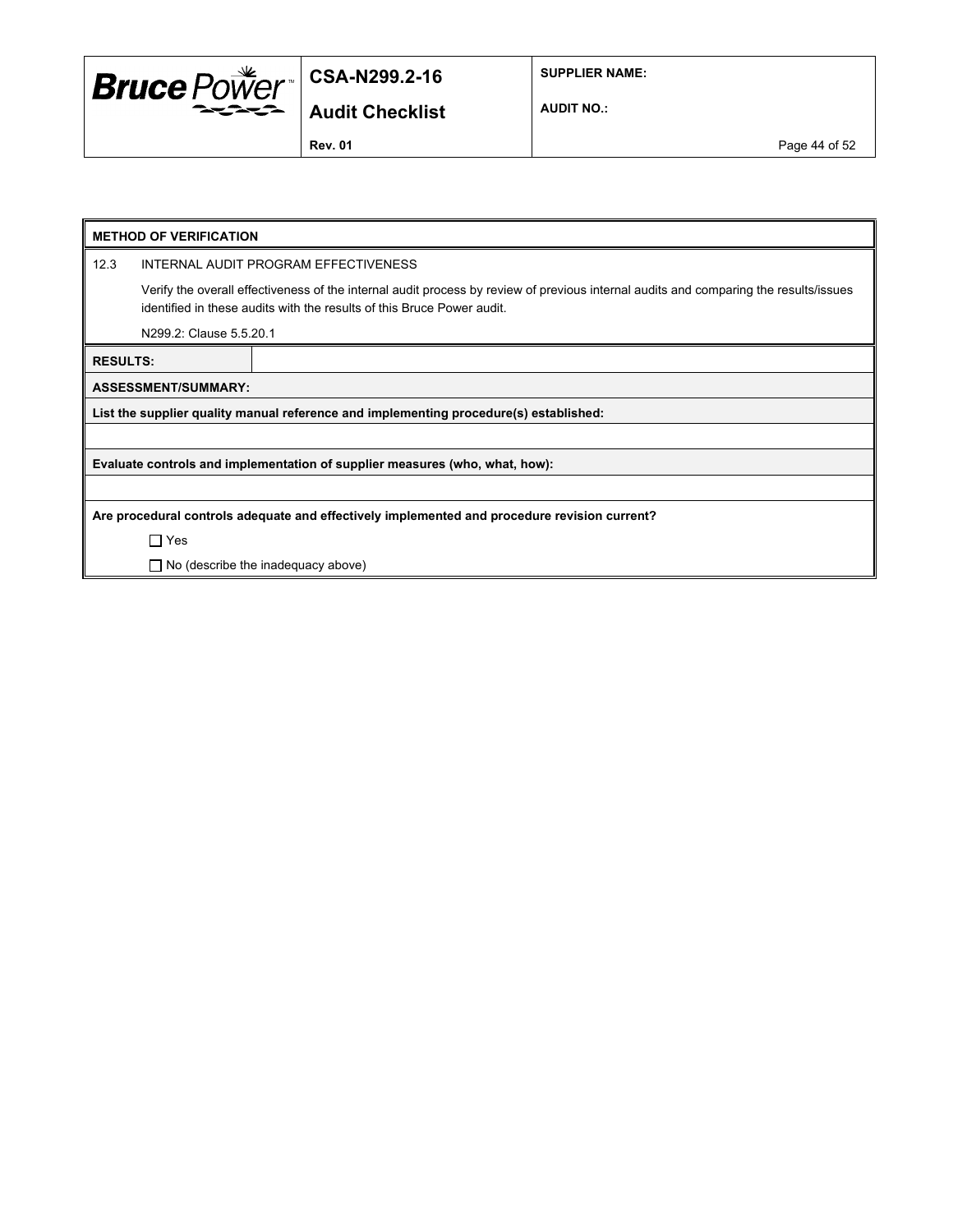

**SUPPLIER NAME:**

**AUDIT NO.:**

**Rev. 01 Page 45 of 52** 

## **SECTION 12 – INTERNAL AUDITS**

### **(Figure 12)**

| AUDIT SCOPE<br>AND<br>DATE | AUDITOR(S) | NUMBER OF<br><b>DEFICIENCIES &amp;</b><br><b>STATUS</b><br>(OPEN/CLOSED) | CORRECTIVE ACTION<br><b>VERIFICATION METHOD</b> |
|----------------------------|------------|--------------------------------------------------------------------------|-------------------------------------------------|
|                            |            |                                                                          |                                                 |
| $*12.2$                    | $*12.2$    | $*12.2$                                                                  | $*12.2$                                         |
|                            |            |                                                                          |                                                 |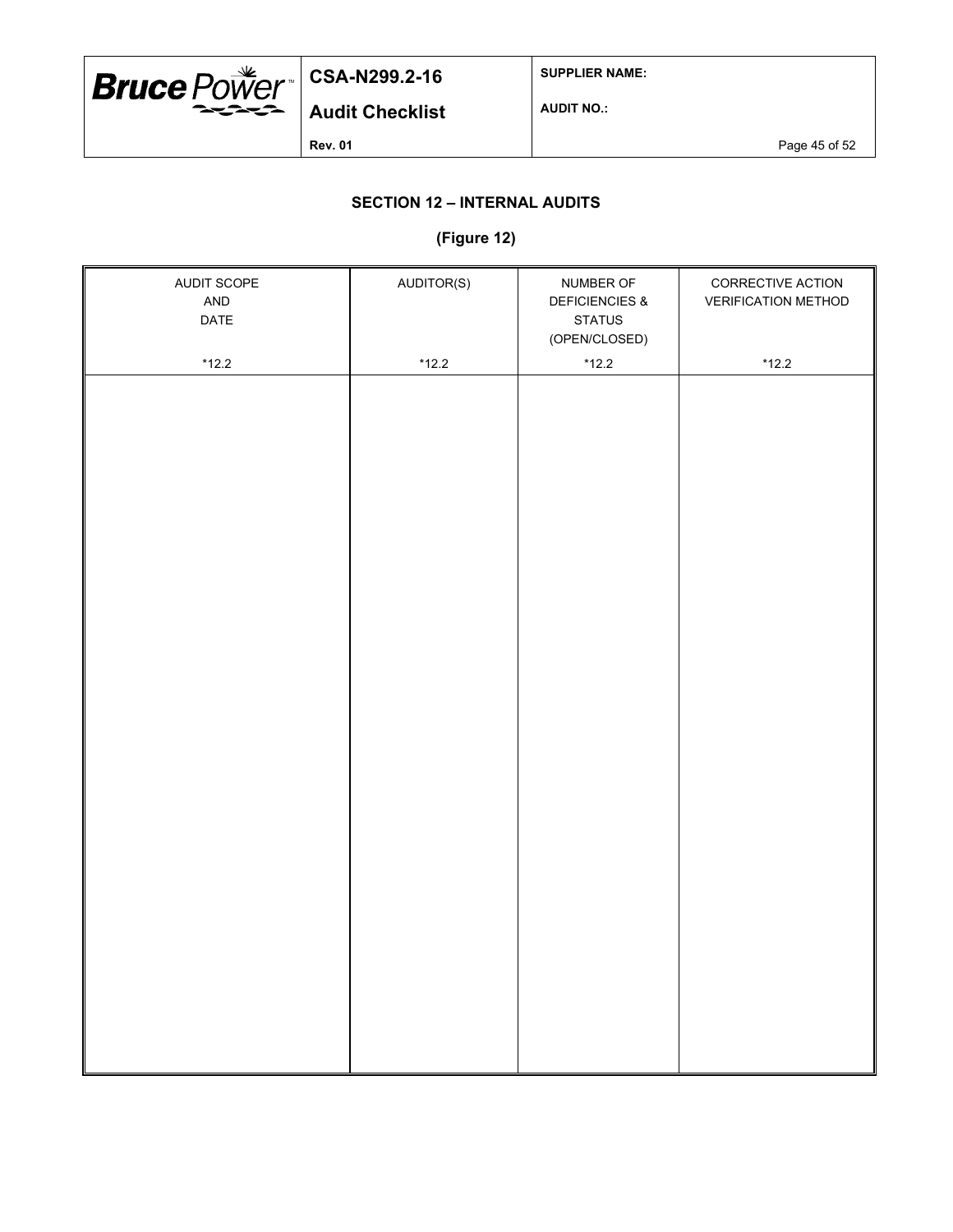

**SUPPLIER NAME:**

**AUDIT NO.:**

**Rev. 01 Page 46 of 52** 

## **SECTION 13 – CORRECTIVE ACTION**

| <b>METHOD OF VERIFICATION</b> |                                                                                                                                                                             |  |  |  |
|-------------------------------|-----------------------------------------------------------------------------------------------------------------------------------------------------------------------------|--|--|--|
| 13.1                          | Within the assessment/summary section of this checklist question, record the procedures/instructions/drawings including the<br>revision/date used to verify implementation. |  |  |  |
| 13.2                          | <b>CORRECTIVE ACTIONS</b>                                                                                                                                                   |  |  |  |
|                               | Verify that measures are established and implemented to assure that conditions adverse to quality are promptly identified and<br>corrected. Verify the following:           |  |  |  |
|                               | Conditions adverse to quality are identified and documented;<br>(a)                                                                                                         |  |  |  |
|                               | The need for prompt actions to mitigate risk and implement corrective actions is determined;<br>(b)                                                                         |  |  |  |
|                               | The significance of the condition is determined and classified and the extent of cause analysis identified. When applicable, the<br>(c)<br>cause analysis is documented;    |  |  |  |
|                               | Corrective actions to eliminate the cause and preclude the recurrence of the condition are planned and completed;<br>(d)                                                    |  |  |  |
|                               | Follow-up performed to verify that corrective actions taken are effective; and,<br>(e)                                                                                      |  |  |  |
|                               | The causes of the conditions and the corrective actions are reported regularly to management, and if requested, to the<br>(f)<br>customer.                                  |  |  |  |
|                               | NOTE: Document CAR Numbers of items under the Assessment/Summary.                                                                                                           |  |  |  |
|                               | N299.2: Clause 5.5.16                                                                                                                                                       |  |  |  |
|                               | <b>RESULTS:</b>                                                                                                                                                             |  |  |  |
|                               | <b>ASSESSMENT/SUMMARY:</b>                                                                                                                                                  |  |  |  |
|                               | List the supplier quality manual reference and implementing procedure(s) established:                                                                                       |  |  |  |
|                               |                                                                                                                                                                             |  |  |  |
|                               | Evaluate controls and implementation of supplier measures (who, what, how):                                                                                                 |  |  |  |
|                               |                                                                                                                                                                             |  |  |  |
|                               | Are procedural controls adequate and effectively implemented and procedure revision current?                                                                                |  |  |  |
|                               | ∏ Yes                                                                                                                                                                       |  |  |  |
|                               | $\Box$ No (describe the inadequacy above)                                                                                                                                   |  |  |  |
|                               |                                                                                                                                                                             |  |  |  |

| <b>METHOD OF VERIFICATION</b>                                              |                                                                                       |                                                                                                                                                                                                                                                          |  |  |  |
|----------------------------------------------------------------------------|---------------------------------------------------------------------------------------|----------------------------------------------------------------------------------------------------------------------------------------------------------------------------------------------------------------------------------------------------------|--|--|--|
| 13.3                                                                       | <b>CUSTOMER IDENTIFIED DEFICIENCIES</b>                                               |                                                                                                                                                                                                                                                          |  |  |  |
|                                                                            |                                                                                       | Verify that deficiencies identified/reported by customers (e.g. Supplier Corrective Action Requests, receipt inspection rejections, site<br>non-conformances, etc.) are adequately addressed and documented in the supplier's corrective action program. |  |  |  |
| NOTE: Document CAR numbers of items reviewed under the Assessment/Summary. |                                                                                       |                                                                                                                                                                                                                                                          |  |  |  |
|                                                                            | N299.2: Clause 5.5.16(c)                                                              |                                                                                                                                                                                                                                                          |  |  |  |
|                                                                            | <b>RESULTS:</b>                                                                       |                                                                                                                                                                                                                                                          |  |  |  |
|                                                                            | <b>ASSESSMENT/SUMMARY:</b>                                                            |                                                                                                                                                                                                                                                          |  |  |  |
|                                                                            | List the supplier quality manual reference and implementing procedure(s) established: |                                                                                                                                                                                                                                                          |  |  |  |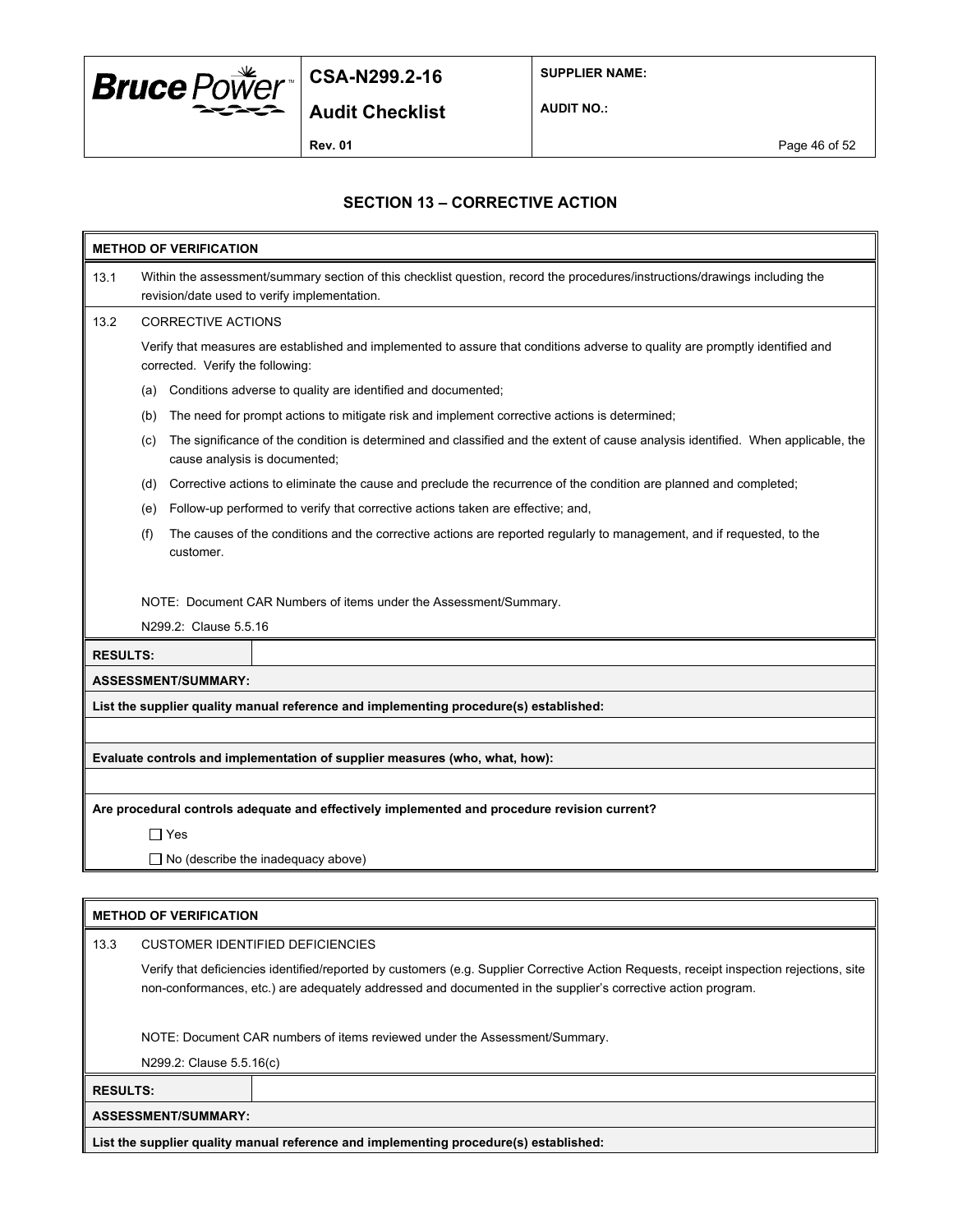

**SUPPLIER NAME:**

**Audit Checklist**

**AUDIT NO.:**

**Rev. 01** Page 47 of 52

### **SECTION 13 – CORRECTIVE ACTION**

**Evaluate controls and implementation of supplier measures (who, what, how):**

**Are procedural controls adequate and effectively implemented and procedure revision current?**

 $\Box$  Yes

□ No (describe the inadequacy above)

| <b>METHOD OF VERIFICATION</b>                                                                                                                                                                 |                                                                                              |                                                                                                                 |  |
|-----------------------------------------------------------------------------------------------------------------------------------------------------------------------------------------------|----------------------------------------------------------------------------------------------|-----------------------------------------------------------------------------------------------------------------|--|
| 13.4                                                                                                                                                                                          | CORRECTIVE ACTION PROGRAM EFFECTIVENESS                                                      |                                                                                                                 |  |
|                                                                                                                                                                                               |                                                                                              | Verify the overall effectiveness of the corrective action process based upon the following:                     |  |
|                                                                                                                                                                                               | (a)                                                                                          | Evaluate the adequacy of actions taken to prevent recurrence for any previously identified nonconformance; and, |  |
| Review the adequacy of corrective actions taken as a result of the issues identified during the last Bruce Power audit (if<br>(b)<br>applicable) to determine if there are any repeat issues. |                                                                                              |                                                                                                                 |  |
|                                                                                                                                                                                               |                                                                                              |                                                                                                                 |  |
|                                                                                                                                                                                               | N299.2 Clause 5.5.16(d)(e)                                                                   |                                                                                                                 |  |
|                                                                                                                                                                                               | <b>RESULTS:</b>                                                                              |                                                                                                                 |  |
|                                                                                                                                                                                               | <b>ASSESSMENT/SUMMARY:</b>                                                                   |                                                                                                                 |  |
|                                                                                                                                                                                               | List the supplier quality manual reference and implementing procedure(s) established:        |                                                                                                                 |  |
|                                                                                                                                                                                               |                                                                                              |                                                                                                                 |  |
|                                                                                                                                                                                               | Evaluate controls and implementation of supplier measures (who, what, how):                  |                                                                                                                 |  |
|                                                                                                                                                                                               |                                                                                              |                                                                                                                 |  |
|                                                                                                                                                                                               | Are procedural controls adequate and effectively implemented and procedure revision current? |                                                                                                                 |  |
|                                                                                                                                                                                               | $\Box$ Yes                                                                                   |                                                                                                                 |  |
|                                                                                                                                                                                               | $\Box$ No (describe the inadequacy above)                                                    |                                                                                                                 |  |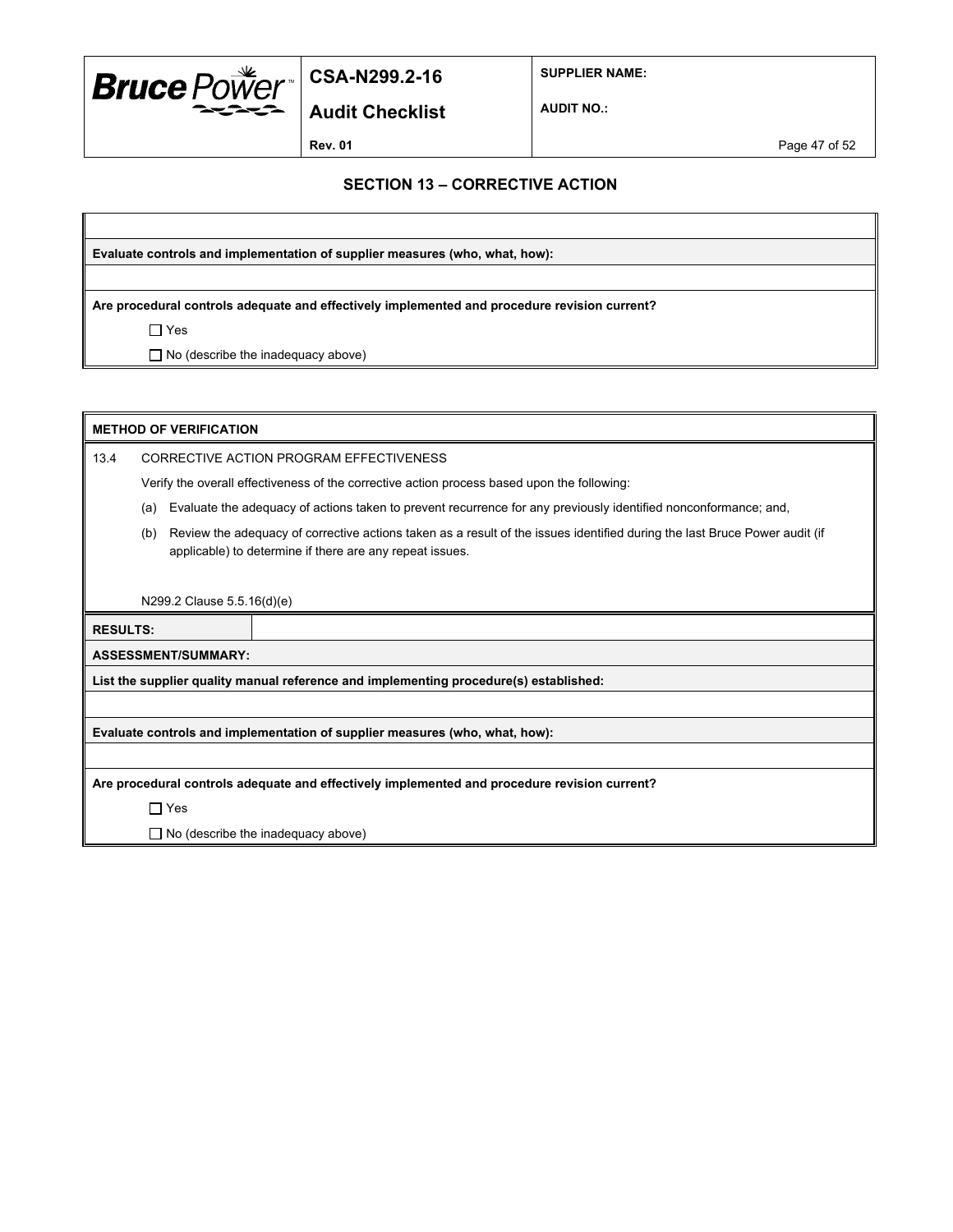

**SUPPLIER NAME:**

**Audit Checklist**

**AUDIT NO.:**

**Rev. 01 Page 48 of 52** 

### **SECTION 14 - TRAINING/CERTIFICATION**

| <b>METHOD OF VERIFICATION</b>                                               |                                                                                                                                                                                                                                                                                                  |                                                                                                                                                                                                                                                                                                                                                                       |  |  |  |
|-----------------------------------------------------------------------------|--------------------------------------------------------------------------------------------------------------------------------------------------------------------------------------------------------------------------------------------------------------------------------------------------|-----------------------------------------------------------------------------------------------------------------------------------------------------------------------------------------------------------------------------------------------------------------------------------------------------------------------------------------------------------------------|--|--|--|
| 14.1                                                                        | Within the assessment/summary section of this checklist question, record the procedures/instructions/drawings including the<br>revision/date used to verify implementation.                                                                                                                      |                                                                                                                                                                                                                                                                                                                                                                       |  |  |  |
| 14.2                                                                        | GENERAL PERSONNEL TRAINING/QUALIFICATION                                                                                                                                                                                                                                                         |                                                                                                                                                                                                                                                                                                                                                                       |  |  |  |
|                                                                             |                                                                                                                                                                                                                                                                                                  | Verify that measures are established and implemented to ensure that personnel who perform activities affecting quality are aware of<br>their general responsibilities and been indoctrinated in their job responsibilities, authority, safety culture (with respect to their roles in<br>the QA program, and company policies and procedures). Verify that following: |  |  |  |
|                                                                             | (a)                                                                                                                                                                                                                                                                                              | Job descriptions, or equivalent, have been developed showing the necessary education, prerequisite skills, experience and<br>proficiency required for personnel who have an impact on quality;                                                                                                                                                                        |  |  |  |
|                                                                             | (b)                                                                                                                                                                                                                                                                                              | General indoctrination of the QA program to personnel has been provided;                                                                                                                                                                                                                                                                                              |  |  |  |
|                                                                             | Personnel have been evaluated to determine their knowledge of the training objectives and requirements of applicable codes,<br>(c)<br>standards, specifications and on-the-job training provided if direct hands-on applications or experience is needed to achieve<br>and maintain proficiency; |                                                                                                                                                                                                                                                                                                                                                                       |  |  |  |
|                                                                             | (d)                                                                                                                                                                                                                                                                                              | Personnel are qualified prior to performing work;                                                                                                                                                                                                                                                                                                                     |  |  |  |
|                                                                             | Competencies of personnel are maintained for their roles and responsibilities, taking into account changes in technology,<br>(e)<br>methods, or job responsibilities. Reviews of personnel competencies are reviewed at predetermined intervals to very<br>continued competence; and,            |                                                                                                                                                                                                                                                                                                                                                                       |  |  |  |
|                                                                             | (f)<br>Personnel developing the training needs analysis, expectations and programs and delivering the training are qualified.                                                                                                                                                                    |                                                                                                                                                                                                                                                                                                                                                                       |  |  |  |
|                                                                             | NOTE:                                                                                                                                                                                                                                                                                            | Evidence to be obtained from Sections 2, 5, 7, 8 and 12                                                                                                                                                                                                                                                                                                               |  |  |  |
|                                                                             | NOTE: The training program must be documented and the process and methods that will be utilized for training identified and<br>training provided commensurate with the scope, complexity and importance of the activities.                                                                       |                                                                                                                                                                                                                                                                                                                                                                       |  |  |  |
|                                                                             |                                                                                                                                                                                                                                                                                                  | N299.2: Clause 5.2.6.1; Clause 5.2.6.2; Clause 5.2.6.3                                                                                                                                                                                                                                                                                                                |  |  |  |
| <b>RESULTS:</b>                                                             |                                                                                                                                                                                                                                                                                                  |                                                                                                                                                                                                                                                                                                                                                                       |  |  |  |
|                                                                             |                                                                                                                                                                                                                                                                                                  | ASSESSMENT/SUMMARY: (Document observations on Figure 14)                                                                                                                                                                                                                                                                                                              |  |  |  |
|                                                                             |                                                                                                                                                                                                                                                                                                  | List the supplier quality manual reference and implementing procedure(s) established:                                                                                                                                                                                                                                                                                 |  |  |  |
|                                                                             |                                                                                                                                                                                                                                                                                                  |                                                                                                                                                                                                                                                                                                                                                                       |  |  |  |
| Evaluate controls and implementation of supplier measures (who, what, how): |                                                                                                                                                                                                                                                                                                  |                                                                                                                                                                                                                                                                                                                                                                       |  |  |  |
|                                                                             |                                                                                                                                                                                                                                                                                                  |                                                                                                                                                                                                                                                                                                                                                                       |  |  |  |
|                                                                             |                                                                                                                                                                                                                                                                                                  | Are procedural controls adequate and effectively implemented and procedure revision current?                                                                                                                                                                                                                                                                          |  |  |  |
|                                                                             | $\Box$ Yes                                                                                                                                                                                                                                                                                       |                                                                                                                                                                                                                                                                                                                                                                       |  |  |  |
|                                                                             | $\Box$ No (describe the inadequacy above)                                                                                                                                                                                                                                                        |                                                                                                                                                                                                                                                                                                                                                                       |  |  |  |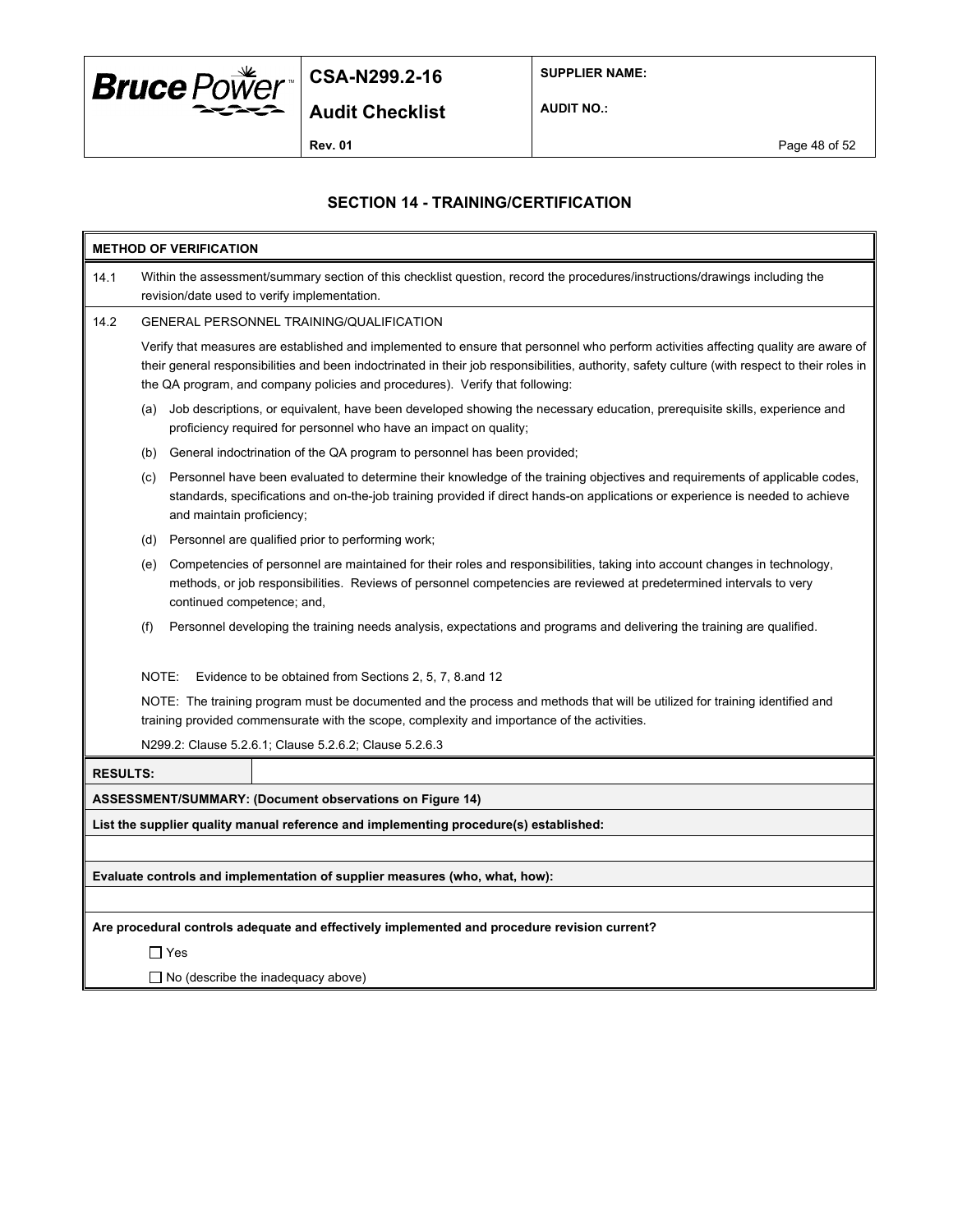

**SUPPLIER NAME:**

**AUDIT NO.:**

**Rev. 01 Page 49 of 52** 

|                 | <b>METHOD OF VERIFICATION</b>                                                                                                                                                                                                                                                                                                                                     |  |  |  |
|-----------------|-------------------------------------------------------------------------------------------------------------------------------------------------------------------------------------------------------------------------------------------------------------------------------------------------------------------------------------------------------------------|--|--|--|
| 14.3            | SPECIALIST PERSONNEL QUALIFICATION/CERTIFICATION                                                                                                                                                                                                                                                                                                                  |  |  |  |
|                 | Verify that personnel that require specialized qualifications and competencies (i.e., inspection/test personnel, auditors, calibration,<br>repair personnel, engineers) are qualified in accordance with requirements, and have certifications, as applicable, on file in<br>accordance with industry and/or supplier program requirements. Verify the following: |  |  |  |
|                 | Qualification and requalification requirements are defined and documented;<br>(a)                                                                                                                                                                                                                                                                                 |  |  |  |
|                 | Personnel are qualified prior to performing work; and,<br>(b)                                                                                                                                                                                                                                                                                                     |  |  |  |
|                 | Qualifications are maintained through regular reviews.<br>(c)                                                                                                                                                                                                                                                                                                     |  |  |  |
|                 |                                                                                                                                                                                                                                                                                                                                                                   |  |  |  |
|                 | NOTE: Evidence to be obtained from Section 2, 8, and 12.                                                                                                                                                                                                                                                                                                          |  |  |  |
|                 | NOTE: Qualification of special process (i.e. welding/NDE) personnel is evaluated in Section 7                                                                                                                                                                                                                                                                     |  |  |  |
|                 | NOTE: Personnel performing receipt/in-process/final inspections and tests have been provided the necessary training to perform<br>CFSI detection.                                                                                                                                                                                                                 |  |  |  |
|                 | N299.2: Clause 5.2.6.3                                                                                                                                                                                                                                                                                                                                            |  |  |  |
| <b>RESULTS:</b> |                                                                                                                                                                                                                                                                                                                                                                   |  |  |  |
|                 | <b>ASSESSMENT/SUMMARY: (Document observations on Figure 14)</b>                                                                                                                                                                                                                                                                                                   |  |  |  |
|                 | List the supplier quality manual reference and implementing procedure(s) established:                                                                                                                                                                                                                                                                             |  |  |  |
|                 |                                                                                                                                                                                                                                                                                                                                                                   |  |  |  |
|                 | Evaluate controls and implementation of supplier measures (who, what, how):                                                                                                                                                                                                                                                                                       |  |  |  |
|                 |                                                                                                                                                                                                                                                                                                                                                                   |  |  |  |
|                 | Are procedural controls adequate and effectively implemented and procedure revision current?                                                                                                                                                                                                                                                                      |  |  |  |
|                 | $\sqcap$ Yes                                                                                                                                                                                                                                                                                                                                                      |  |  |  |
|                 | $\Box$ No (describe the inadequacy above)                                                                                                                                                                                                                                                                                                                         |  |  |  |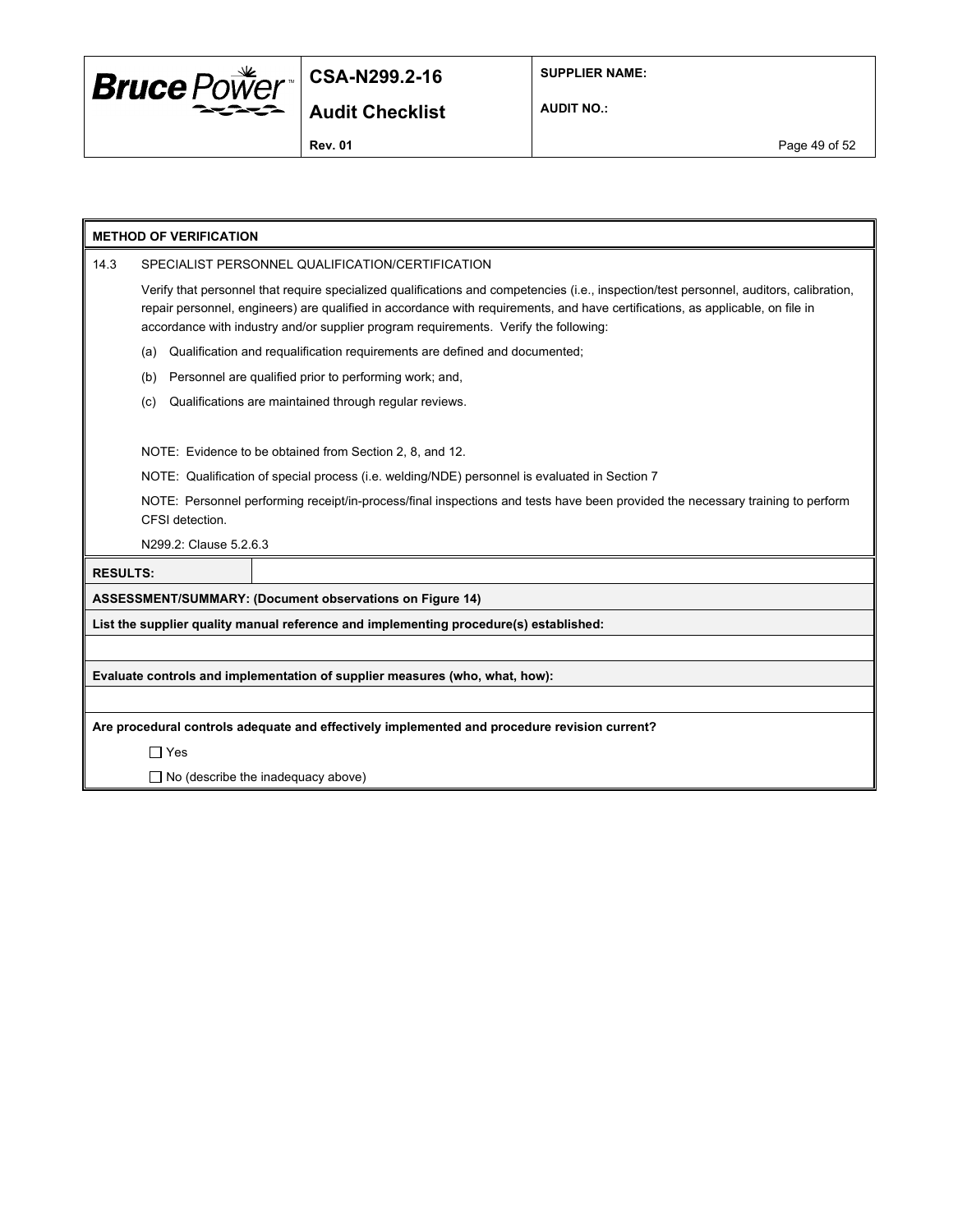

**SUPPLIER NAME:**

**Audit Checklist**

**AUDIT NO.:**

**Rev. 01** Page 50 of 52

### **SECTION 14 – TRAINING/CERTIFICATION**

## **(FIGURE 14 PERSONNEL INDOCTRINATION/TRAINING/QUALIFICATION)**

| NAME, AND JOB TITLE             | INDOCTRINATION AND TRAINING<br>COMPLETED? (Yes/No) | QUALIFICATION/CERTIFICATION<br>CERT. TYPE AND LEVEL |  |  |
|---------------------------------|----------------------------------------------------|-----------------------------------------------------|--|--|
| $*14.2, 14.3$                   | $*14.2$                                            | $*14.3$                                             |  |  |
|                                 |                                                    |                                                     |  |  |
|                                 |                                                    |                                                     |  |  |
|                                 |                                                    |                                                     |  |  |
|                                 |                                                    |                                                     |  |  |
|                                 |                                                    |                                                     |  |  |
|                                 |                                                    |                                                     |  |  |
|                                 |                                                    |                                                     |  |  |
|                                 |                                                    |                                                     |  |  |
|                                 |                                                    |                                                     |  |  |
|                                 |                                                    |                                                     |  |  |
|                                 |                                                    |                                                     |  |  |
|                                 |                                                    |                                                     |  |  |
|                                 |                                                    |                                                     |  |  |
|                                 |                                                    |                                                     |  |  |
|                                 |                                                    |                                                     |  |  |
|                                 |                                                    |                                                     |  |  |
|                                 |                                                    |                                                     |  |  |
|                                 |                                                    |                                                     |  |  |
|                                 |                                                    |                                                     |  |  |
|                                 |                                                    |                                                     |  |  |
|                                 |                                                    |                                                     |  |  |
|                                 |                                                    |                                                     |  |  |
|                                 |                                                    |                                                     |  |  |
|                                 |                                                    |                                                     |  |  |
|                                 |                                                    |                                                     |  |  |
|                                 |                                                    |                                                     |  |  |
|                                 |                                                    |                                                     |  |  |
| *Refers to applicable question. |                                                    |                                                     |  |  |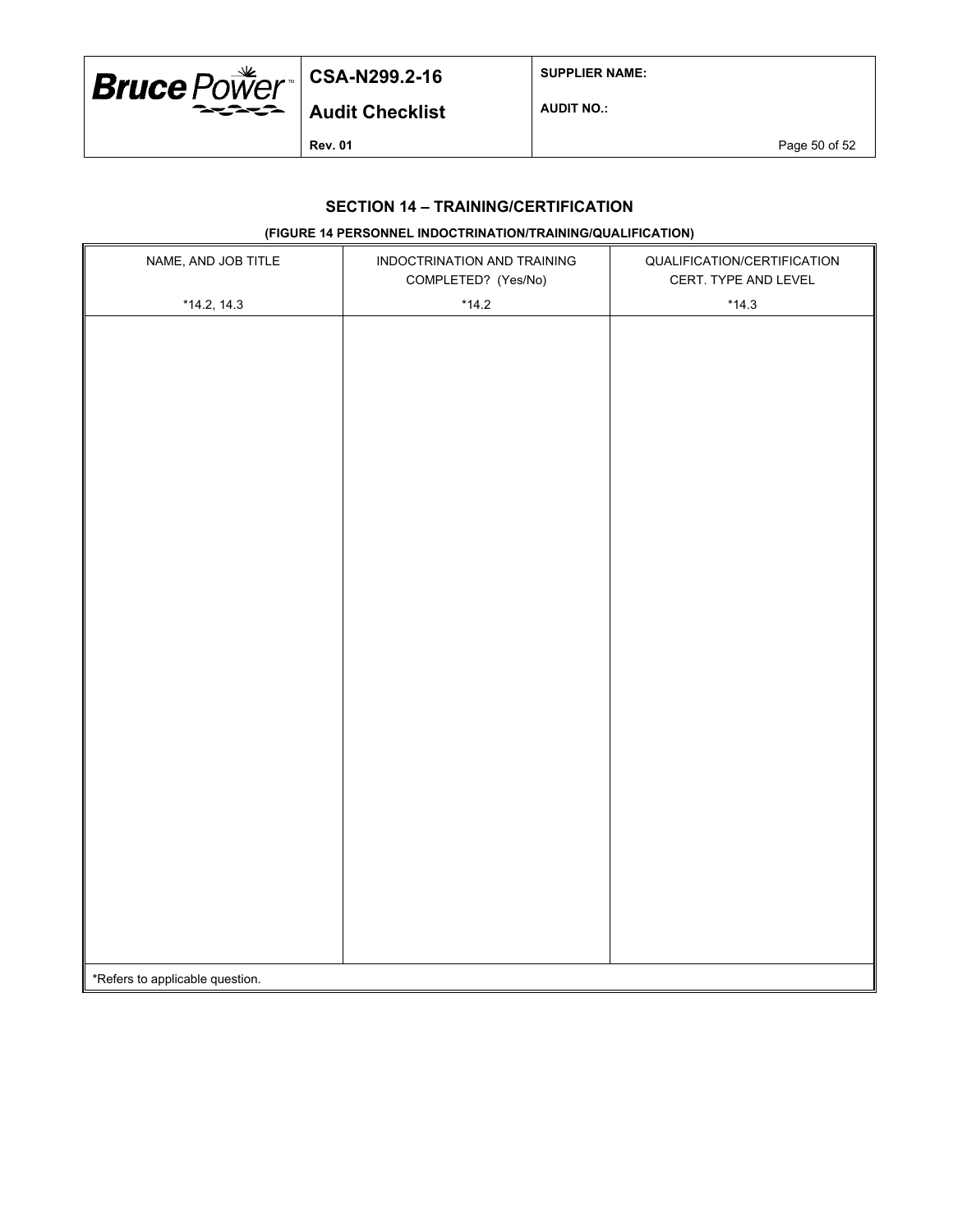

**SUPPLIER NAME:**

**Audit Checklist**

**AUDIT NO.:**

**Rev. 01 Page 51 of 52** 

### **SECTION 15 – FIELD SERVICES**

# **METHOD OF VERIFICATION**

15.1 FIELD SERVICES

(a) Describe the field services provided by the supplier and the quality program(s) under which the services are provided.

(b) Verify the controls for these services have been evaluated in the appropriate sections of the checklist.

N299.2: Clause 5.3.1(a)(a)

| $11200.E.$ Oldubo 0.0. $10/10$ |                                                                                              |  |  |  |  |
|--------------------------------|----------------------------------------------------------------------------------------------|--|--|--|--|
| <b>RESULTS:</b>                |                                                                                              |  |  |  |  |
| <b>ASSESSMENT/SUMMARY:</b>     |                                                                                              |  |  |  |  |
|                                | List the supplier quality manual reference and implementing procedure(s) established:        |  |  |  |  |
|                                |                                                                                              |  |  |  |  |
|                                | Evaluate controls and implementation of supplier measures (who, what, how):                  |  |  |  |  |
|                                |                                                                                              |  |  |  |  |
|                                | Are procedural controls adequate and effectively implemented and procedure revision current? |  |  |  |  |
| $\Box$ Yes                     |                                                                                              |  |  |  |  |
|                                | $\Box$ No (describe the inadequacy above)                                                    |  |  |  |  |